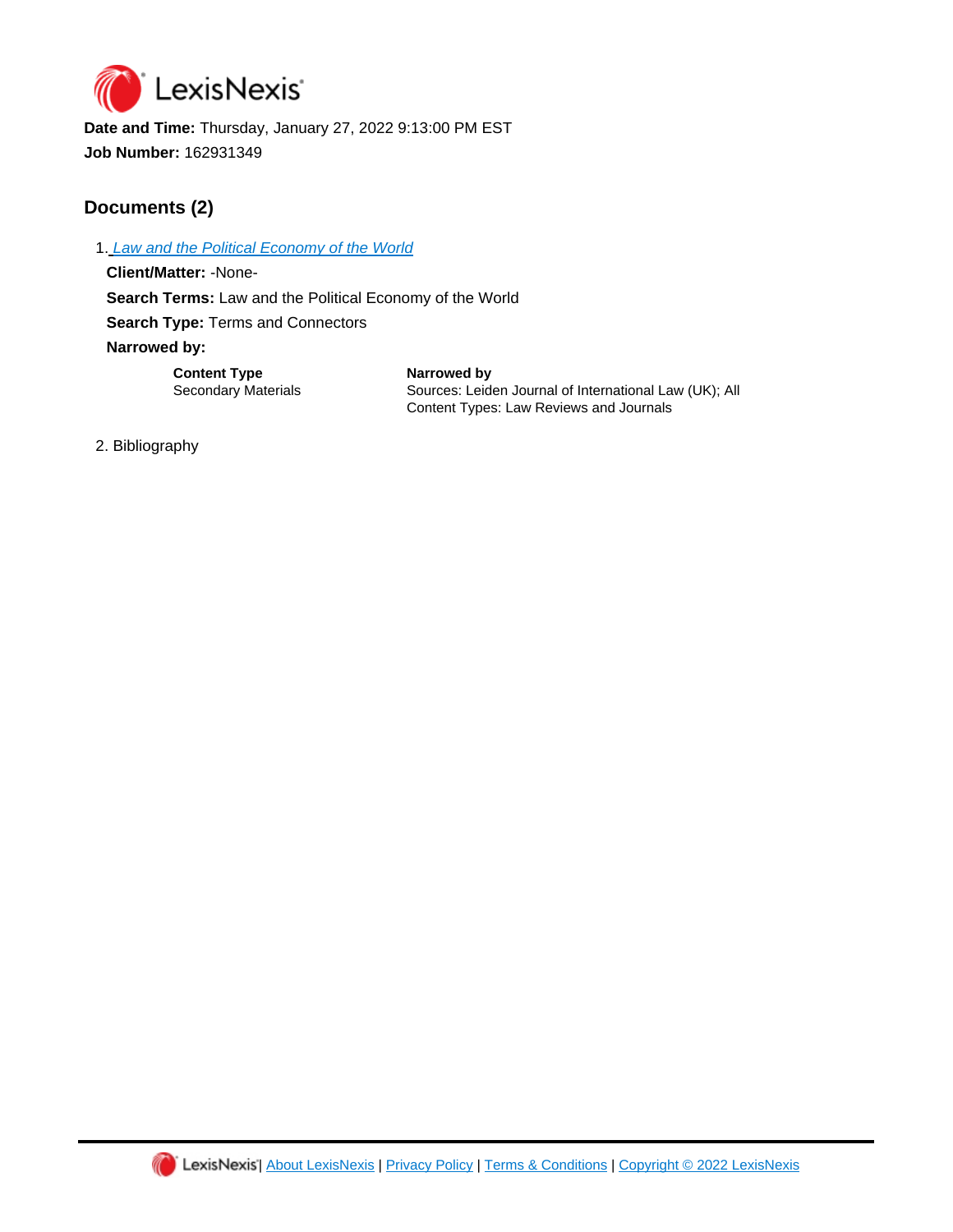1 March 2013

#### **Reporter**

Leiden Journal of International Law, 26 (2013), pp. 7-48

### **Length:** 25020 words

**Author:** David Kennedy, is Manley O. Hudson Professor of *Law* and Director of the Institute for Global *Law* and Policy at Harvard *Law* School.

# **Text**

*Abstract: The interpenetration of global political and economic life has placed questions of ′political economy′ on the scholarly agenda across the social sciences. The author argues that international law could contribute to understanding and transforming centre-periphery patterns of dynamic inequality in global political economic life. The core elements of both economic and political activity - capital, labour, credit, and money, as well as public or private power and right - are legal institutions. Law is the link binding centres and peripheries to one another and structuring their interaction. It is also the vernacular through which power and wealth justify their exercise and shroud their authority. The author proposes rethinking international law as a terrain for political and economic struggle rather than as a normative or technical substitute for political choice, itself indifferent to natural flows of economic activity.*

#### *Keywords centre-periphery; international law; political economy*

#### International *Law*

#### **1. Introduction: understanding the big picture: global political economy**

The visible interpenetration of global political and economic life has changed the context for international scholarly inquiry. The central questions today are not political questions - if by that we mean questions to be addressed by

<sup>1</sup>[This essay summarizes and extends a series of studies I have undertaken in the fields of international law, international](https://advance.lexis.com/api/document?collection=analytical-materials&id=urn:contentItem:5PYV-3PC0-02GS-V3RX-00000-00&context=1516831)  [economic law, comparative law, European law, the law of war, and the law of economic development which can be found on my](https://advance.lexis.com/api/document?collection=analytical-materials&id=urn:contentItem:5PYV-3PC0-02GS-V3RX-00000-00&context=1516831)  [website at www.law.harvard.edu/faculty/dkennedy/publications. I cite here only works developing examples which I highlight](https://advance.lexis.com/api/document?collection=analytical-materials&id=urn:contentItem:5PYV-3PC0-02GS-V3RX-00000-00&context=1516831)  [here and which were not cited in those prior studies. Versions of this essay were delivered at the American University of Cairo,](https://advance.lexis.com/api/document?collection=analytical-materials&id=urn:contentItem:5PYV-3PC0-02GS-V3RX-00000-00&context=1516831)  19 February 2012; at King′s [College London, 19 April 2012; and at Sciences Po Law School, Paris, 11May 2012.](https://advance.lexis.com/api/document?collection=analytical-materials&id=urn:contentItem:5PYV-3PC0-02GS-V3RX-00000-00&context=1516831)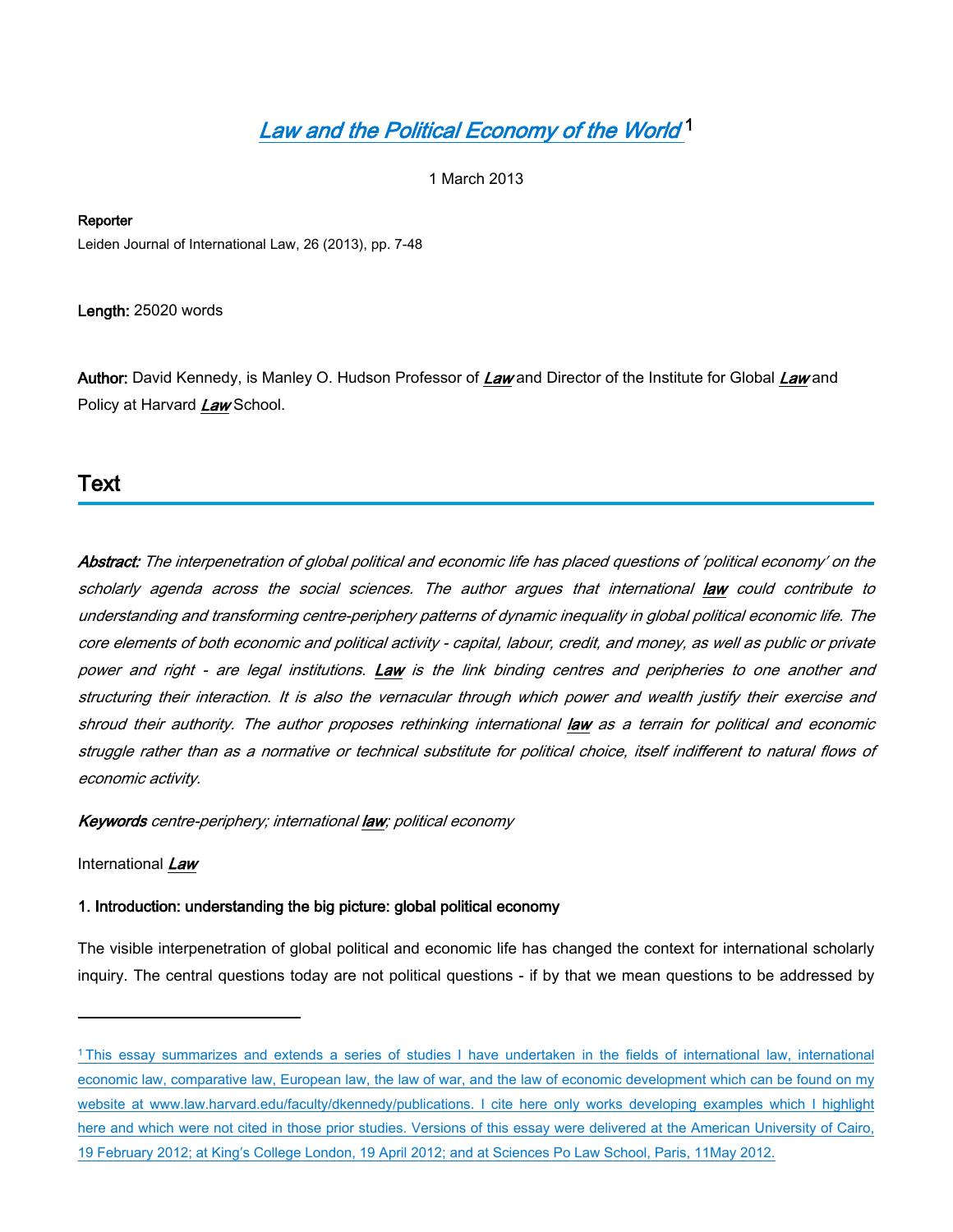governments acting alone or negotiated through conventional diplomatic circuits. They are not economic questions if by that we mean questions to be answered by the operations of markets, guided by the hand of robust competition in the shadow of regulation. Nor are they questions about the appropriate relationship *between* politics and economics, such as how public power might harness the economy through regulation, or how economic activity might best be supported by and freed from the public hand.

The distribution of growth has displaced ideological hegemony and great-power competition as the framework for global political struggle. The global distribution of opportunities to generate and retain rents from economic activity has replaced the question whether private competition will be liberated from or defeated by interstate competition in the global economy. How gains and losses will be distributed between those who lead and those who lag and how the struggle between winners and losers will be carried out are questions best addressed by thinking of politics and economics as intertwined projects and close collaborators in the distribution of political authority and economic reward. The answer to these classic questions of political economy will be a function of the interactions among people across the world with diverse powers and vulnerabilities arising from diverse political and economic arrangements. Understanding these dynamics requires analysis of the iterative micro- and macro-processes through which conflict takes place, whether we think of that conflict initially as ′economic competition′ or ′political struggle′.

The intellectual foundations for the return of political economy to academic life have been laid. The demand to understand questions of political economy has challenged the most robust analytic models in economics and political science to endogenize social, cultural, and institutional factors. Economists are reaching out to understand the institutional, social, psychological, and political arrangements which undergird global economic life. Scholars in sociology, political science, and international relations have renewed their interest in the impact of international economic arrangements on local, national, and global politics. Heterogeneous traditions in social-theory, economic, and legal scholarship have opened a window on the politics embedded in the basic operations of economic life; the interrelated nature of political and economic life in a world of global markets and local government; the mechanisms by which inequalities between leading and lagging sectors, nations, and regions are reproduced; and the modes through which ′governance′, whether local, national, or global, all too often operates as an unsatisfying cover for economic dominance and political dysfunction. Heterogeneous traditions in *law* have uncovered the institutional roots of the global economy and polity in local and private rules with transnational effect, in informal networks and professional practice, and in the dispersed regulatory and administrative regimes of many nations and localities. They have identified the glue which binds the global economy together and the institutional forms and practices which fragment, professionalize, and disempower our politics.

It is now clear that the elements of economic life - capital, labour, credit, money, liquidity - are creatures of *law*. The same can be said for the elements of political life - power and right. *Law* not only *regulates* these things, it creates them. The history of political and economic life is therefore also a history of institutions and *laws*. *Law* constitutes the actors, places them in structures, and helps set the terms for their interaction. It often provides the language and the stakes - for economic and political struggle. As a result, legal arrangements offer a privileged window onto political economic dynamics. Academic inquiry ought to be able to trace the micro- and macro-processes through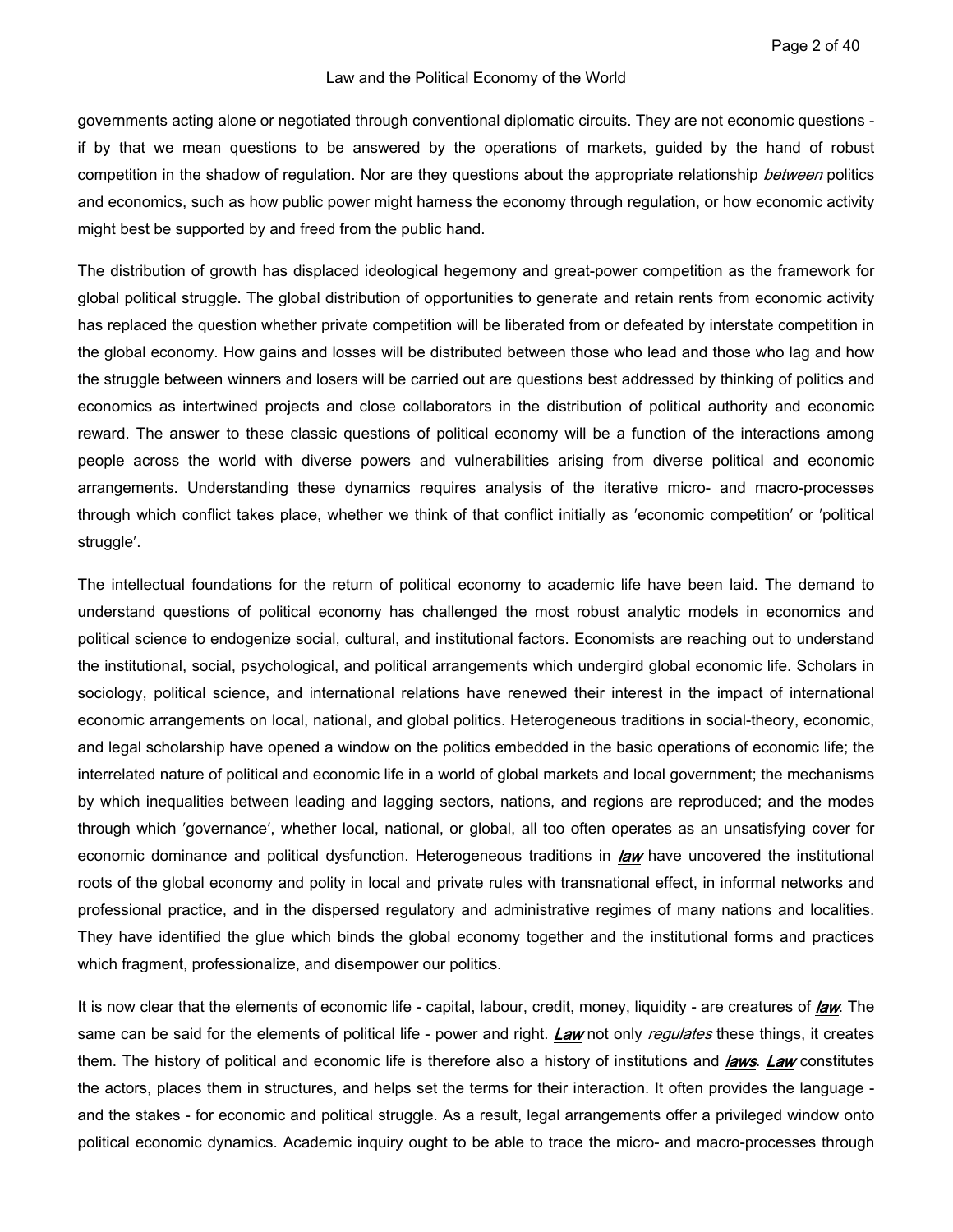which people struggle over economic benefits and political authority in their legal entitlements and vulnerabilities. Legal analysis

of this type could illuminate the large-scale political economic changes that are upending our world and their roots in the quotidian exercise of entitlements and capabilities in the capillaries of society.

With understanding may come proposals for reform. Economies configured differently will operate differently, just as different allocations of legal capacities and authority will generate divergent polities. By tracing the impact of legal forms on the economic and political actors and activities they constitute, scholars should be able to identify choices among different political and economic trajectories. It should be possible to identify alternative, even equally efficient or democratic, modes of economic and political life with diverging patterns of inequality, alternate distributions of political power and economic benefit, more or less space for experimentation or contestation.

Nevertheless, surprisingly little scholarship in the international legal field aims to illuminate the global distribution of political authority and economic growth. It is hard to say exactly why. Much legal scholarship remains parochial, enthralled by the details of each national legal system′s totemic institutions. Taken together, these institutions also structure the world′s political economic order, but it is rare to trace their impact on the micro-dynamics of global economic and political interactions, let alone propose their transformation in the name of an alternate global political economic vision. The legitimation of existing institutional arrangements is repeated at the international level, where central banks, the European Union, the WTO - even the United Nations - have become objects of a cult-like veneration among the academics who study their operation, no less than the modern corporate form or the various institutions facilitating investment. They simply *must be* honoured, appeased, and defended. This academic tendency has parallels in popular wisdom. In the United States, for example, an enormous majority can view the government as a dysfunctional part of the problem without anyone seriously proposing to alter anything about it. The government is crazy - the Constitution is sacred.

At the same time, the technical professional conventions governing scholarly production in the legal field discourage pronouncements about the large trends in global political and economic life. The trending legal scholarship is smallbore precision analytics, refining and refurbishing the existing lexicons of policy, doctrine, and theory. In my view, scholars should not shy away from developing macro-scale pictures of global political economy, if only because thinking about more technical matters often rests on broad convictions about the nature of the world which no longer hold. Take the distinction between ′advanced′ and ′developing′ economies. Many routine ideas about institutional forms and regulatory arrangements rest on an idea about the ′kind′ of society people are talking about one which is at the cutting edge of history, where economic and political arrangements are ′mature′ and most things work, or one which still has ′a long way to go′ and is plagued by anomalies. Were this frame to change, much would need to be rethought. And yet it would be more accurate today to start from the premise that all economies, including the world economy, are developing economies.

In this, a fundamental neo-liberal insight was correct: just as the ideological fault line between the First and Second Worlds no longer defines global political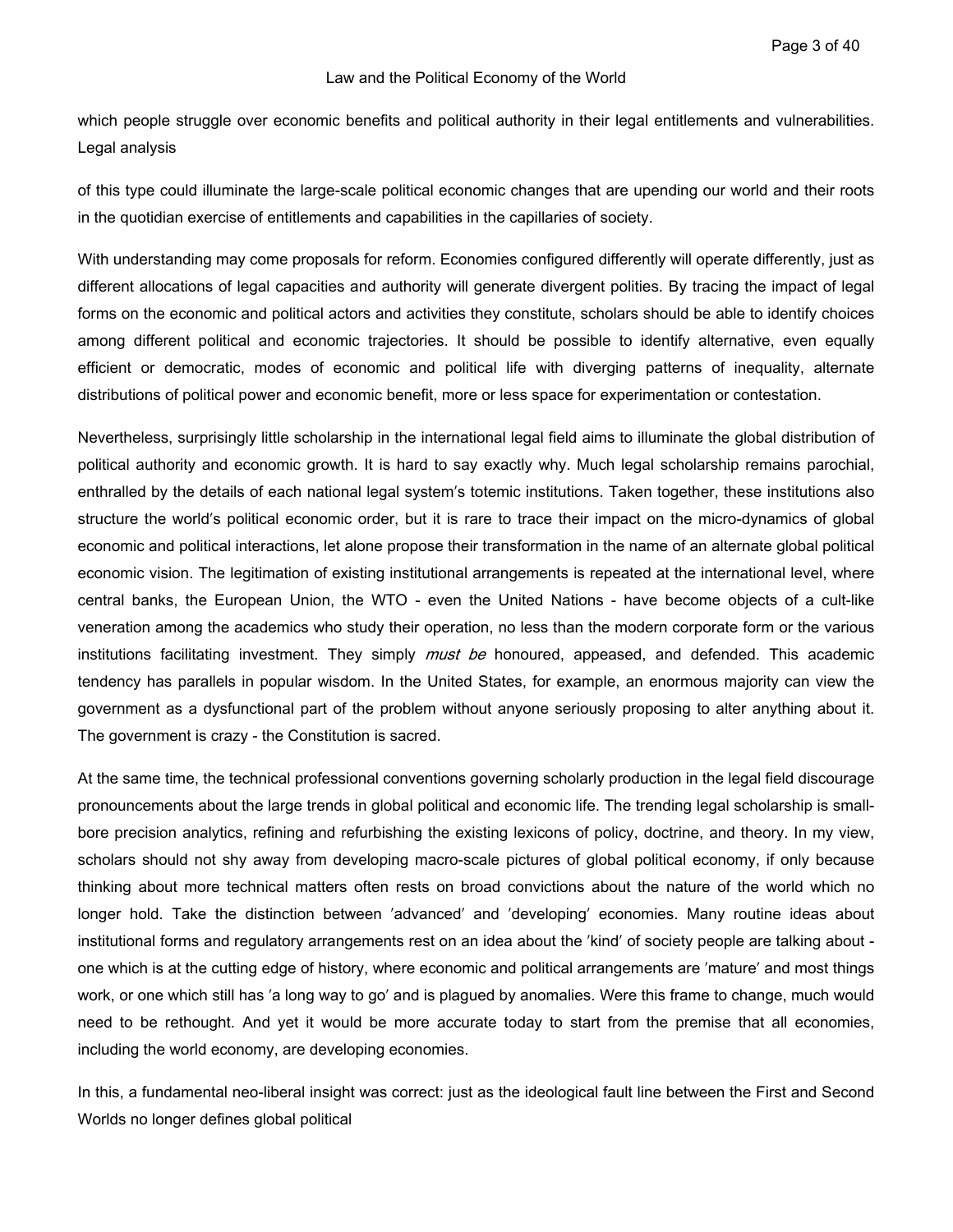struggle, the economic fault line between an ′underdeveloped′ Third World and a ′modern industrialized′ First World no longer defines global economic relations. Not, however, because liberal democratic politics has become the global default or because the management of routine business cycles in deregulated markets has become the universal national economic challenge. Quite the contrary. The diversity of political arrangements has increased. All countries have political characteristics once routinely thought anomalous and there is no one ′normal′ or mature form for political life. Stable and significant political regimes come in many varieties - more or less authoritarian, more or less religious, more or less decentralized, more and less technocratic, with different blends of public and private economic power. Few could be said to work well when it comes to addressing large-scale issues of political economy and the distribution of growth. It is not simply that the state has been ′unbundled′ or political power ′networked′ across boundaries. Politics has everywhere become a diminished shadow of economics as political institutions and elites have been instrumentalized by economic interests. It is not surprising that they find themselves deadlocked - or simply disengaged - when it comes to addressing issues ′in the public interest′.

At the same time, the economic challenges characteristic of the ′developing world′ have become common across the industrialized world. All economies face strategic choices between different modes of insertion in the global economy; confront challenges of inequality and structural dualism; find their economies riven with market failures, information, and public-goods problems for which they lack instruments to respond; and find themselves talking about new strategies for growth rather than the efficient management of a relatively stable business cycle. In short, the difference between the First and Third Worlds has eroded because all nations now face political, social, and economic challenges once typical of the Third World.

A portrait of the political economy of the contemporary world might begin with the observation that across the world, political authority is weaker and more dispersed, economic flows more varied. The fragmentation and dispersion of political authority has rendered economic life vulnerable to political risks from unanticipated quarters while the forces unleashed by the globalization of economic life batter political elites from everywhere and nowhere at once. This has transformed the arrangement of centres, peripheries and semi-peripheries from the age of colonialism or the Cold War. Focus on the ′rise of Asia′ or the emergence of a ′multi-polar′ world can make it seem that structural inequality has fallen with the demise of a world system of centre and periphery. Nothing could be further from the truth. Economic and political bargaining power remains unevenly distributed - but not along a single axis.

The dispersion of political and economic forces has ignited a rapid global process of factor price equalization and technological assimilation among what once seemed the centre and the periphery of the world system. It turns out the last two centuries were an aberration as one nation and then a small group of nations rose to unprecedented levels of relative prosperity and political influence in the wake of the Industrial Revolution. The relative hegemony of a North Atlantic political and economic centre was reinforced for a long time by everything from military power to

the structure of the novel, from multinational industrial monopolies to Hollywood movies. This hegemony has abruptly eroded as the scientific technologies, management institutions and governance arrangements which enabled the dramatic rise of the North Atlantic have become widespread and people everywhere have become able to aspire to a refrigerator, an air conditioner, a car, and the government necessary to realize those ambitions.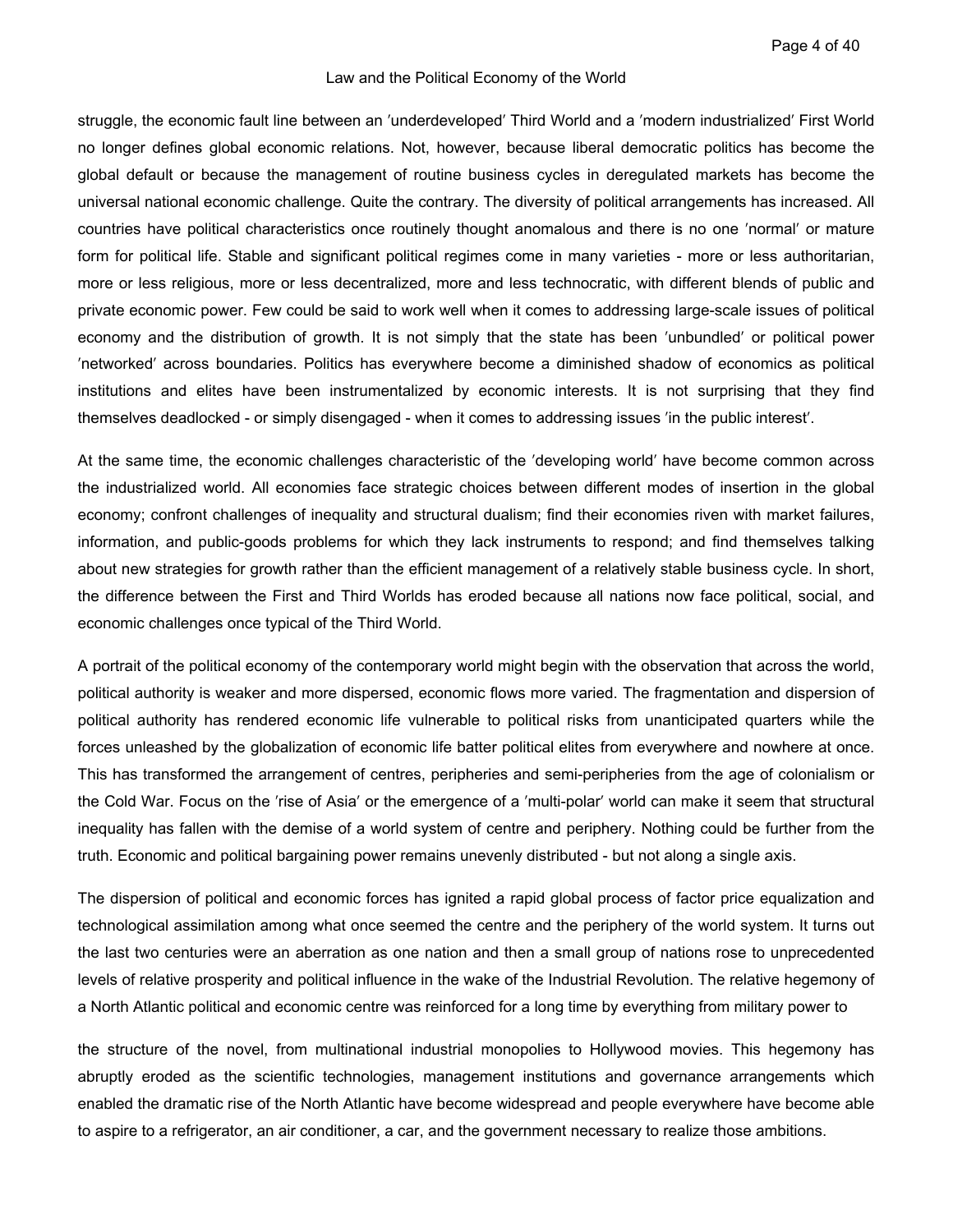But economic and political change on this scale is profoundly destructive and relative income equalization is an extremely uneven business. It certainly does not mean the elimination of income differentials. On the contrary, inequality is everywhere. A global economy is not a uniform economy. Things turn at different speeds. People are left out. People are dragged down. When people turn to their sovereigns for help, the results are terribly uneven. Some are too big to fail - others too small to count. Indeed, the public hand everywhere has become a force multiplier for leading sectors, nations, regions - as it was between nations in the colonial era. As growth here erodes incomes there and consolidates itself as political right, a proliferation of centre-periphery dynamics become visible. As a result, global political economy today rests on an accelerating social and economic dualism between leading and lagging sectors, economies, nations and populations. It is not surprising that we face a revolution of rising frustrations among the hundreds of millions who can see in, but for whom there seems no route through the screen except rebellion and spectacle. Or that we face the restive demoralization of all those whose incomes, economic opportunities, and expectations have fallen - and will likely continue to fall.

The political responses everywhere aim to protect and promote winners, sometimes with a vague promise of transfer payments to compensate losers. But the political challenge is not to find resources to pour on the winners in the hopes they will render our ′nation′ competitive. Nations are no longer competing - and winners can usually take care of themselves. In a global economy, it is simply not plausible for everyone to be a highest-tech, greenest, innovation-driven knowledge economy, any more than everyone can be the lowest-wage manufacturer. These are niche market dreams that function as justifications for mobilizing resources behind the successful. They serve to defer rather than underwrite the promise to compensate. The wild horse to be ridden now is the dynamic of dualism between sectors, regions, industries - and nations. The political and economic objective ought to be productively *linking* those who lead with those who lag in reciprocal and virtuous cycles, rather than encouraging growth here to impoverish there in the hopes that one day the losers may be made whole.

In this essay, I encourage legal scholars to improve their ability to speak about the role of *law* in this kind of largescale reordering of political and economic life. I start with the intuition that *law* has played a central role in two grand, mutually supportive projects which have brought global political economy to this unfortunate point. In the second section, I sketch these two projects. On the one hand, economics has everywhere been disentangled from politics and economic life disembedded from political contestation. On the other, both economics and politics have been technically consolidated whether within or across national boundaries.

Both projects have reflected the broad ideological commitments of the policy class and both were carried out as legal and institutional undertakings, supported by the knowledge practices of dedicated professionals. Together they have generated the conditions - the agents and the structures - for a world political economy marked by an accelerating dualism between the regions, sectors, and classes to whom much - and to whom little - has been given. My hope is that international legal scholars will develop the intellectual tools to help understand and unravel these dynamics.

As a step in that direction, I propose that legal scholars revitalize two intellectual traditions: the analysis of relations between ′centres′ and ′peripheries′ in socioeconomic systems and analysis of the role of *law* in the background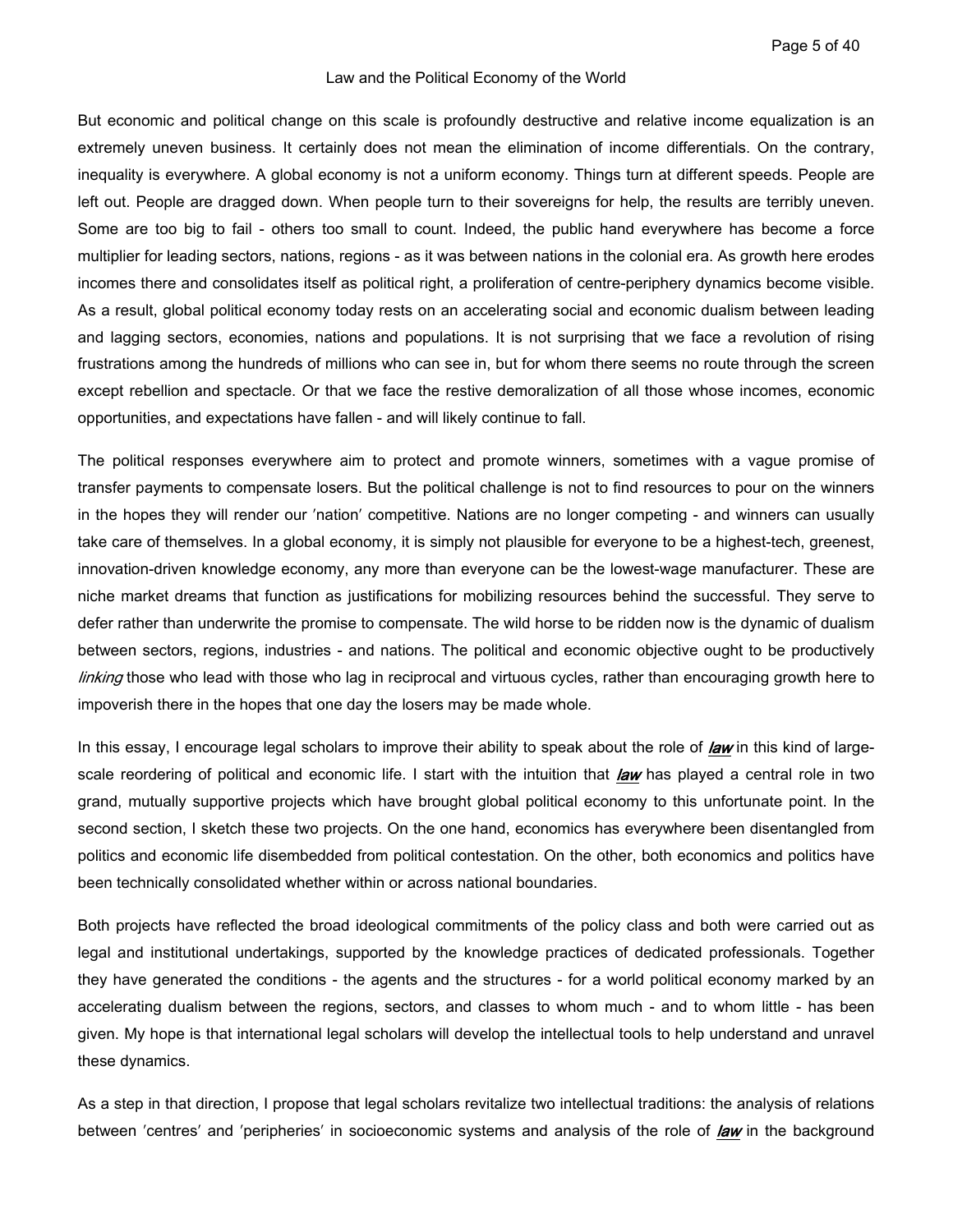distribution of bargaining power within such systems. In the third section of this essay, I describe how these intellectual traditions might help clarify the distribution of power and economic opportunity in what otherwise might seem a diffuse jumble of institutional and regulatory structures framing the chaotic operations of political and economic life after globalization. My claim is that reflection on the role of *law* in the dynamic relationship between centres and peripheries will focus attention on the crucial questions of global political economy: the dynamics of inequality; the distributions of growth; the reproduction of hierarchies within and between leading and lagging sectors, regions, nations, and cultures. Taken together, strands from these intellectual traditions - heterogeneous, institutionalist, realist, critical, sociological, postmodernist, post-Marxist, progressive - offer tools for identifying the political arrangements, discourses, institutions, and debates that structure or disrupt those dynamics and for highlighting the role of expertise in rendering them normal, carrying them out - or enabling their contestation and transformation. In the fourth section, I assess the potential for scholarly work in the international-*law* field to draw on these traditions to understand and help to remake *the political economy of the world*.

#### **2. The grand political economic projects that brought us here**

#### *2.1. Insulate economic activity from political contestation*

The first project - the separation of economic activity from political contestation - has its roots in the effort to pursue economics and politics on different scales. The economy has become global while political order remains lashed to local and territorial government structures. The result is a rupture between a local and national politics on the one hand and a global economy and society on the other. It is the relative mobility of economics and territorial rigidity of politics that has rendered each unstable. Political and economic leadership have drifted apart. A spiral has begun as the winners lock in an ever weaker territorial politics and an ever more dominant economic order. Political leadership has everywhere become peripheral to economic management.

The machinery for a territorial politics and a deterritorialized economics is technical and legal. Economic activity can only happen on a global scale if the institutional arrangements are in place to support it, just as political activity can only be concentrated territorially if the institutions responsible for political life have

distinct jurisdictions. At a most primitive level, private rights, understood to lie outside or before politics, travel easily - if you own something here, you own it when you get off the plane somewhere else. Public policies, the stuff of politics, do not travel, except as necessary to support the broader market. Political institutions have the legal authority to enforce private agreements and private rights established elsewhere. But they cannot regulate beyond their borders. Although your labour *law* may affect the economy of your neighbour, your writ does not run there. The technical distinction between exercises of public authority which *support* the market and those which regulate or otherwise *distort* the market is crucial - the one travels more easily than the other. As this distinction is interpreted and implemented across dozens of institutional settings, a professional sensibility or common sense emerges about the substantive and territorial limits of public power and about the scale and naturalness of economic flows.

As a political ruler operating in the shadow of this consensus you are a spectator as the waves set in motion by your local actions ripple across the global economy. Your interests, constituencies, and authority are defined by a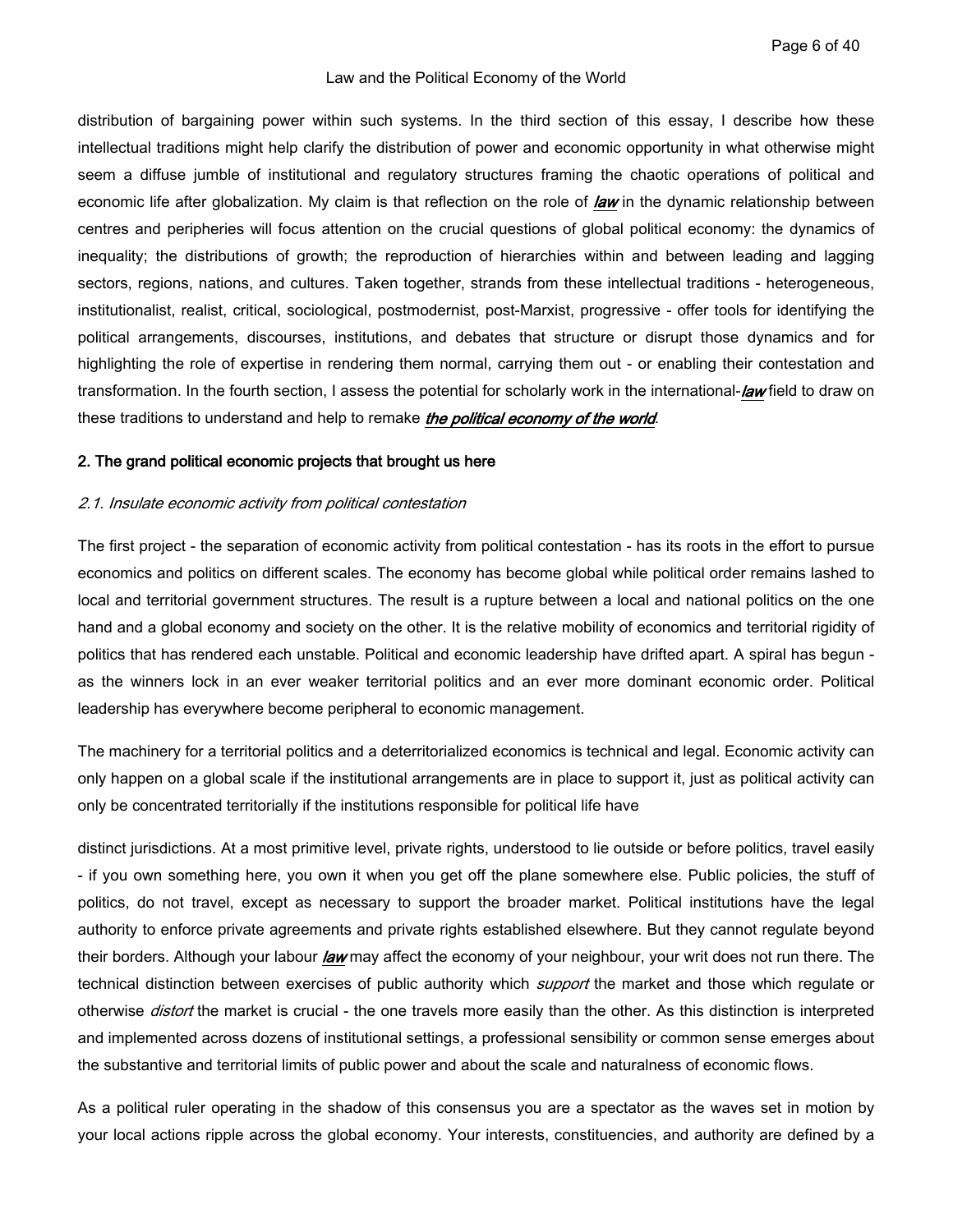series of distinctions managed and enforced by the ongoing work of various expert votaries who interpret your mandate and explicate the force of legalized economic interests. As a result, the *global* nature of ′problems′ and the *local* nature of ′government′, whether linked to a city, a state, or the international order itself, is not only a troubling fact to be overcome. It is the product of a very particular political economy written into a historically specific set of legal and institutional arrangements. It generates, in turn, modes of political and economic life which pull away from one another - a self-confident and technical form of global economic management detached from the locations or modes of production, and a media-centred form of political discussion disconnected from the technical management of government, pursued in part as gladiatorial spectacle and in part as allegorical morality tale. Meanwhile, in the background, government has become technical by division of competences, authorities, and mandates, while economics has grown technical by consolidation in ever more rapidly interlinked and speculative markets.

The rift between economics and politics is not simply the result of an ideological commitment to their distinctiveness - a kind of ′neo-liberal′ overreach. Popular discourse has been full of voices for and against a ′laissez-faire′ separation of politics from economic life for more than a century. Although the professionals who build and manage the political economy of today′s world sometimes argue in such hyperbolic terms, when it comes to the details where the rubber meets the road, their differences are minor. At least privately, most easily acknowledge the interpenetration of politics and economics, the unavoidable need for economic regulation and the importance of political leadership for sound economic policy. The roots for the rift between local politics and global economics lie deeper in the dynamic consequences of those everyday details and will require more to reverse than an ideological conversion.

Nor are the professional vernaculars through which the political economic order is managed based on a sharp conceptual boundary between politics and economics. Economics and politics are not powers absolute within delimited spheres, defined

in a kind of global constitutional settlement and managed by the interpretation of formal distinctions and boundaries. Although people sometimes imagine them this way, just as it is common to imagine sharp distinctions between property entitlements - your land /my land - or political jurisdictions and competences, this is not accurate. Individual political and economic ′rights′, even to property, rarely work in this kind of on-off way. The relationship between you and me is all about what each of us can do with our land that may affect the other, about the terms of our relationship rather than the demarcation of our difference. When managed by jurists or policy professionals, those terms are detailed matters of more or less, determined by the balancing of competing interests and objectives.

In the professional communities where economics and politics are carried out, this is also widely understood. Just as experts know private right and public power blend into one another in many ways, they also know that politics can be hard to distinguish from economics in any categorical sense. The practical differences between them are produced almost as a by-product of the routine professional making - and unmaking - of an infinite series of smallscale technical distinctions which can be experienced by the experts who interpret them as matters for subtle balancing rather than sharp line-drawing: between public and private, national and international, family and market,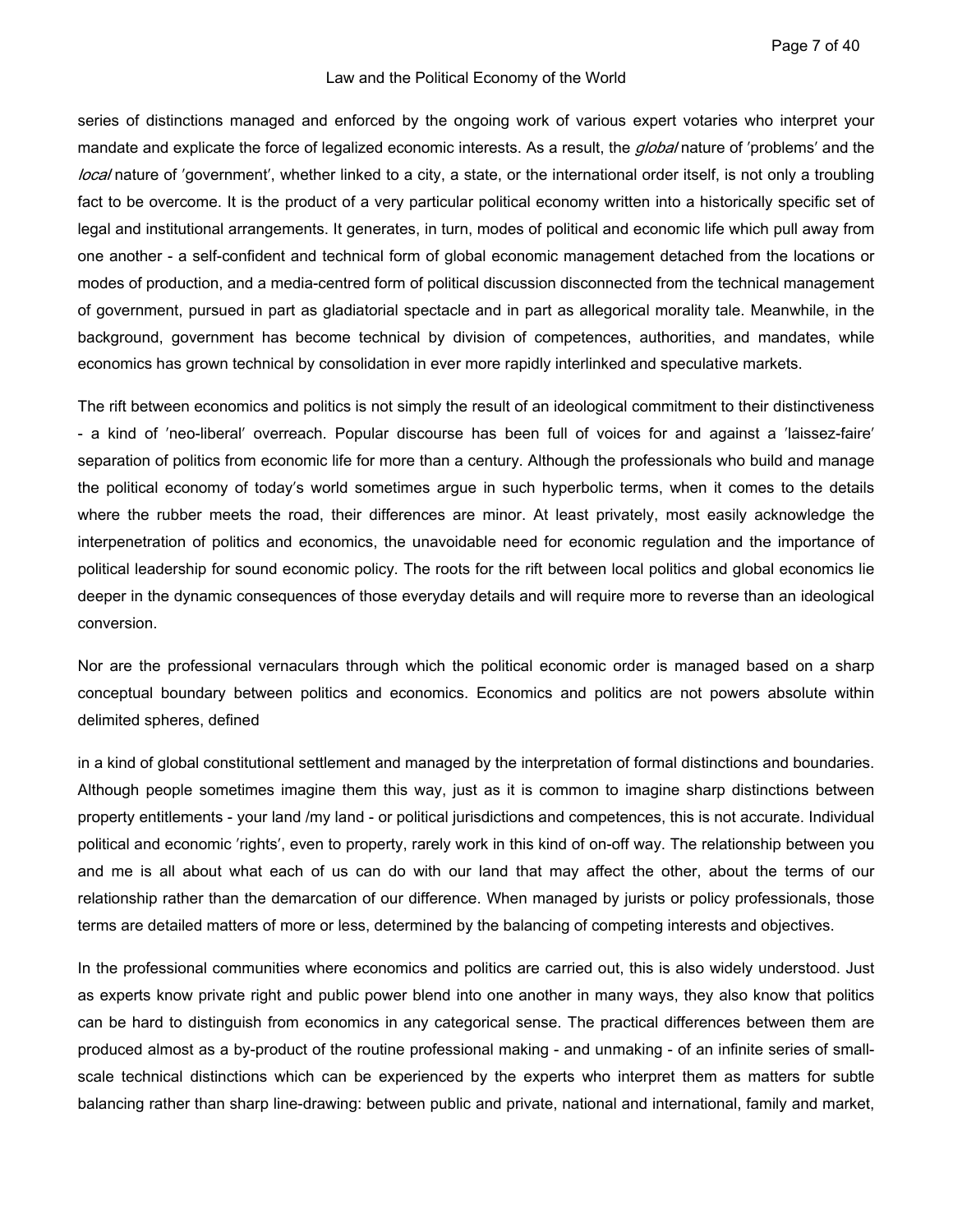between regulations which support the market and those which distort market prices, or between acts of the state which enforce private rights and those which burden them with regulation.

Such distinctions may not, in the end, be logically or philosophically satisfying, but they often work as a practical matter, at least sufficiently that experts may find professionally satisfactory ways of distinguishing situations that seem to go 'too far' in one or the other direction. As those who manage the institutions of political economic life repeatedly find ways to draw the line in specific situations, professional traditions emerge devoted to each domain. International private *law* experts think differently than those focused on transnational regulation. The professions responsible for the management of public and of private *law*, or of market making and market regulating, have grown apart, coming to occupy different institutional sites and to speak about the world in divergent vernaculars. Over time, the divergent styles of technical interpretation in different disciplines harden the differences between domains that no one thinks distinct.

The same can be said on a larger scale of the difference between economics and politics. In some sense, the relationship between politics and economics is simply a matter of interpretation and perspective. The smallest market transaction - a T-shirt sells in Ghana - can be interpreted to illuminate the politics or the economics of the planet. Yet alternative disciplines and institutional arrangements have sprung up to reflect divergent interpretations of this same transaction. As politics and economics have become increasingly technical, they have come to be served by distinct professions operating on different scales and with different perspectives. Economists and politicians understand the scale and ′logic′ of the transaction differently and embed it in a different social, institutional, and intellectual context. Their differences emerge as different styles of analysis, different default interpretations, different background assumptions. As they pursue their routine work, an intellectually

unsatisfying distinction develops into a startling mismatch between institutional, intellectual, social, and professional domains. As a consequence, the fault line between politics and economics cannot be undone by legal fiat any more than by ideological reversal. The trick is to understand the rift between politics and economics as a project undertaken everywhere at once by professionals and experts who are simply doing their job, interpreting their competences, pursuing their interests. Only by bending the arc of their routine work will *the political economy of the world* be transformed.

#### *2.2. Consolidate both economics and politics as technically integrated fields for professional management*

The second grand project - the technical integration and consolidation of both economics and politics - has also been accomplished through a series of legal, institutional, and professional projects. They have been undertaken in the shadow of a loose consensus within the global policy class about the natural teleologies for economic and political life. The economic idea is simple. Although it is common to think of an ′economy′ as something nations have - the German economy, the Japanese economy - at least for those who aspire to manage it through policy, to the extent people have also come to think of an economy as a ′market′, it is difficult not also to think of an economy as something that can be scaled up or down. And to think that scaling up is generally good. Ever more people, products, resources, and ideas ought to be able to find their markets in the shadow of a common price system across ever greater distances. As a result, when putting an economy together, it is a good idea to try to link as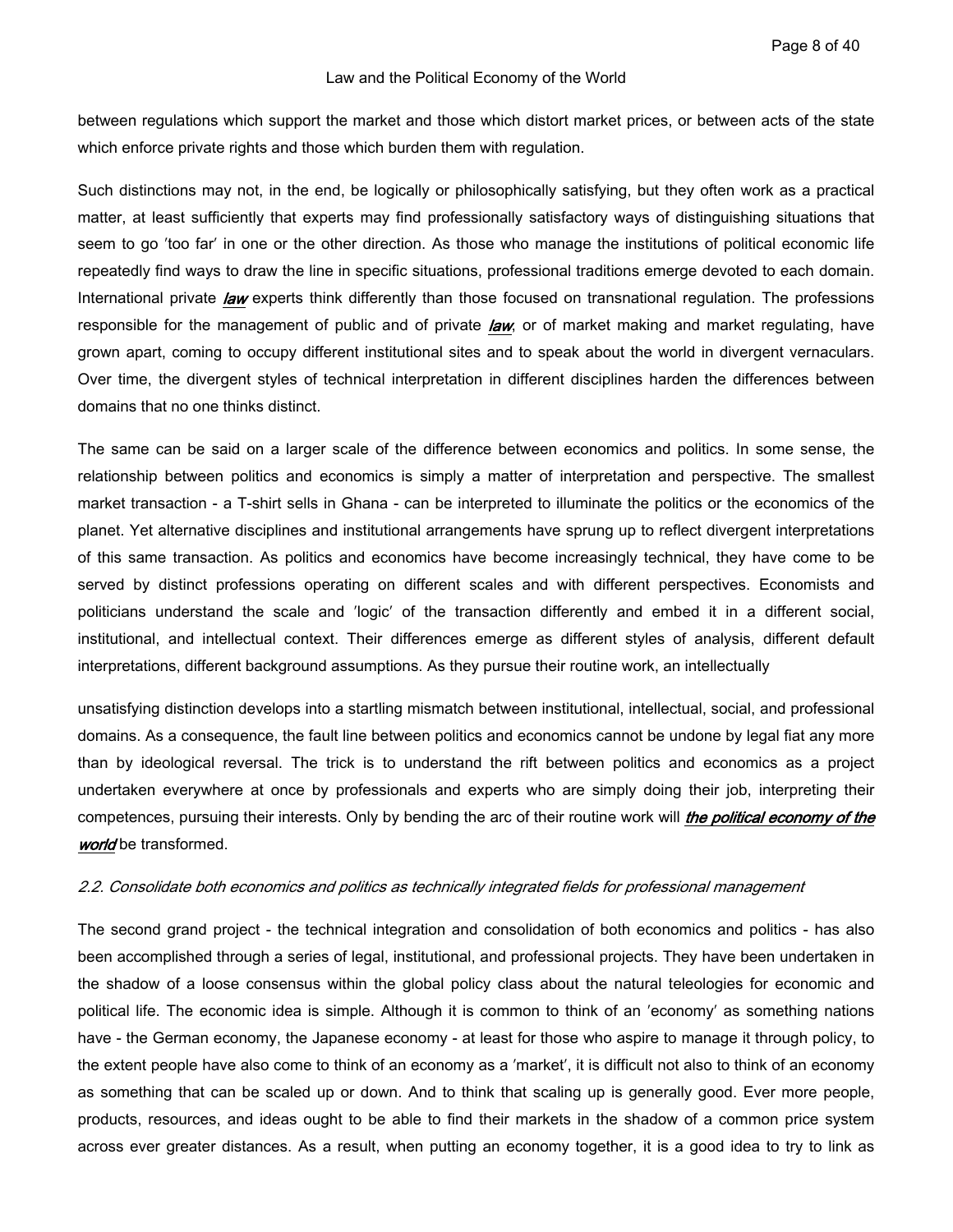many things together as efficiently as possible at the national, regional, and global levels. This has always been more idea than reality. Despite the prevalence of local and sectoral specificities, informal networks, oligopolies, barter, intra-enterprise trade, market failures, bottlenecks, and other anomalies, it is part of the background consciousness of ruling classes everywhere that, fundamentally, the economy is naturally becoming an ever more undifferentiated global market in which ′flows′ of goods and services follow prices to more productive uses.

This idea has had dozens of practical and technical corollaries. A system of ′world prices′ requires all kinds of institutional arrangements and limitations. Exchange rates must either be stable - effectively a single currency - or so fluid as to ensure they are pushed to parity by market forces. Supply chains, information channels, labour markets, investment patterns ought all to be rendered global through institutional and legal integration. Private actors-investors, employees, managers, corporations- need to understand themselves as capacitated to operate across an ever larger terrain. To do so, they need to be legally disembedded from the kinds of local customary or regulatory arrangements that once made employers feel they must hire from among the members of a particular union, or corporations feel they must respond to the public interest of specific locations or constituencies. Economic entities themselves need to be reconstituted and unbundled, rendered capable of being reorganized, reframed, parcelled out for sale and redeployment. Where regulation or contract impose artificial obstacles to the vertiginous destruction and creative reinvention of economic relations, they need to be unwound. Transnational private legal

arrangements and informal standards need to be protected from the regulatory interference of local political and judicial authorities. Territorially enforced public policy which distorts rather than supports market prices needs to be either eliminated or harmonized as part of a stable background for global market transactions. Although there is much media discussion of national economic policy, most of the work of economic management in fact consists of small-scale projects to fine-tune the institutional conditions for market efficiency on a far wider scale. These are carried out by experts working in myriad settings: national and international, public and private. So long as management is carried out in this common spirit, the locus of discussion matters little. Over time, a kind of global common sense has emerged about what governments and private actors *are* and *do* and global economic life on a large scale has been consolidated in ways which set what have come to seem the natural limits of territorial government and public *law* regulation.

On the political side, the dominant idea is also pretty simple. Politics is all about a ′polity′ - usually a community of people associated in some way with a territory. As a result, politics does not scale the way markets do. Where economies scale horizontally, politics can more easily be deepened and rendered responsive along a vertical axis of representation and accountability. The vertical activity of rulership has become the work of a profession linked to the institutional arrangements we call government. Politics has come to mean the special domain of work performed by government, itself a collection of specialized competences. As politics matures, the work of these people becomes evermore horizontally divided along functional lines: specialists in transport policy and industrial policy and health policy, as well as political consultants, media commentators, policy advocates, and the very specific set of people we call ′politicians′.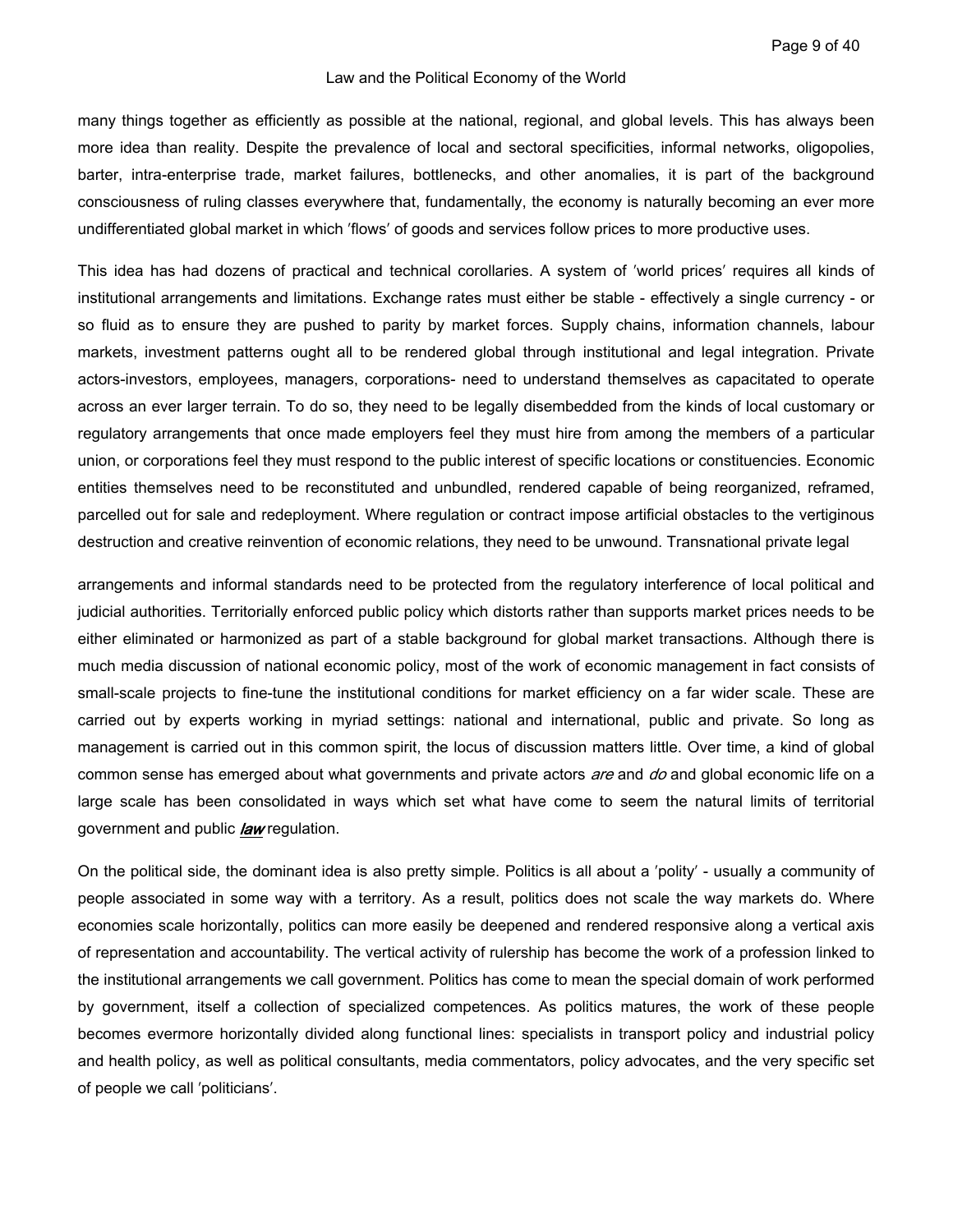Good governance requires that these specialists strengthen the link between policy and the public interest both by strengthening the horizontal specification of mandates or separation of powers and by intensifying the vertical mechanics of rulership through accountability, transparency, citizen empowerment, and ruler responsiveness. The perfection of the polity requires and produces a parallel transformation of both rulers and ruled through one or another form of responsive democracy and the ′rule of *law*′. This is also more idea than reality, but it provides an orienting frame for the work of political specialists. They should aim to perfect their special technical expertise or competence and intensify their representational links to local constituencies through mechanisms of accountability and transparency.

Unsurprisingly, politics built in the shadow of these ideas is characterized by both technical consolidation and division: separating national territories into autonomous states, separating branches of government with different competences and constituencies and separating different levels of government with degrees of relative autonomy. In each setting, political competence is about the management of divided competences, specialized knowledge, and local constituencies. At different moments, policy elites seem to become enthusiasts for a similar machinery of ′responsiveness′ across the spectrum of special competences, divergent constituencies, and levels of accountability. At one moment elections and constituent service, at another, stakeholder engagement and negotiation, or transparency. The result is a

remarkably homogeneous global political order of fragmented government and local politics, operating against the background of an economy organized to link things together by detaching them from the very spatial and communal identifications with which government struggles to intensify its connection.

Most notably, of course, this vision has animated the organization of the world′s political life into the series of ostensibly analogous units called ′nation-states′. Again, more idea than reality, yet ruling political classes across the world have become convinced that the world is made up of states and that those who rule have or represent one. The popular media surely encourages the view that the day's 'politics' is focused by whatever the president - or his opponent - did. Although political leaders all speak about the distinctive and exceptional qualities of ′their′ state, they also share the view that their *role* as leader of a city, province, ministry, or commission is analogous to all the others of its type. This double conviction - analogous roles, distinctive constituencies, and specializations - is the template for their political activity despite the implausibility of both ideas. The ′roles′ of heads of state or ministers differ wildly whatever the diplomatic protocol may say, just as those most committed to the distinctiveness of political jurisdictions are often those who represent them, as any trip to the Washington offices of American state representatives will quickly affirm.

Nevertheless, these ideas have spawned a series of technical and institutional projects which have consolidated a government monopoly on political life in one after another location, empowering some and disempowering others while demobilizing alternative institutional arrangements and affiliations. At the national level, for example, as the polity came to mean the state, people were reconstituted as individual citizens of specific states - a process requiring a range of technical innovations in identification from passports to voting privileges. A popular and professional vernacular of civil and human ′rights′ redefined justice as an appropriate relationship between an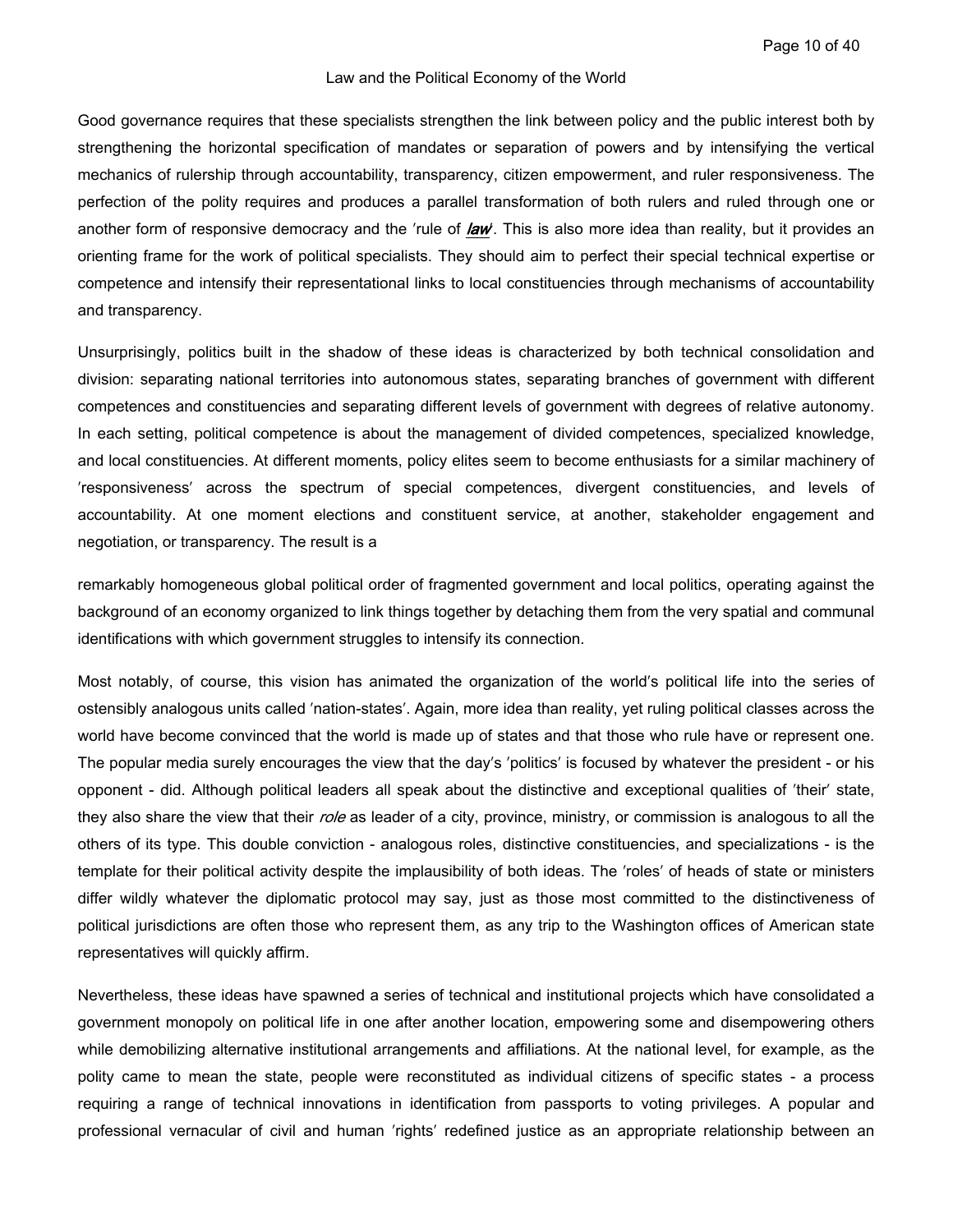individual and a state. The demands of linguistic and other minorities were accommodated either by recognizing their demands for political autonomy through secession or, more commonly, assimilating them into a national polity as citizens with enforceable individual and minority rights. Smaller territorial units - cities, neighbourhoods, states were placed in a hierarchical relationship to larger national units, relations between them managed by professional interpretation of doctrines like ′subsidiarity′, ′states rights′, ′home rule′, and the like. Intermediate civic institutions that might once have played a political role - professional guilds, unions, tribes - were either assimilated to national political parties or transformed into cultural and economic rather than political institutions, their members unleashed to engage with the national political world as individuals. At the same time, the emergence of a national media created a national political conversation, reflecting the activity of government back as the privileged site of politics as political parties arose to serve as gatekeepers for the apparatus and personnel of political life. In the end, politics everywhere came to be defined as the activity of specialized people who have or aspire to have government power in states.

The fantasy arrangement of the political world into ′states′ also equated *world* politics with the diplomatic and military conversations among people linked to

governments, reimagined from this perspective as parallel ′sovereigns′. The development of a horizontal conversation among them, whether carried on by word or deed, led to the emergence of a transnational political class of diplomats and ′non-governmental′ representatives of ′civil society′ whose members understand their local and global situations to be somehow analogous. Their interaction has encouraged and has been encouraged by the emergence of a common global media conversation in which all these people may imagine themselves participating. The emergence of a transnational diplomatic class - including the transnational community of international lawyers - has reinforced a shared vernacular for international political discourse and action, fine-tuning its limits, possibilities, and directions. Indeed, the most striking thing about ′world politics′ today is the extent to which it is understood to be about the relations among national institutions as they unfold among specialized professionals - diplomats, soldiers, and national political leaders. All the other social activity that occurs around the world is something else - commercial activity or cultural activity perhaps, but not 'politics'.

#### *2.3. The result: inequality, instability, and political dysfunction*

It might seem that a world of national politics and global economics would be ripe for conflict between the two. It is often said that in the first half of the twentieth century the struggle between them was ′won′ by national politics, with catastrophic economic consequences, just as it is now sometimes said that the global economy has defeated the potential for meaningful national politics. There is something to both claims, certainly. But more interesting, I believe, are the consequences of their often unequal relationship as it has been sustained over time. If economics means efficient markets and politics means democracy and the rule of *law* - these all seem like good ideas. It is appealing to think that they go together naturally, or that movement toward one might start a virtuous cycle toward the other. This way of thinking is extremely common among the economic and political professionals who must manage the differences between them. When problems arise, professionals in each area typically respond by calling for more of both - evermore integrated economic markets and ever more responsive and specialized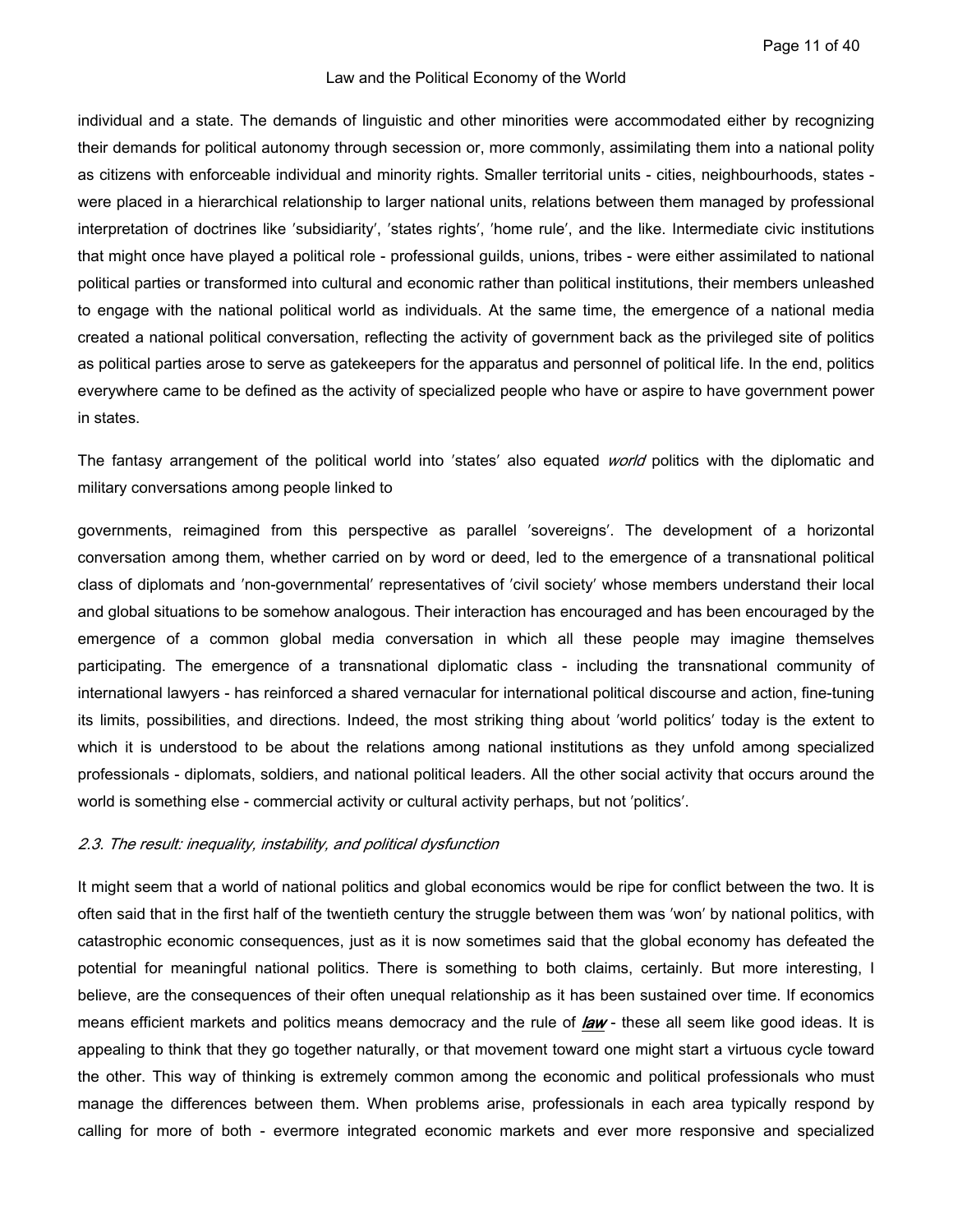government: more democracy, more efficient markets, both promoted by more rule of *law*. Where their logics threaten to diverge, the professional challenge is to build intermediate institutions and doctrinal schemes for the technical accommodation of national politics to a global economy and for a satisfying management of the interface between them. The trade regime is the most obvious example - a set of economic and political commitments, doctrines and interpretive institutions designed to encourage national political support for global economic activity and economic accommodation of divergent national political settlements.

Unfortunately, technical management of the tensions between these grand projects has accelerated the distance between politics and the public interest while liberating economic life from the social and political context necessary for its successful stabilization and management, in a kind of perverse feedback loop or vicious spiral, encouraging political impotence and hyperbole alongside economic inequality and instability. Think of Europe. Politics responded to the local demand for

growth by ceding ever more territory to a distant economic technocracy which in turn demanded ever further demobilization of local policy space in the name of the technocratic imperatives of reform and austerity until the local political arrangements began to implode. Across the world, the problems calling out for public policy attention are ever more rooted in global economic movements and ever less amenable to solution on the scale of our political life. Government everywhere is buffeted by economic forces, captured by economic interests, engaged in economic pursuits. The inability of politics to offer public-interest solutions to policy challenges has encouraged political cultures ever less interested in doing so. Politics has come to be about other things - symbolic and allegorical displays, on the one hand, and the feathering of nests, on the other.

The resulting instability of contemporary political and economic life has manifested itself in a variety of ways since the economic crisis. At the top and bottom of the world economy, people have deracinated themselves, moving ever more often across ever greater distances. In relative terms, the middle classes are the ones who have become locked to their territory. For so long the national centre of political gravity, the middle classes of the advanced industrial democracies have become a global periphery, their new political and economic impotence expressing itself in ways which further destabilize political life and economic life. Governments everywhere now operate in the shadow of disenfranchised and disillusioned publics who have lost faith in the public hand - in its commitment to the ′public interest′, in its sovereignty, its relevance, its capacity to grasp the levers that affect the conditions of social justice or economic possibility. In the face of integrated supply chains, global markets and financial uncertainty, workers, corporations, and banks - all turn to the nation-state for redress, bailout, support - only to find there is often little their sovereign will do. Just as the global economy has no ′commanding heights′, so the political system has no sovereign centre. The institutional structure for each has been broken up. Political life has drifted into neighbourhood and transnational networks, been diffused into the capillaries of professional management, and condensed in the laser beam of media fashion, transformed into a unifying, if impotent, spectacle. From the inside looking out, one finds oneself buffeted by one thing after another - professional common sense chastens the most robust party platform and only the wholesale replacement of politicians by ′technocrats′ seems capable of appeasing economic forces. From the outside looking in, however, the centre seems captured, craven, conspiratorial.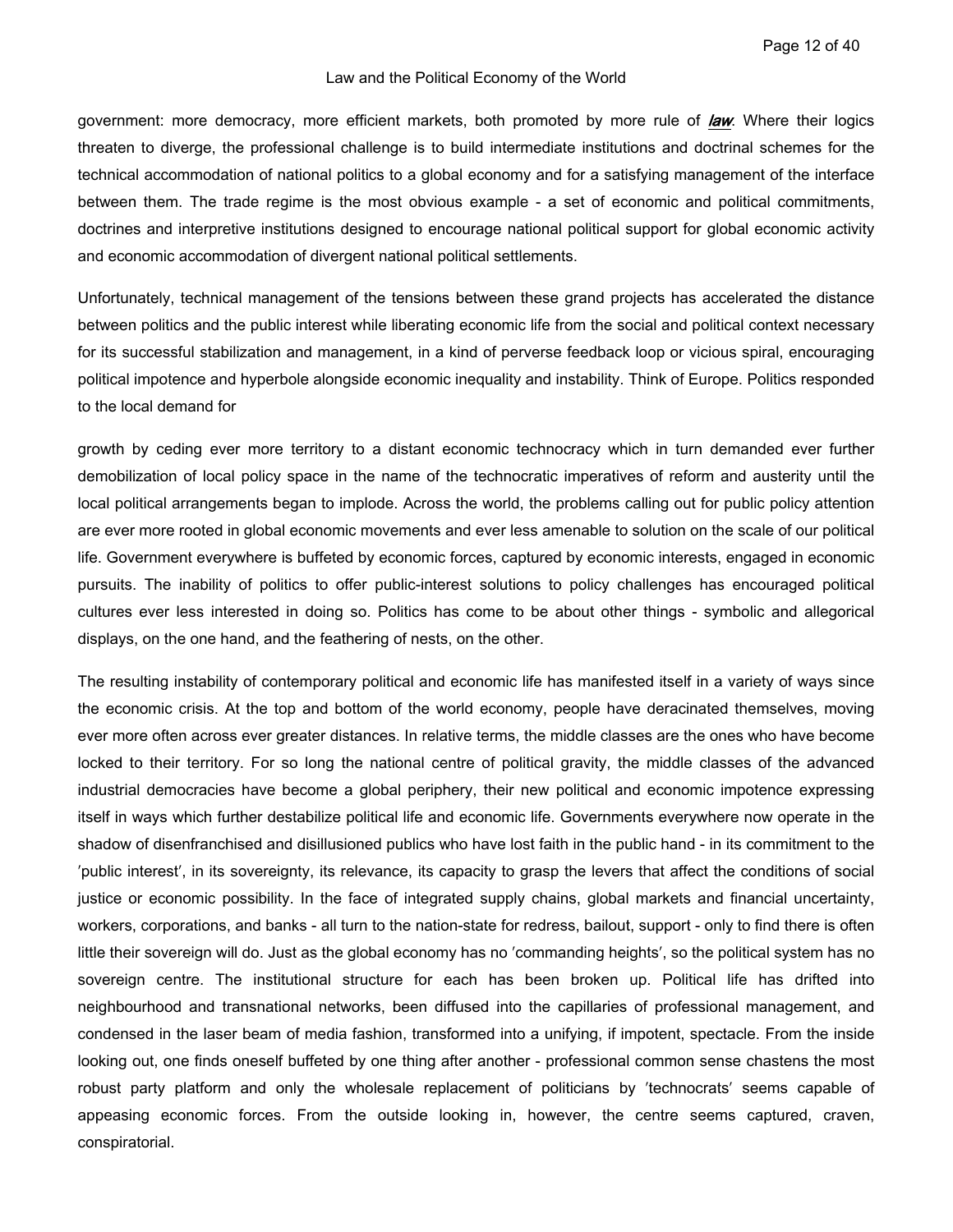Only rarely can a good solution be reverse engineered from critical identification of the problem. Nevertheless, this interpretation of the current political economic dilemma suggests a thought experiment. What would happen were the governance professions suddenly reoriented to reversing these two large-scale projects? Imagine the daily management of political and economic life aimed in broad terms to reconnect the political and the economic by revising the sinews of legal, institutional, and intellectual life through which they have been separated. Imagine the ruling elites also aimed to reverse the technical consolidation of global economic and political life by fragmenting the space of economic activity and multiplying the modes through which politics is undertaken. These broad projects might also

be mutually reinforcing. For example, the intermediate institutional forms which could fragment economic space and disrupt the consolidation of national political life may also open spaces for a reconnection of politics with economics.

Such a programme would be familiar to the world′s leading risk managers, who have seen the dangers of overintegration in economic life. Financial risk management requires the reintroduction of stopgaps and go-slow provisions against the damage of contagion and the volatility of speculative flows. Supply-chain risk management required the reintroduction of inventories to guard against the disruptions of a tsunami here, a nuclear accident there. Imagine continuing on this path, reintroducing institutional forms for economic life linked to territory and to the constituencies whose economic and political possibilities rise and fall with their location - public unions, publicly owned enterprises, corporate forms responsive to public policy as well as shareholder profit, banking and credit reoriented to local economic development. Large-scale regional institutions - central banks, development banks might be reorganized to be more responsive to diverse local economic and political imperatives, their investments delinked from world market benchmarks. At the same time the experts and professionals who adjust the terms of global political and economic life might aim to strengthen the potential of local politics to pursue their own path. It is not impossible to imagine how this could be done. After all, in the political economy of today′s advanced industrial economies a generation or two ago, the intermediary organizations that recently came to look like pure economic irrationality - professional monopolies, corporations linked to local stakeholders, unions forcing negotiations over the forms and costs of public goods - were often also spaces of political engagement. Reinventing such arrangements would require that we reimagine *law* less as a common language of economic and political integration than as a shield for alternative paths and powers.

This is simply a thought experiment - a utopian heuristic. People can imagine doing it - indeed, in some areas it is already being done - although it would radically alter the background assumptions which inform the routine professional practices of both economics and politics. Thought experiments like this are important precisely because they focus attention on the large-scale background ideas experts carry around in their heads about what politics or economics are about, where they are heading, and how *law* fits in. If rulership professionals, including international lawyers, are to develop the analytic habits and perspectives necessary to understand and remap *the political economy of the world*, they will need to break free of the technical agendas which orient the work of the professions.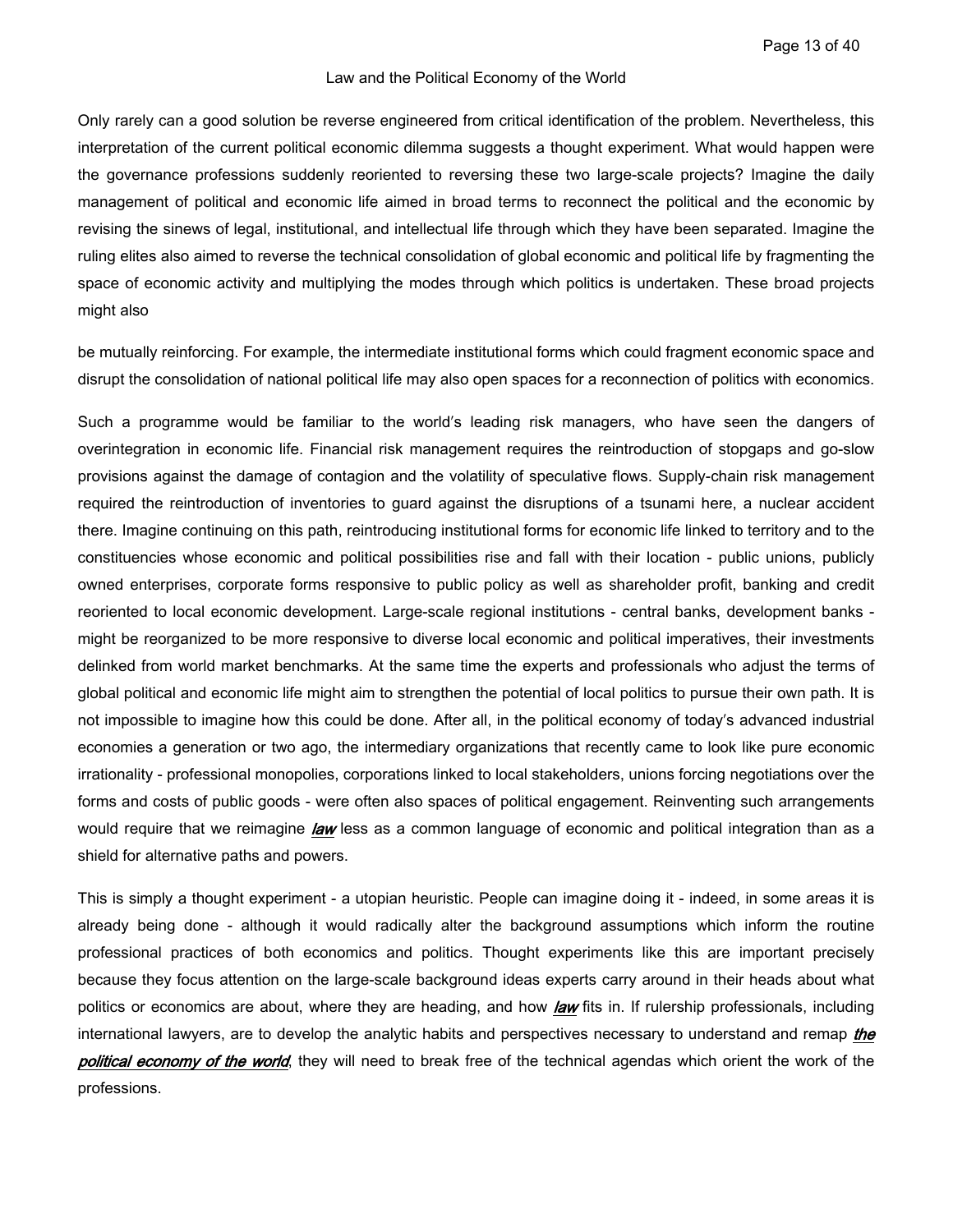It is important to try. When the world's managers focus only on the technical issues of institutional form or regulatory policy which their professional disciplines mark out for attention, they are not simply rearranging the deckchairs on a vulnerable world - they are part of the process by which the world unravels. The legalization of both politics and economics makes legal institutions and professional practice the glue that constitutes these domains, allocates powers and incapacities between them, and carves the channels through which their separation accelerates. Once this begins, *law* progressively locks in the gains, for it is the stakes as well as the conduit for interactions between centres and peripheries. How this happens

can be traced in the stock of social and legal entitlements each group has been allocated to participate in global economic life. As a result, I am convinced that legal scholars have much to contribute to understanding how *the political economy of the world* has come undone and what might be done in response. To do so, they will need to rejuvenate two intellectual traditions - the sociopolitical or socioeconomic analysis of centre-periphery dynamics, and the critical analytics first developed by legal realists and socio-legal voices a century ago and developed over the last decades by a variety of critical, progressive, and postmodernist voices. I turn now to those heterogeneous inheritances.

#### **3. Centre-periphery analytics and legal realism: doorways to political economy**

The analysis of ′centre-periphery dynamics′ has served as the portal to a variety of different political and intellectual projects over the last half-century. A brief list would include:

 \* A project in development economics to foreground the potential for national (or international) economic management to staunch the effects of interregional or international dependency and the ′development of underdevelopment′, as scholars termed it.

 \* A project in international politics or international relations to comprehend the dynamics of ′neo-colonial′ arrangements limiting the self-determination of newly and nominally ′independent′ nations.

 \* A political project in cultural psychology to understand the dynamics of assimilation, self-marginalization, and rage in the periphery and complacency at the centre of what scholars called the ′world system′.

 \* A project of historical recovery to trace the impact of the colonial legacy in liberal internationalism and to decentre the European and North Atlantic traditions in the discipline of international *law*

There were certainly others. ′Centre-periphery dynamics′ opens the way for so many critical projects precisely because so many mainstream frameworks edit out both the periphery and the dynamics. Attention to centreperiphery relations opens a window onto the structures of power and hierarchy in a larger system and onto the continuation of war in times of peace through the dynamics of domination and reciprocal influence among unequal actors in such a system.

Before turning to the relationship between political economy and international *law*, it may be helpful to review in quite general terms what it takes to think about ′centre-periphery dynamics′ in a field. Most obviously, you need to identify a ′centre′ and a ′periphery′ - *of something.* There needs to be a field, a topography, a history, or a system *within which* something is the centre and something else is the periphery. This field provides the coherence, holds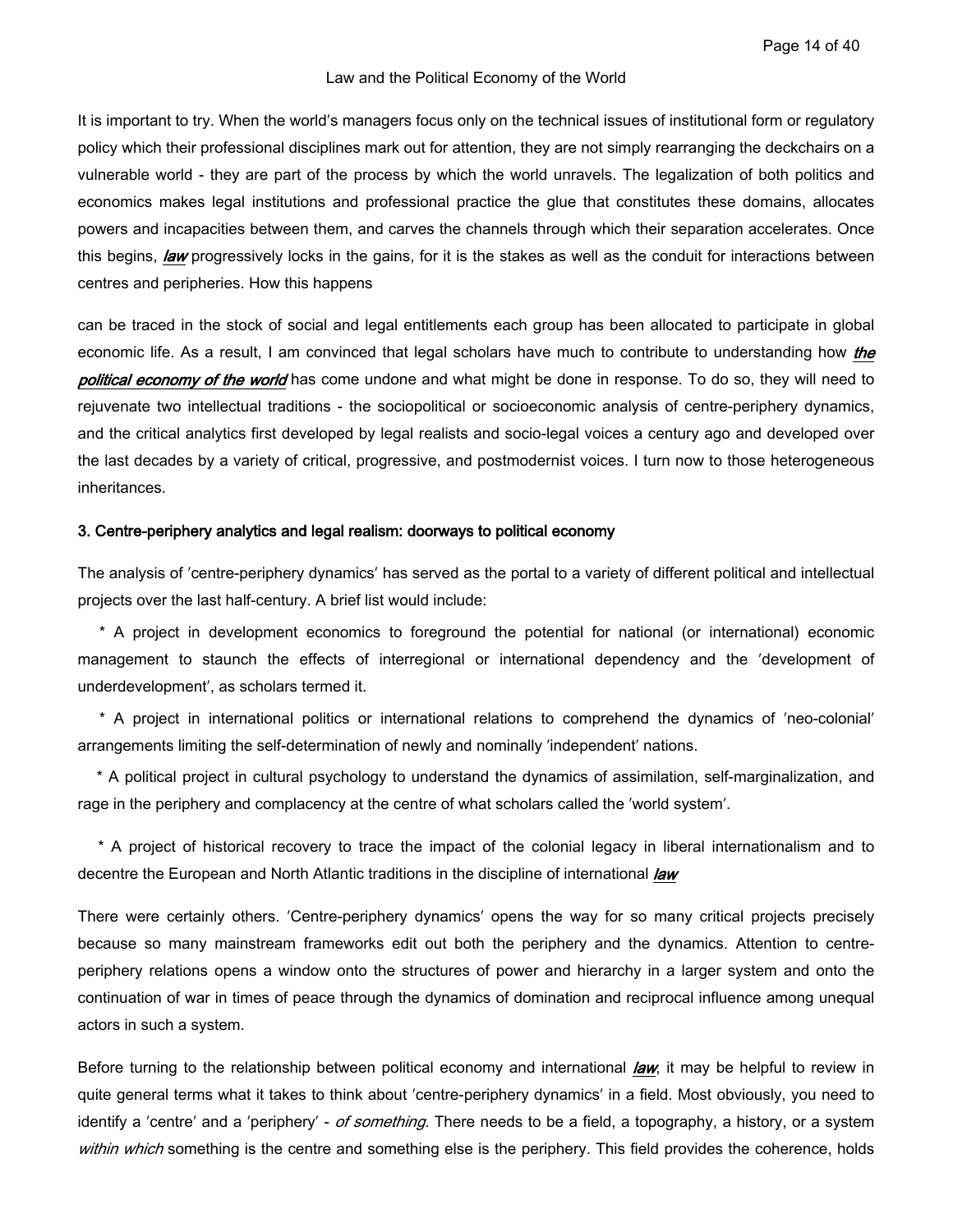the centre and periphery in a relationship. Talking about centre-periphery dynamics forces you to say something about how

this larger system functions and coheres. Is it an iron cage? A chaotic accident? Something in between?

For some academic and professional disciplines, it is simply obvious that what they are looking at is a ′system′. In many fields, that idea has entered popular consciousness as well. Economists think of ′economies′ as systems whose dynamics can be divined and modelled. By and large, so do laypeople. The popularization of psychological ideas has made it common to think about our internal world as a dynamic economy of desires, reasons, aspirations, pressures, prohibitions, and so on. Family-therapy models crystallize the idea that families are social systems with dynamics specific to each family and common to families across the culture.

The legacy of academic thinking about international relations and international *law* is more ambivalent. In some sense, scholars in these fields do encourage the notion that there is an international political system and an international legal system. For almost a century, however, scholarship in both fields has also disputed the idea that these things are ′systems′. Political scientists have stressed the multiplicity and heterogeneity of political life across diverse institutional and cultural forms, the replacement of a systematic high politics by a communicative process embedded in an unpredictable and chaotic social field. For international lawyers, the point of legalizing international relations has always been to replace a political *system* (say, ′balance of power′) with a legal *order* among sovereigns. Getting there has required reimagining both international politics and international *law*; breaking them down into functional pieces; placing them in an ongoing and diffuse process of argument and collective legitimation; dispersing them across myriad actors, stakeholders, participants in an international legal/political process; embracing a comprehensive legal pluralism. Taken together, focus on legal pluralism, fragmentation, and the dispersion of politics throughout social and institutional life has undone the idea that either politics or *law* coheres as a ′system′. It is as if the political system could be replaced by a legal order only at the expense of both systematicity and orderliness. The result is an open-ended process of competition among all manner of interests which sometimes manage to congeal into what can at best be interpreted as medium scale 'systems' organizing an economic sector, region, or domain of activity, prone to overlap, conflict, and disintegration as they interact. This legacy makes it difficult to take the first step toward dynamic interpretation of centre-periphery dynamics precisely because doing so requires what seems a step back to the more primitive idea that there is, after all, some kind of system.

The erosion of professional attachment to the systematicity of global life was accompanied by the rise of a technocratic and practical sensibility that has transformed rulership. Ruling is not about grasping the controlling levers of a system or exercising what Weber famously called the vocation of politics. <sup>2</sup> Rulers now occupy functional roles, have delegated competences, deploy technical tools and instruments to address concrete problems. Rulers have become experts, spoken by their expertise. They operate in a *context,* but they need not attend to any larger *system.*

<sup>2</sup>M. Weber, ′Politics as a Vocation′, in Weber, *Essays in Sociology* (ed. H. Garth and C. Mills) (1946), 26 at 45.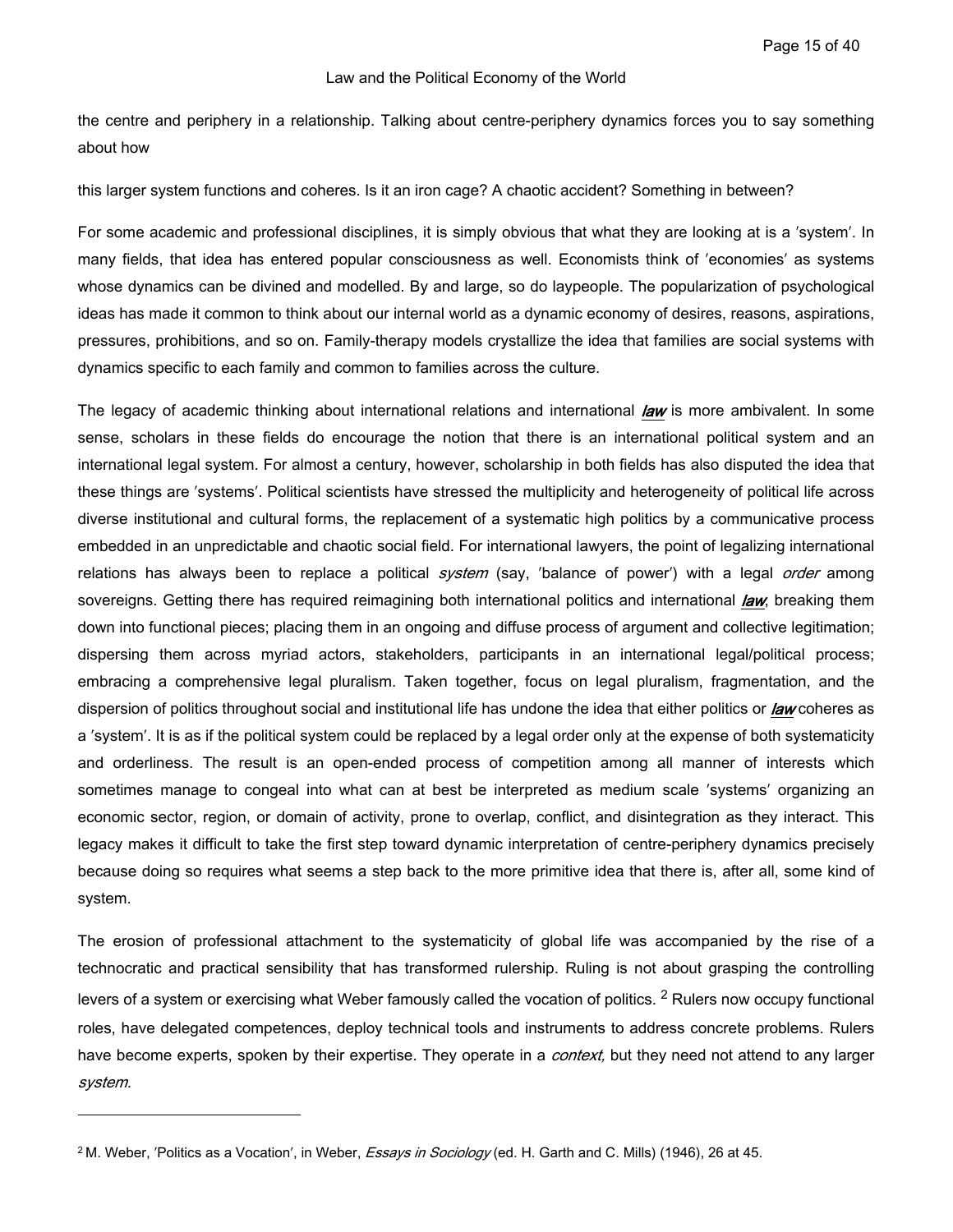Nor are conflict and distribution central to their work - the point is rather problem solving, whether in small steps or bold gestures. Day by day, they inch toward completion of a model city, an international Potemkin village of functional equivalents for ideal-typical national political arrangements. Out there, vaguely surrounding their activity, are various constitutional arrangements, institutional settlements, political expectations, economic forces, cultural fashions - their technocratic world drifts in a haze of system fragments.

Attention to centre-periphery dynamics in this fragmented fog is a way of reawakening the idea of system and focusing on conflict, domination, hierarchy. Indeed, the only systematic element we would need to begin to make sense of global political economy is a kind of permanently floating centre-periphery dynamic which will open the door to a reimagination of the system *as a system.* Centre- periphery analytics constitute a systemic field by assigning positions to things ′within′ it and tracing the interactions, conflicts, and hierarchies among them. Seen this way, the ′system′ is less a fact in the world, held together by a constitution spelling out actors and structures, than an interpretation. A story about the way things bunch together in uneven patterns and affect one another over time. More conventional narratives are also, of course, stories. But they are stories which occlude attention to the dynamics of power and hierarchy. The point of developing a centre-periphery narrative is to juxtapose an account that foregrounds those elements, challenging the conventional accounts that somehow metabolize them.

As elements in an interpretive story, the metaphor of 'centre' and 'periphery' can refer to just about anything: ideas, regions, nations, groups. The point is the relationship - a relationship that can be spatial, temporal, or just a matter of mental emphasis. The periphery can be ′far away′ from the centre, ′more backward than′ or ′historically prior to′ the centre, or simply less significant, less a matter of focus and attention than the centre. All these are asymmetric relationships, hierarchies.

The centre-periphery metaphor implies a model, an ideal-typical picture, of how centres and peripheries interact. Scholars have generally used the metaphor to assert relationships at once of difference and hierarchy. Things that are up to date, nearby, are *also* more important or privileged or powerful. Centres have more agency. The structure favours them. Centres exercise powers, get stuff, have status that is not available to peripheries. Perhaps the centre also does bad things to the periphery. Perhaps it keeps the periphery peripheral - or makes it ever *more*  peripheral. That kind of thing is what centres do.

The danger here is the tendency to exaggerate the clarity and causal determinacy of the model - and the ability to translate generalities about ′centres and peripheries′ to whatever is saddled with these labels. Although centres sometimes impoverish or oppress peripheries, sometimes they do not. Sometimes they may lift them up. And sometimes their relative positions are a function of something else entirely - some other system or interest or force that keeps them in such a relationship. The trick here is to rehabilitate the idea of a system without the baggage of necessity.

Moreover, it is one thing to assert that there is a system and quite another to explain how it works. This requires spelling out with some specificity just what renders the one thing peripheral to the other; how are they differentiated in social,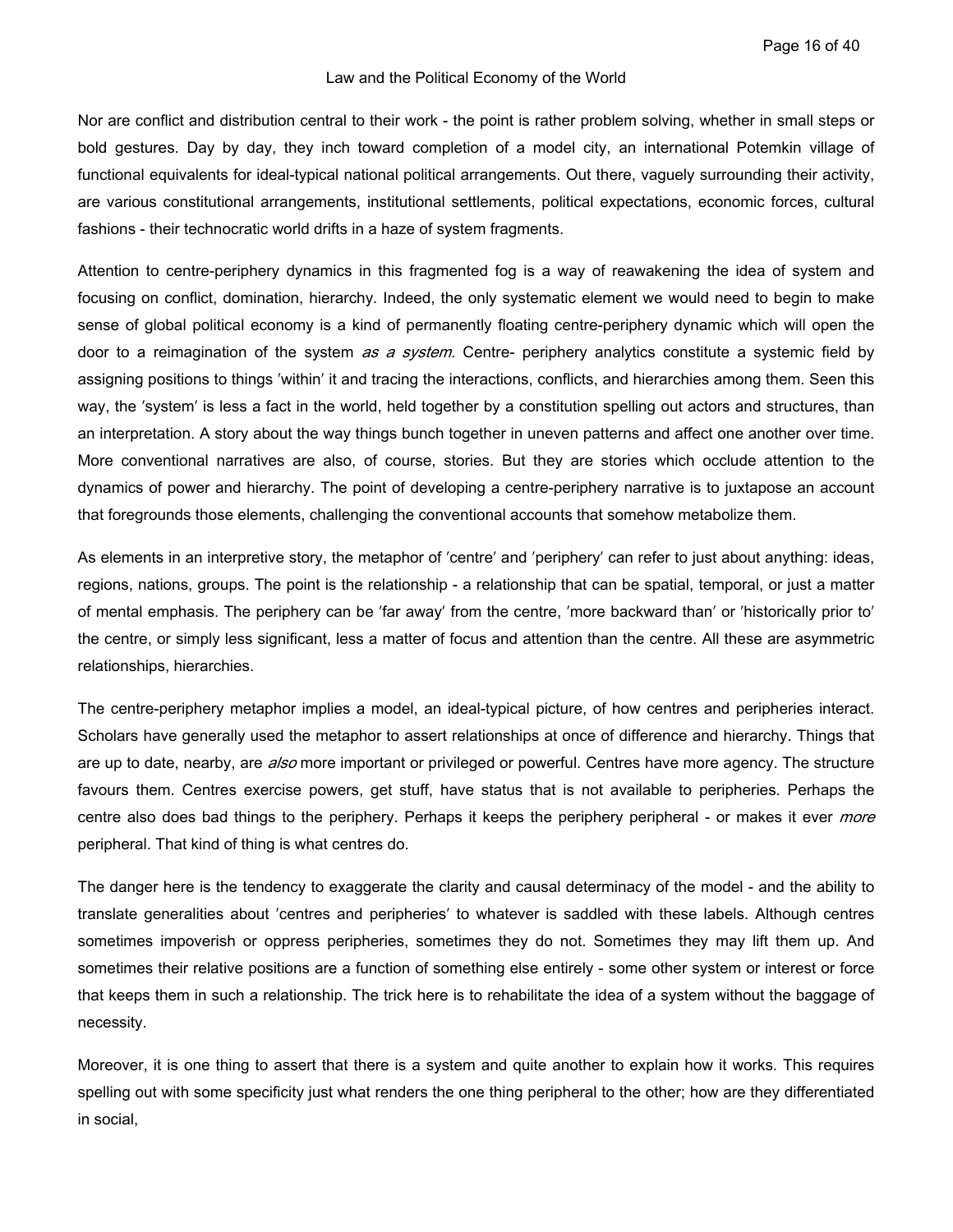economic, cultural terms; how they then relate to one another; and how various social and material forces generate a dynamic between them. I have long found Gunnar Myrdal′s extremely loose analytic framework for thinking about economic and social dynamics useful here. <sup>3</sup> If we start with economic dualism - the city and the countryside, the wealthy north and the poorer south, the inner city and the suburbs, the industrial and agricultural sectors - it is hard to know just what will happen. Certainly good things in one can wreak havoc on the other. A wealthy region can draw investment, people, and energy toward it, making it ever more difficult for a poorer region to move ahead. But wealth in one region can also stimulate growth elsewhere. The point is that bad - or good - things in either the centre or the periphery can have a positive or a negative effect on the other. It all depends. Depends on all kinds of things - from attitudes and institutions to politics. Myrdal orients the analysis to identifying the linkages, understanding the dynamics of positive and negative effects, vicious and virtuous cycles, relatively stable equilibria, and tipping points through which good or bad things in one have an effect in the other. His method is less an analytic than a list: a list of effects that can arise between a centre and a periphery.

The dynamic dimension is crucial. Statically, it is easy to imagine that things are stable, in equilibrium. Or that the system moves as a whole - growth lifts the rich and the poor, perhaps unequally, but together. It turns out, however, that when you turn on the switch, all kinds of interactions between the centre and the periphery disrupt the equilibrium and threaten the notion of the system moving as one. When things work well, an equilibrium disrupting increase in wealth in one place can stimulate growth elsewhere. When they do not, inequalities and hierarchies may reproduce themselves or become worse. Good intentions have unanticipated bad consequences, surprising feedback loops arise, secondary effects set in, and soon we are in a vicious spiral. Virtues spawn vices. Which way things will go - or whether they will move at all in relationship to one another - depends on the linkages.

This way of thinking blunts the temptation to hunt for large-scale narratives of necessity either for the economy as a whole or for the relationship between its dual elements. The focus is on mid-level social formations. On the macro side, there is dualism - two subsystems sufficiently differentiated from one another to operate somewhat independently. And there are linkages - sinews of interaction which can strengthen and weaken. These more microprocesses develop dynamics of their own.

This is where *law* comes in. Legal rules and institutions are sinews of connection and distribution among subsystems. As a result, attention to *law* can clarify how centres and peripheries come to be differentiated, as well as the micro-processes that operate to link them. A variety of heterogeneous traditions in legal thought offer tools for identifying these linkages and the channels which structure the dynamic relations among actors in divergent starting positions. The critical and realist traditions in legal scholarship which stress the role of legal entitlements in constituting actors, allocating rents, and establishing patterns of bargaining power

<sup>3</sup>See, for example, G. Myrdal, *An Approach to the Asian Drama: Methodological and Theoretical Selections from Asian Drama: An Inquiry into the Poverty of Nations* (1970), App. 2.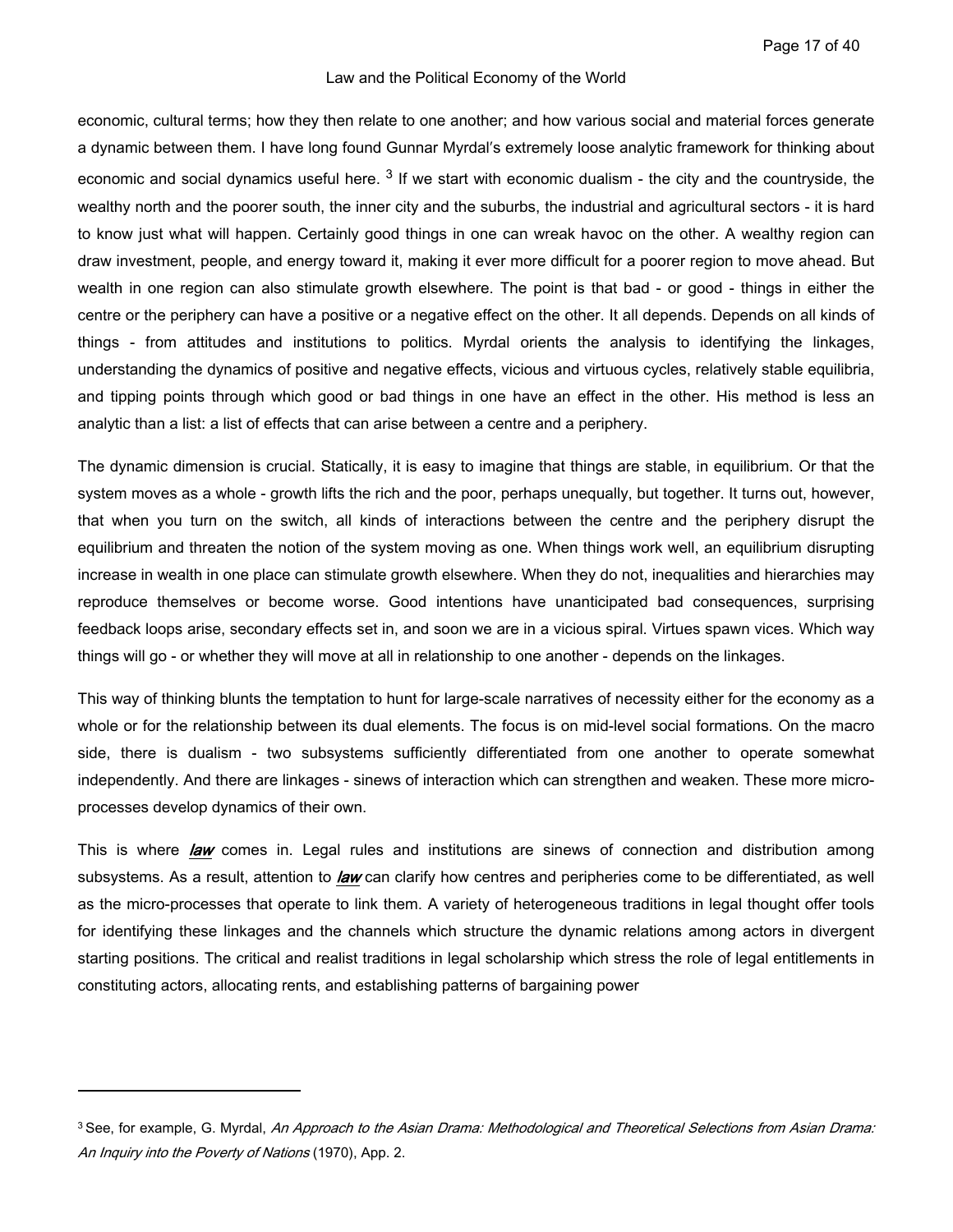offer a powerful lever for grasping the mid-level relationships of differentiation and influence. <sup>4</sup> Socio-legal traditions focus attention on the impact of legal arrangements on human behaviour - and vice versa. The variety of postmodern influences which entered the legal academy over the last decades foreground the communicative, constitutive, and performative effects of *law* in social life. Taken together, these traditions shift analytic focus away from the structure and constitution of ′the legal order′ toward the role of *law*, legal institutions, and legal ideas in the hard and soft distribution of entitlements, authority, and bargaining vulnerabilities among actors within an economic or political system, and to the role of *law* in the micro-processes of global political and economic struggle.

In this sense, centre-periphery is not a strong model of *power* or *domination* focused on the identification of agency, causation, and effect. It is a model of relative *positions* in a field and the dynamics which develop between them over time. The point is not that the centre does this or that *to* the periphery. The actors here are people. The systemic element and the dynamics between centre and periphery arise from what they do. Some system of norms, ideas, and expectations, enforced in some way by violence or habit, by shame or charisma, permits actual people situated here to do this and there to do that. The *power* that drives the whole thing, if we can speak of power in that way, runs orthogonal to the field and is exercised as people do things in the shadow of those ideas, expectations, and authorities. Power rests with the system of entitlements that links people in relationships of relative privilege and vulnerability with the habits of society, with the ideas, aims, and identities of the participants themselves, and with the objectives and enforcement authority of the state. As people act in the shadow of these authorities and constraints, the complex reciprocal relations between centres and peripheries unfold.

The modest mid-level analytics of Myrdal are useful to develop a checklist of both salutary and perverse links, paradoxical or unexpected effects, vicious and virtuous cycles that can then unfold. A legal focus on the role of background entitlements in the socio-legal dynamics between actors in an economy or a political order is a useful heuristic for identifying the linkages. In a legal system, entitlements to rents are, broadly speaking, the glue that distributes. Finding the entitlement - and the expectations unleashed in the shadow of entitlement - identifies the hand of power. Just as finding the distributive hand of the state in the routine operations of private *law* adjudication highlights the presence of coercion in what may otherwise seem an equitable process of bargaining and exchange. Doctrinal and institutional arrangements encourage the accumulation of gains, reinforcing the asymmetry. Seen this way, tendentious diagnostics do not require an iron cage. Small rules and good intentions can generate entitlements that reproduce or ameliorate social inequalities as they radiate out through a system structured by centre-periphery asymmetries.

Although Myrdal developed his method to describe linkages among ′economies′, it is easy to see that such an approach may also shed light on asymmetric relations

in the worlds identified as ′political′. It is common to think of *law* - public as well as private - as a tool for distributing political authority. Understanding the role of entitlements or legal competences in structuring asymmetric political bargaining and exchange is but a small step. Indeed, such an approach would seem altogether compatible with the

<sup>4</sup>D. Kennedy, ′The Stakes of *Law*, or Hale and Foucault!′, (1991) XV(4) Legal Studies Forum 327.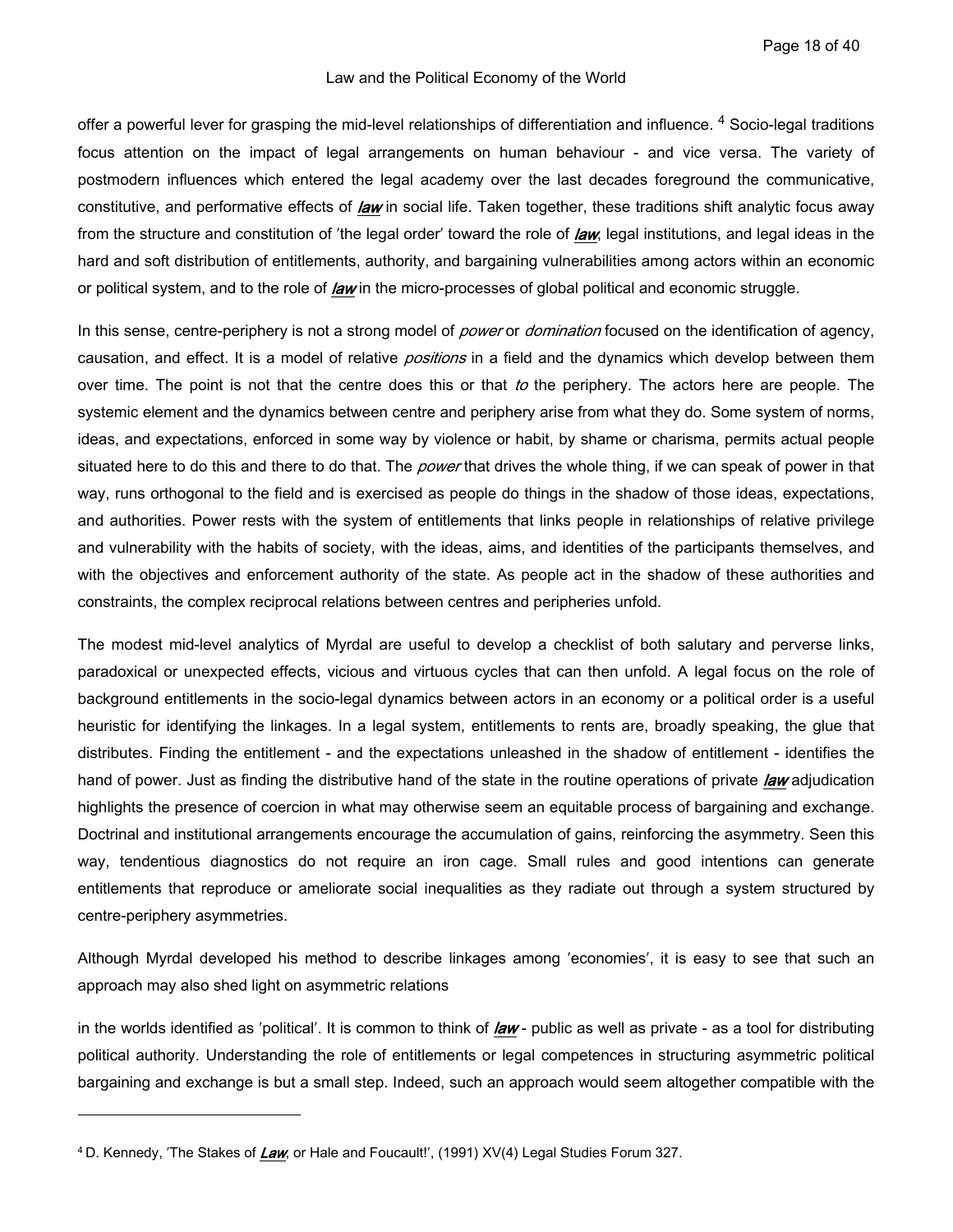disaggregated and distributed understanding of *law* that has come to dominate the international-*law* field. Myrdal′s mid-level analytics embraced the disorderly pluralism and fragmentation of social, economic, and political life. That did not eliminate the potential for dualism, for linkages, for spillovers, for the capture of rents and the reinforcement of bargaining power, for vicious - or virtuous - cycles. Far from it. It just makes them harder to find, the mechanics of their operation harder to isolate. The critical and heterogeneous traditions in legal thought give us a place to look for those mechanics.

It is nevertheless surprising how rarely international-*law* scholars focus on the distributive impact of local, national, and international legal rules in the global economy, compared to the enormous energy devoted to the quixotic effort to explain how it all may one day add up to a coherent, constituted legal order. The explanation, I am convinced, lies in two unfortunate ideas. First, the idea that international lawyers *should not* focus on issues of political economy. Economics is for someone else, politics precisely what one hopes to beat into the ploughshares of legal order. And second, the idea that questions of political economy can best be answered *either* by largescale narratives of historical necessity - the nature of capitalism, and so forth - *or* by ethnographies and micro-sociological study of the impact of ′globalization′ on very particular communities and transactions. The approach I propose differs from both, engaging international lawyers in questions of political economy and focusing on the middle range. The idea is to use the background world of *law* and legal expertise as a window for interpreting the foreground of world political economy. The hypothesis is that *law* offers an index of tools and stakes for interaction between centres and peripheries in the world political economic system.

This way of thinking might also illuminate asymmetric relationships among more symbolic ′systems′ of ideas, disciplinary sensibilities, or national traditions. A focus on the ways in which institutional forms migrate between centres and peripheries could harness comparative legal inquiry to questions of political economy. Comparative *law* now oscillates between reflection on macro-questions of functional equivalence among legal cultures or patterns of influence and transplantation among broad legal traditions or ′families′, on the one hand, and micro-questions of alternative technical solutions to problems common among modern industrial economies found in different national regimes, on the other. The goal of the inquiry is often either to expand the range of plausible national solutions or to search for a ′best practice′ that might be generalized. In the wake of Myrdal, I would hope comparative legal scholars might rather focus on the asymmetric interactions between the legal ideas and institutions of legal cultures in centres and peripheries, and on the role of legal similarities, differences, and influences in reproducing or contesting relations between political and economic centres and peripheries.

To the extent our world is governed by the ideas and practices of experts, it may also be useful to explore the relative authority and reciprocal influences of

ideas, disciplines or fields of expertise which are more or less dominant, prestigious, or central. In the development field, for example, there is no question economics has been in the driver′s seat for more than 50 years compared to *law* or other social sciences. The dynamics of the relationship between economics and *law* in the expertise of development policy makers has some of the characteristics of a centre and a periphery. In repeated waves, an increasingly robust economic model has come to dominate the field, exogenizing *law*, governance, and much else,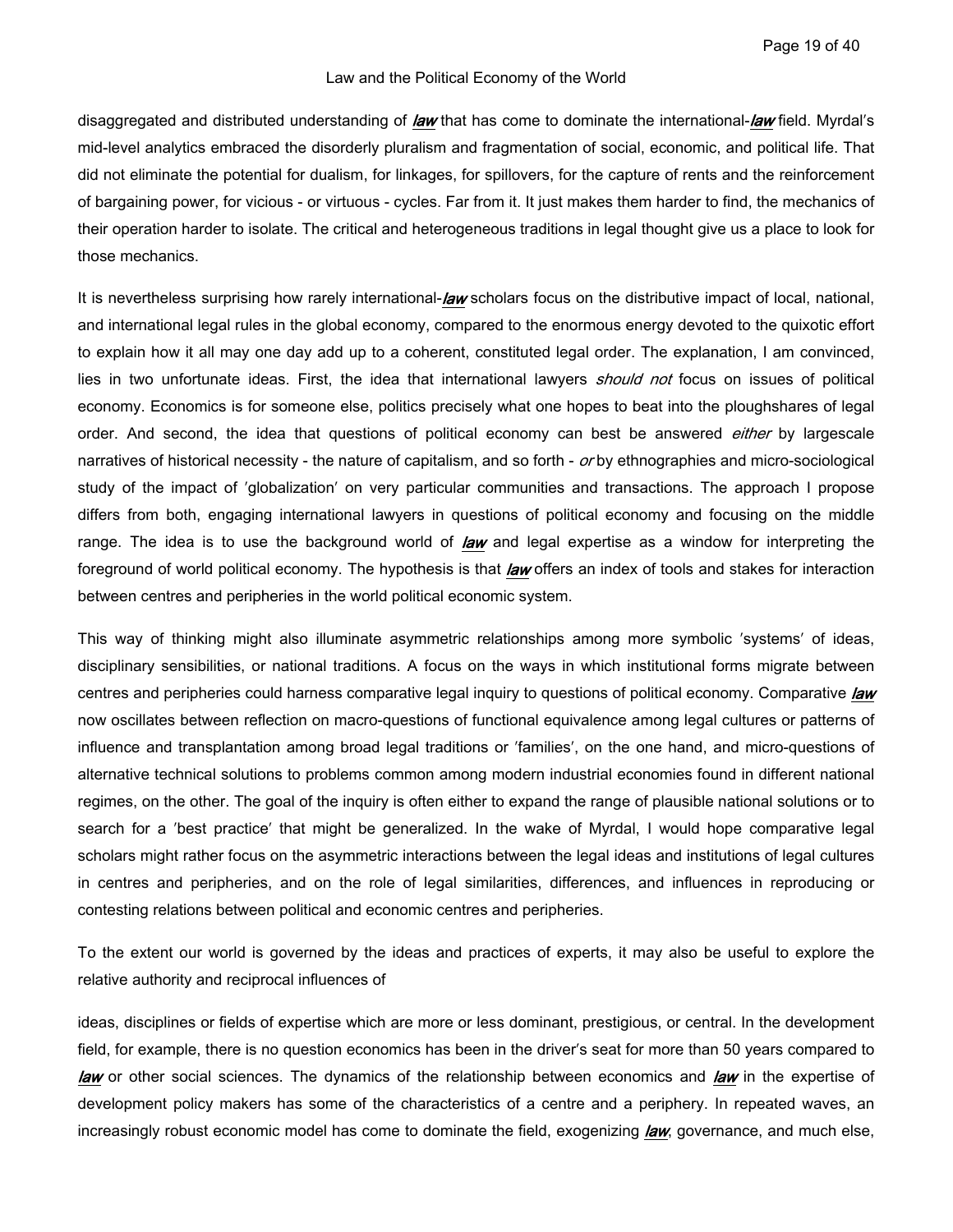only to find itself chastened by an inability to translate its analytics successfully into policy. At such points, economics has reached out wildly to *law*, institutions, and governance, endogenizing one after another aspect of social and political life. In both directions, development economics has overshot the mark - exogenizing *law* and governance in the name of robust analytics to the point of abstract sterility, only to endogenize *law* and institutions so indiscriminately that a general call for ′good *law*′, ′strong entitlements′, and ′human rights′ stifles the ability to make choices and establish priorities.

Such patterns of interaction between disciplines are not only the unfolding of a logic, a pendulum between robust exogenizing models and context-specific embrace of institutions. Relations between more or less dominant professional disciplines are also matters of reciprocal influence and competition. It would be interesting to know what norms or entitlements structure the relationship between economic common sense (a disciplinary ′centre′) and common sense about *law*, governance, and institutions, which has always been more peripheral to development policy. Some of this may be a function of institutional authority, professional resources and prestige, and the intellectual path-dependence of policy elites. Some maybe a matter of ideas. It may be, for example, that a shared commitment to the *instrumental* nature of *law* might distribute authority asymmetrically between economic ends and legal means. A commitment by both disciplines to avoid seeing legal arrangements as a terrain for political contestation and choice might have kept *law* peripheral even when economists embrace good governance, formal property entitlements, or human rights as the very definition of development. Needless to say, these remain hypotheses. The suggestion is that the diverse knowledge practices of experts may also be understood as centres and peripheries in a field, their relations driven by professional ambitions, desires to affiliate and disaffiliate, dominate and submit, and structured by status hierarchies, institutional arrangements and habits of reciprocal persuasiveness or impenetrability that function in ways analogous to the role of entitlements shaping bargaining powers in the political and economic life.

It is not only that symbolic systems have centres and peripheries. The ′centres′ and ′peripheries′ in economic, political, or legal systems may also be symbolic or allegorical. As such, they need to be inhabited or performed, and the effect of such a performance is not certain. Indeed, we might think of domination or hegemony as a performance or assertion of centrality - or an ascription of peripherality - which gives rise, in a significant audience, to the effect of centrality or peripherality. In *law*, it has become routine to assess assertions of jurisdiction for their effectiveness. The extraterritorial effect of national jurisdiction is a function of the willingness to assert it and the ability to generate cooperation or acquiescence in its exercise.

International lawyers are accustomed to speaking about the authority of norms as a matter of their persuasive effect, the legality of political activity as a function of the legitimacy with which it is viewed by the international community, its legitimacy a function, in turn, of its perceived legality. It is odd that this way of imagining legal powers and obligations has so rarely given rise to analyses of the relative persuasiveness or legitimacy of performances from divergent quarters. And yet it seems undeniable that legitimacy and persuasiveness can be both cause and effect of being ′the centre′. When the United States makes an assertion to its European allies that the power it wields in one or another disputed context is the exercise of right, what is at stake is not only the one-off legitimacy of the act or persuasiveness of the claim, but also the relative position of European and American authorities in a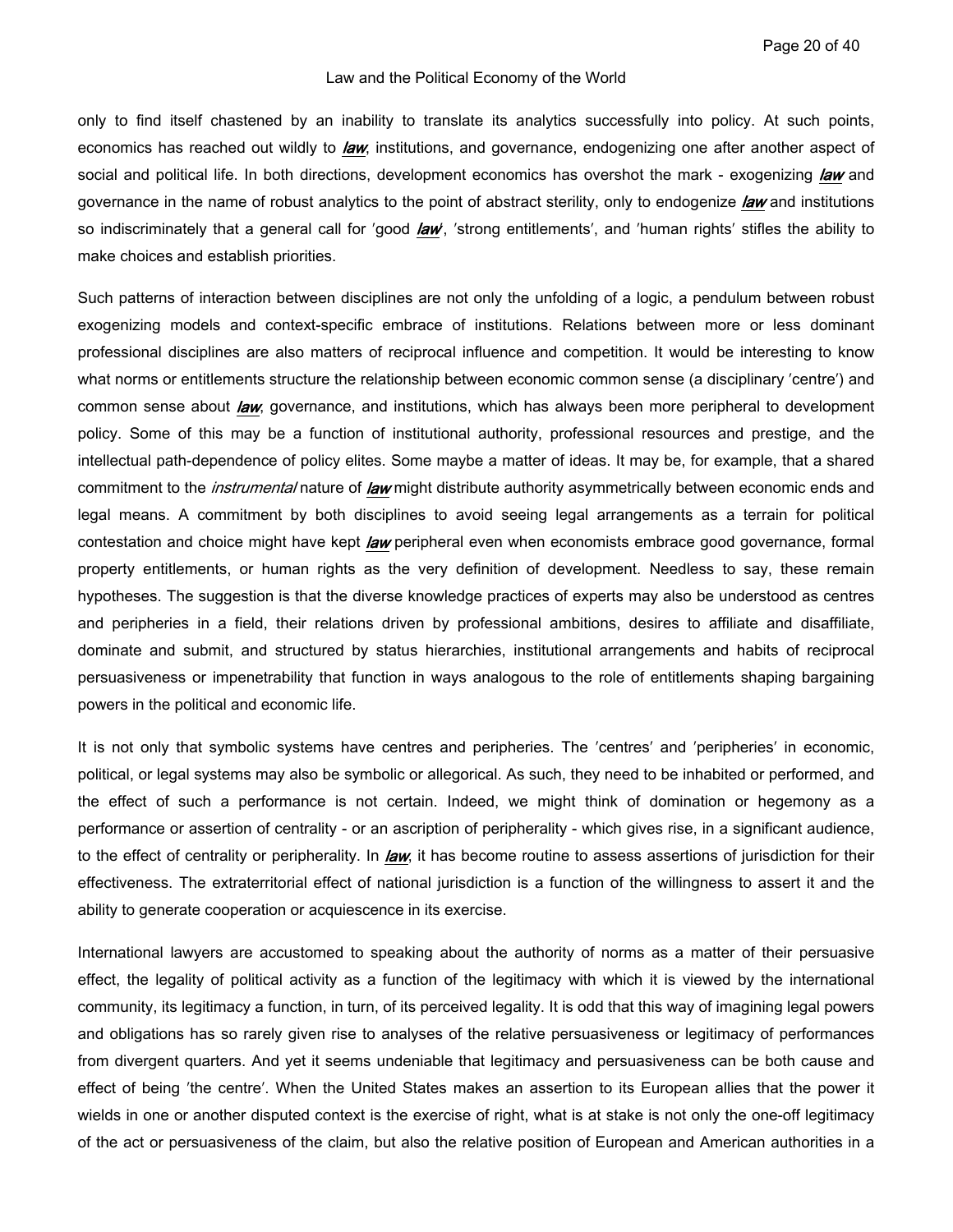norm-drenched political system. To say that international *law* is a ′game of the middle powers′ is to say that European nations more readily find themselves occupying the symbolic centre of the global legal order than of the global military or even economic system. Their normative assertions persuade, their action - or inaction - seems legitimate.

Why would this be interesting? For Myrdal the goal was improved policy - what can be done, where are the levers, how can economic analysis be mobilized by planners to encourage upward trends and discourage downward spirals? He imagines a site where these things could be understood and encouraged or contravened - the planning agency, the public hand. And indeed, if you *are* a policy planner, this kind of sceptical, middle-level analytic can be particularly useful. No big story, just an orientation to the kinds of things that might play out among social and economic aggregates and suggestions for dynamics to help or hinder.

At the global level, few scholars today write with this much faith in the availability of a public policy hand. Centreperiphery analytics are deployed more often to criticize than to focus policy proposals. The impetus is less reform than diagnosis, to raise awareness of contestation in the warp and woof of the quotidian. Centre- periphery analytics are useful in critical endeavours precisely because they reframe disciplines grown comfortable with constitutional stability and modest reform to focus on the reproduction of asymmetric power.

Criticism is a rhetorical business. The centre and the periphery are positions that must be claimed, denied, asserted, or attributed. It is them and us - and we, we are the periphery! (Or, anyway, it is we who affirm their marginality and represent their interests.) The danger here is the tendency to overstate. Analysis of the relationship between a centre and a periphery seems most effective as criticism when the centre and periphery are hard-wired by history, when the centre has all the stuff, exercises all the power, reproduces the hierarchy. The gold standard for criticism, in this sense, is the iron cage. Where the whole arrangement is loose and unstable, or the results just a lucky - or unlucky - coincidence, the critical sting seems less potent. It might actually be an iron cage, of course. But maybe not. Things can go poorly even when the periphery captures the spoils, inheriting the moral pleasures of marginality, or relief from the burdens of rulership. Indeed, the most interesting hierarchies, the most obdurate dominations, can arise where power does not simply flow downhill from centre to periphery. Nor is there a persuasive model or compelling analytic

reason for thinking that centres will always oppress peripheries. Sometimes there are virtuous cycles and all boats do rise.

Critical claims to peripherality and allegations of centrality must overcome the background complacency which comes from thinking there is no system - or everyone is, in some sense, on the same footing. It no longer seems that the ′system′ has a ′logic′ any more than that history marches to a dialectic. Much is coincidence. Often there are unanticipated disturbances, external shocks, puzzling reversals, and creative reinventions. To claim that *this* is peripheral to *that* requires a suspension of awareness of life′s complexity, irrationality, and unpredictability. Even then, it can be difficult to tell just who is the centre and who is the periphery. There are centres in the periphery, peripheries in the centre. More importantly, perhaps, centres can *feel* peripheral, style themselves marginal, bemoan their distance from power. And in every family we can identify the peripheral drama queens around whose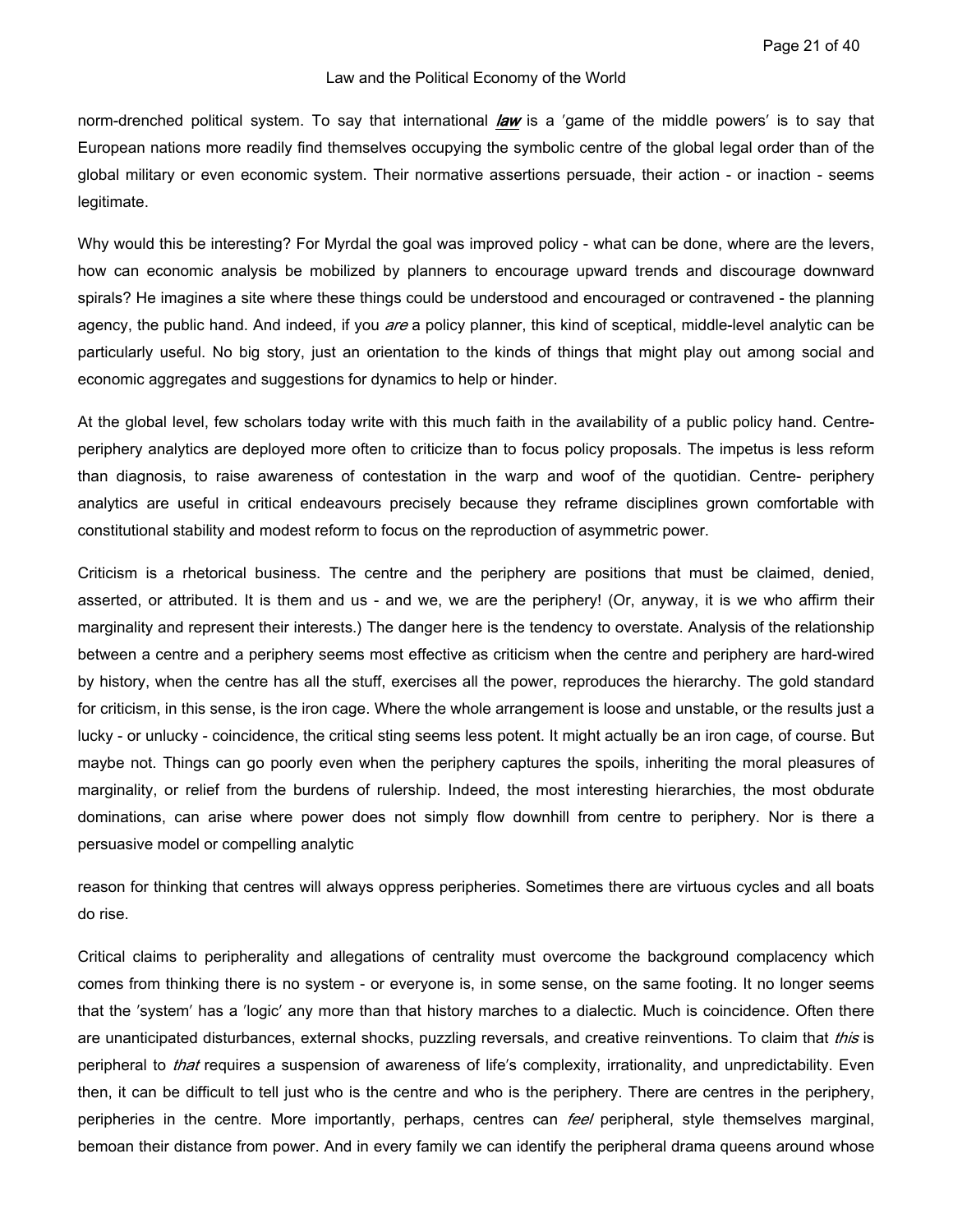instability and weakness the entire family rotates. In the end, centre-periphery analytics are both interpretations this is how things are - and, when the interpretation holds, persuades, reconfigures the situation, interventions. To call out the perpetual drama queen victim on his centrality is to name and to shame, whether the ostensible victim is an adolescent or a nation.

Centre-periphery analytics provide a framework for criticizing the status quo by asserting the presence of a power and a hierarchy that is otherwise denied. To the extent the political and economic world has come to be managed by experts, the hierarchies and power dynamics of contemporary life are often denied by the routine sensibility, belief system, and practices of expert professions. Centre-periphery analytics can also be useful in scrutinizing the complacency of an intellectual discipline or professional sensibility, most powerfully by articulating a scandal in a profession′s relationship to power, uncovering a profession′s implication in producing hierarchies it either denies exist or claims to be subverting.

This can often happen when a field is confident it has inequality under control - either because it is not bothered by the inequality or believes it offers a remedy. For example, it would not have been a particularly trenchant critique of those who built the colonial system to demonstrate that it spawned hierarchies between centres and peripheries that was the whole point of the operation. Exposure of a dynamic inequality between the imperial centre and the colonial periphery might have scandalized those who believed it was all done from *noblesse oblige* or as the expression of humanitarian and religious motive, but even they probably understood what was going on - that was precisely why their own good ministrations were needed. It would be a scandal, however, if those ministrations were part of the mechanism by which the dynamic inequality between the imperial centre and colonial periphery were heightened or reproduced. Where the presence of humanitarian actors and a religious justification can be shown in fact to have been a link in the socioeconomic process by which the centre exploited the periphery, you have a scandal.

For international *law*, colonialism is not a scandal so long as the discipline can say, ′obviously colonialism was terrible, but we got rid of it and are working to undo its legacy′. Nor is it a scandal to demonstrate that international doctrines articulated then or now were unrealistic - the native populations were not really treated as

equally ′human′ and sovereigns are not really ′equal′. International lawyers, then as now, know this. That′s what they are against. That is the reason to separate the good, if imaginary, world of international *law* from the bad world of international politics, and for redoubling efforts to bring about the progressive civilization of those politics bylaw. It is a scandal, however, if it turns out international-*law* doctrines proclaiming the humanity of indigenous peoples or the equality of sovereigns as they are applied are in fact part of the machinery by which the slaughter of indigenous peoples was justified or the inequality of nations has been sustained. Antony Anghie makes just such a claim about international *law* from the sixteenth to the twentieth centuries: humanist doctrines, doctrines of positive equality,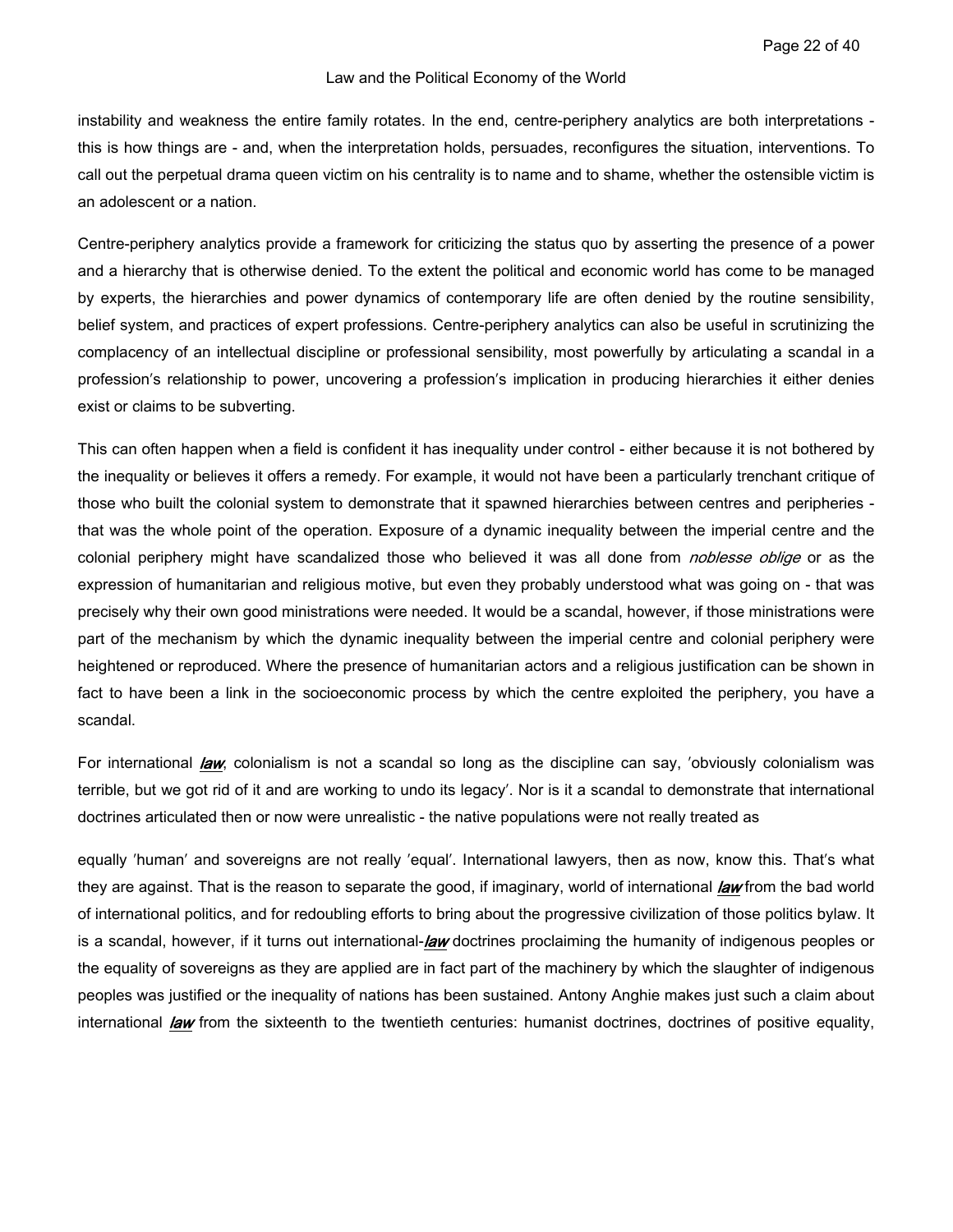institutions of affirmative development, have all in fact functioned to sustain and heighten global inequality. <sup>5</sup> To the extent the inequality of centre and periphery in the world system is structural, international *law* is part of the structure. When international *law* turns out to be colonialism by another name - the name ′self-determination′ - we have scandal, for self-determination is just what the discipline felt it had to offer as a remedy.

Recent work on European *law* is also harnessing centre-periphery analytics to criticize the dominant professional consciousness of European *law* professionals. For professional Europeanists, it is not scandalous to hear that despite the ′single market′, European national economies and regions remain unequal and distinct. They know that. The whole point of extending the four economic freedoms - and of the ′cohesion′ and ′structural′ fund-transfer payment systems - is to ensure that through integration economic growth is possible throughout the Union. The EU project is all about linking centres and peripheries to equalize and grow. As a result, it does pose a critical challenge to the European *law* field to show that the general legal principles - like 'free movement' or 'social considerations' at the core of the endeavour are applied in ways which heighten the inequality between the economies of the European centre and periphery. <sup>6</sup> The devil here is in the details - in the precise ways that universal principles turn out to have diverse meanings and get applied in ways that contribute to dualism. Or in the specific ways a universal programme designed to equalize relations across the EU turns out to accentuate the distance between the centre and periphery. For example, if the structural and cohesion funds effected a net transfer from a periphery to a centre, or if general policies adopted in the name of ′democratization′, ′rule of *law*′, or ′economic development′ aiming to bring the periphery into harmony with the centre had the effect, at the periphery, of undermining parliamentary democracy, encouraging deindustrialization, strengthening the security state, and the like, there would be

a scandal.  $^7$  In each of these cases, the villain is not the centre - it is the glue of entitlement that sets up an asymmetric and disempowering dynamic and the cloak of self-narration that covers it up.

### **4. International** *law* **and political economy**

<sup>5</sup>A. Anghie, *Imperialism, Sovereignty and the Making of International Law* (2007) (arguing generally that while international *law* saw itself as preoccupied with extending a universal normative order to ever more sovereign equals, it was actually preoccupied with managing the dynamics between unequal civilizations or cultures).

<sup>6</sup>Damjan Kukovec′s ongoing doctoral work argues precisely this. See Damjan Kukovec, ′Whose Social Europe?′, talk delivered at Harvard *Law* School (16 April, 2010), available at *[www.harvardiglp.org/new-thinking-new-writing/whose-social-europe-the](http://www.harvardiglp.org/new-thinking-new-writing/whose-social-europe-the-lavalviking-judements-and-the-prosperity-gap)[lavalviking-judements-and-the-prosperity-gap](http://www.harvardiglp.org/new-thinking-new-writing/whose-social-europe-the-lavalviking-judements-and-the-prosperity-gap)*; Damjan Kukovec, ′A Critique of the Rhetoric of Common Interest in the EU Legal Discourse′, talk delivered at Harvard *Law* School (13April 2012), available at *[www.harvardiglp.org/new-thinking-new-writing/a](http://www.harvardiglp.org/new-thinking-new-writing/a-critiqueof-rhetoric)[critiqueof-rhetoric](http://www.harvardiglp.org/new-thinking-new-writing/a-critiqueof-rhetoric)*; and Damjan Kukovec, ′A Critique of the Rhetoric of Common Interest in the EU Legal Discourse′, SJD dissertation, Harvard *Law* School, forthcoming.

<sup>7</sup>Ermal Frasheri makes this point in ′Transformation and Social Change: Legal Reform in the Modernization Process′, Nellco Legal Scholarship Repository, 9-5-2008; and in his ongoing doctoral work: ′Of Knights and Squires: European Union and the Modernization of Albania′, SJD dissertation, Harvard *Law* School, forthcoming.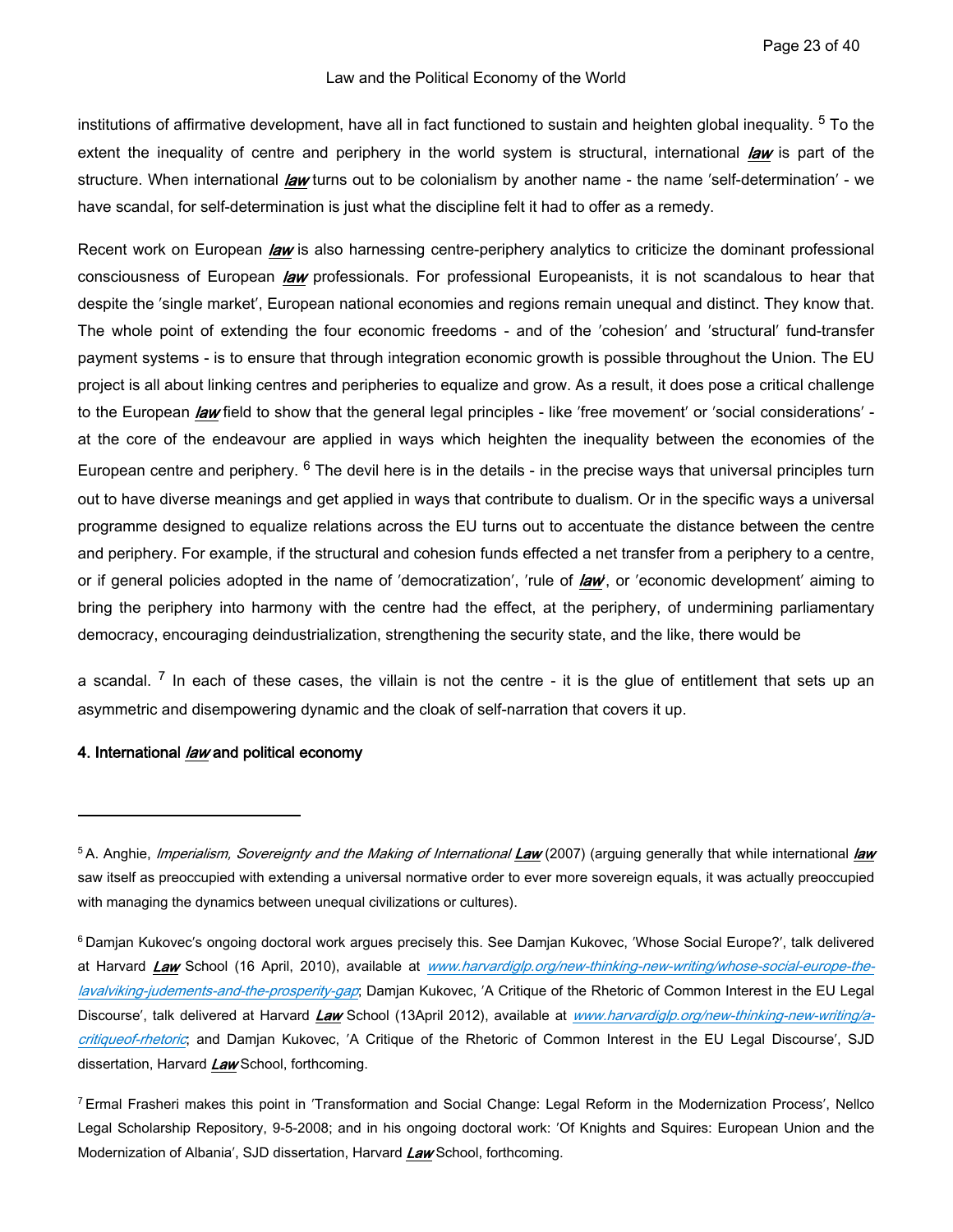International lawyers and legal scholars have much to contribute to understanding and transforming global political economy. Heterogeneous strands within the discipline have helped prepare the way for a more sustained focus on the role of *law* in structuring relations among actors in the centre and in the periphery of the world economic and political system. Unfortunately, the mainstream international legal academy has moved ever further from tackling such large-scale questions. It is important to understand both how the discipline has insulated itself from political economic engagement and what existing critical traditions could contribute to turning things around.

## *4.1. Why is it so difficult for a field devoted to the law of the international system to address issues of global political economy?*

Since modern 'international *law*' emerged as a practical and scholarly profession more than a century ago, it has aimed to civilize international politics with the balm of normative regularity and rational dispute resolution rather than diagnose and transform *the political economy of the world*. In moments of crisis - most dramatically in the years after the First World War - some in the discipline have offered international *law* as a terrain for renovating cultural and political life, but such moments are rare. More often, international lawyers have taken the structure of economic life as understood by economists and the structure of political life as understood by diplomats at a given moment for granted. Over the last few decades, the internationalization of every technical legal field - and the technical specialization of international legal arrangements - has kept the legal profession from considering grand questions about the role of *law* in the world′s political and economic organization.

The theoretical issues that move the field have always been small-bore adjustments or reassessments of existing institutional arrangements - and of *law*′s own status in a world of political facts and economic forces one simply had to accept. Just how and why and when do norms bind? Might stable behaviour be reinterpreted as constitutionally compliant? Might existing transnational legislative, administrative, and adjudicative processes be adjusted to be more transparent or effective? Nevertheless, a generation ago, the best comparative and public international lawyers were worldly and cosmopolitan, their disinterest in the parochial details of any

nation′s legal arrangements making them lonely figures in *law* faculties which were everywhere linked to national political institutions and cultural traditions.

In recent years, the relevance of a specifically international legal field has become harder to see as every national regulatory or private *law* subject matter has been touched by international or foreign developments. Suddenly, everyone in the legal academy is an internationalist - but none have the brief to analyse *law*′s role in the world system. Their remit is focused on transnational dimensions of their own field. In Europe, legal scholars in every field have become Europeanists, while American *law* professors, from family *law* to intellectual property, have become expert in the impact of their regime on the world and of the world on their regime. National regulatory subjects which particularly seem to implicate global economic life have blossomed as fields of their own - international banking and finance, international or comparative antitrust, international taxation, and the like. Perhaps most strikingly, even American constitutional *law*, that most isolated of academic cargo cults, has become newly focused on the foreignaffairs power, on compliance with international norms, on war powers and the regulation of war, and even on the comparative study of systems thought loosely analogous - Canada, Australia, South Africa, Israel, or the United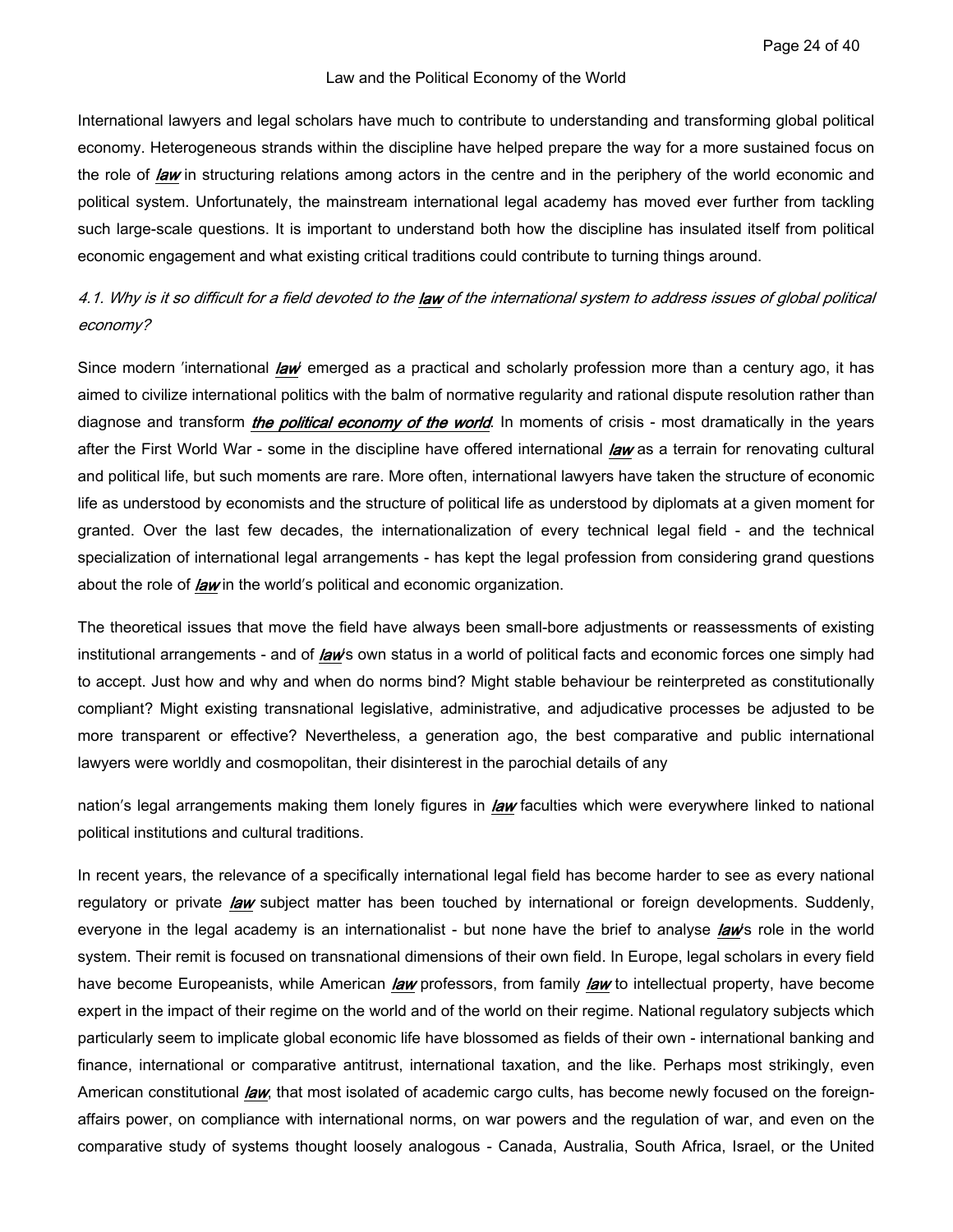Kingdom. As a result, the study of international legal phenomena has become linked to the ups and downs of national legal projects of public order, regulation, or private *law* enforcement. The issues are technical, the perspective pragmatic problem solving. International legal study has become a fragmented reflection of national policy concerns, as if becoming an international lawyer meant becoming an internationalized American or European lawyer, rather than someone able to navigate a global legal order infiltrated by the transnational extensions of multiple national legal arrangements but with its own political and economic coherence.

At the same time, the international-*law* field has itself responded to the multiplication and dispersion of legal authorities with global reach by repeatedly splitting into ever more technical subfields, each with its own favourite institutional regime and preferred disciplinary interlocutors. In some sense, modern international *law* was split at the root. The field came of age in the late nineteenth century by repeated division: ′public international *law*′ from ′private international *law*′, the ′*law* of war′ from the ′*law* of peace′, the ′*law* in war′ from the ′*law* of war′, and so on. Although the distinctions did not remain particularly sharp or formal, the process of division continued through the twentieth century. An early and significant disciplinary division - public international *law* spawning international economic *law* bore witness to a moment in which politics and economics were comfortably separate.

In the process, public international *law* became one specialized field among many, oriented to baseline rules about sources of *law*, the procedures and institutions of inter-state diplomacy, and those substantive matters which had become the topic of multilateral rule making - but not to the role of *law* in the large dramas of global political and economic affairs. Instead, international *law* was preoccupied with its own status as *law* in a political world - a concern it translated into endless rumination on its ′binding′ quality and the machinery of its ′enforcement′. This theoretical focus translated into a doctrinal obsession with sources of *law* and the

procedures for making claims, settling disputes, enforcing *law*, and holding states ′responsible′. The field′s substantive energy focused only on domains which had explicitly been the subject of binding international rules, from the environment and human rights to the use of force and the regulation of armed conflict. Assessing the substantive impact of international *law* on the world political and economic order meant measuring the impact of these positive norms. International *law* was implicated in the protection and despoliation of the global environment to the extent the Kyoto Protocol applied and was enforced, full stop.

Although the field may at first have seemed foundational - both the base upon which all other international legal fields would be built and the legal foundation for global political activity - public international *law* soon developed a distinctive perspective and a far more limited domain of interest and engagement. This encouraged the claims by other international legal fields that they were at least as foundational to global legal order, if not more so. In the process any sense of the international system′s political specificity was diluted.

In the middle of the last century, it might have seemed the field had discovered a path to renewal. International *law*′s big mid-twentieth-century ideas - transnational *law*, policy science, functionalism - framed a sociological inquiry into the operations of *law* in the world and opened the door to a disaggregated and legalized conception of the ′global policy process′. The unfortunate result was a reinterpretation of transnational political and economic activity in legal and increasingly technocratic terms. The functional dispersion of ′regulatory′, ′administrative′ and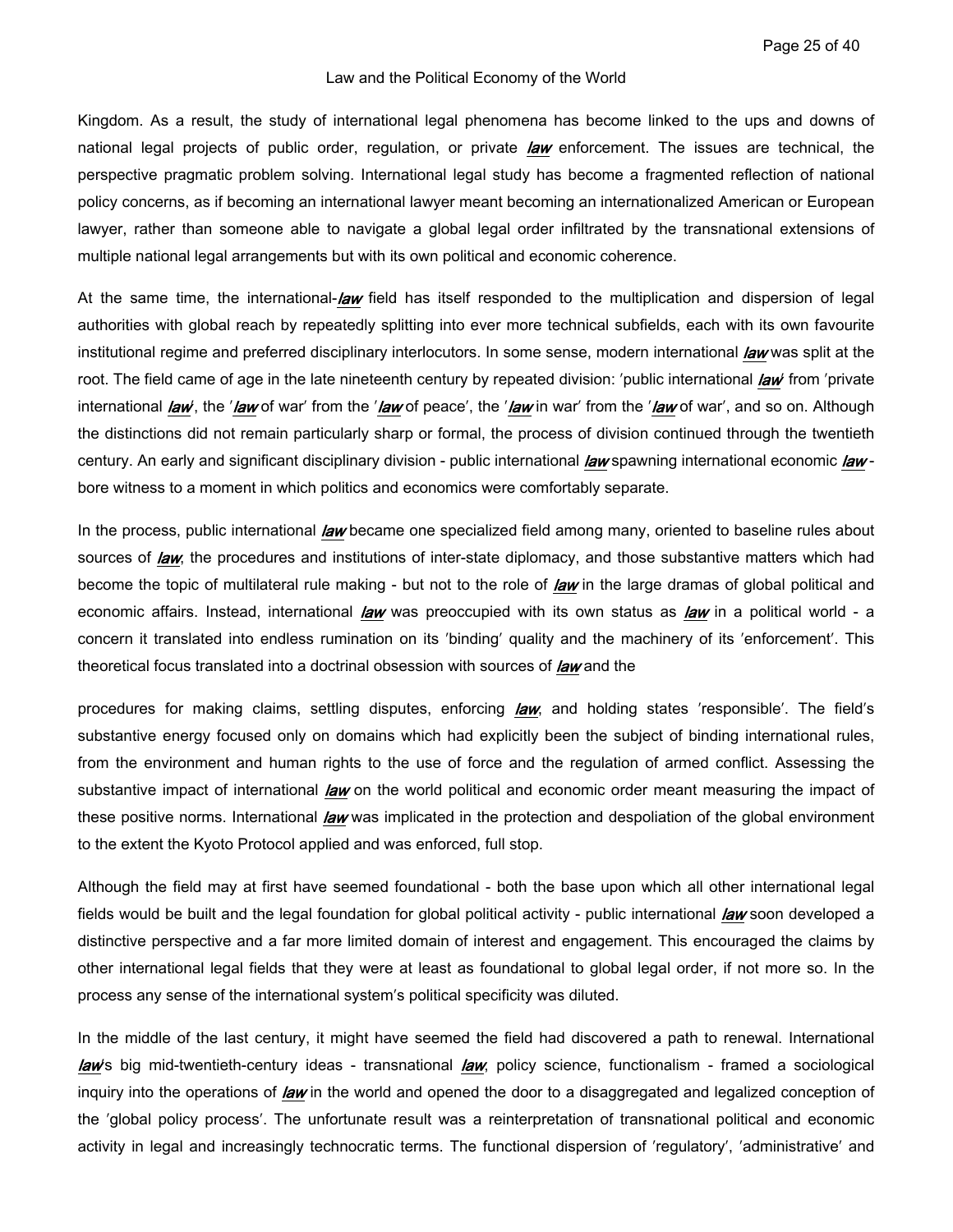′dispute resolution′ capacities spawned a wave of new scholarship seeking the effect of international *law* wherever two are gathered in its name, dulling the professional experience of a distinctive global framework linked to a global political or economic system. Although ostensibly close to the diplomatic worlds of international organizations and adjudication, its interdisciplinary reference points drawn from political science, international relations, and diplomatic history, its mission bringing *law* to the world of inter-state power, the public international-*law* field drifted ever further from focus on the political choices and distributional consequences of legal arrangements. As public international *law* embraced the fragmentation of the international legal field, *law* became a way to speak about politics and politics a way to assert legal entitlements. Along the way, the aspiration to offer a distinctive global perspective on the structure of the world political system withered and the experience of conflict, decision, and responsibility were leeched out of our disciplinary images of global order.

At the same time, the field′s substantive preoccupations became ever more specific and idiosyncratic. The field promised that *law* would become the vernacular of legitimacy as legitimacy became the currency of power - and we got a proliferation of international tribunals focused on Africa, an intensification of public naming and shaming rearticulating the division between civilized and barbaric, and a defence of everything from bombing and regime change to life without parole in the language of human rights. A steady focus on ′crisis′ and ′transition′ and ′intervention′ has made it ever more difficult to pose questions about *law*′s role in the quotidian structures of conflict and distribution embedded in the economic and cultural global

order. Rather than people taking responsibility for decisions, international lawyers imagine a drifting gauze of judicial networks and diffuse stakeholder conversations among a disembodied ′international community′ about what it might be legitimate to do about this or that unfolding crisis.

Meanwhile, 'international economic *law*' and a rejuvenated 'private international *law*' split off to become fields of their own. Leaving general inquiry into public order behind, international economic *law* focused on supporting the integration of a global market through the national and international regimes regulating trade. The interdisciplinary reference point shifted from international politics to economics, but not in a way which encouraged focus on *law* as a link between centre and periphery or as a distributive tool - rather the opposite. A set of ideas about the economics of trade provided an orientation for institutional and doctrinal efforts to harness national regulatory machinery to the expansion of global markets and the erosion of national or local political ambitions to challenge their distributional impact. ′Private international *law*′ focused on the transnational effect of private rights and the procedures of transnational commercial arbitration. Private entitlements are a crucial arena for investigation of the links which bind centres to peripheries and structure global political economy. Unfortunately, the field assiduously avoided such questions, imagining the transnational private legal order as a space outside ′public policy′.

An international *law* responsive to *the political economy of the world* will need to escape the grip of these divergent professional styles. International lawyers will need to cross-train, learn about economics and relearn politics as a quotidian matter of hard decisions rather than an intermittent matter of diffuse conversation. The governance challenge is not to bring political actors into *law* - they are already there. Nor is it to establish - and then work to complete - functional equivalents for familiar national governmental institutions. Projects of functional equivalence -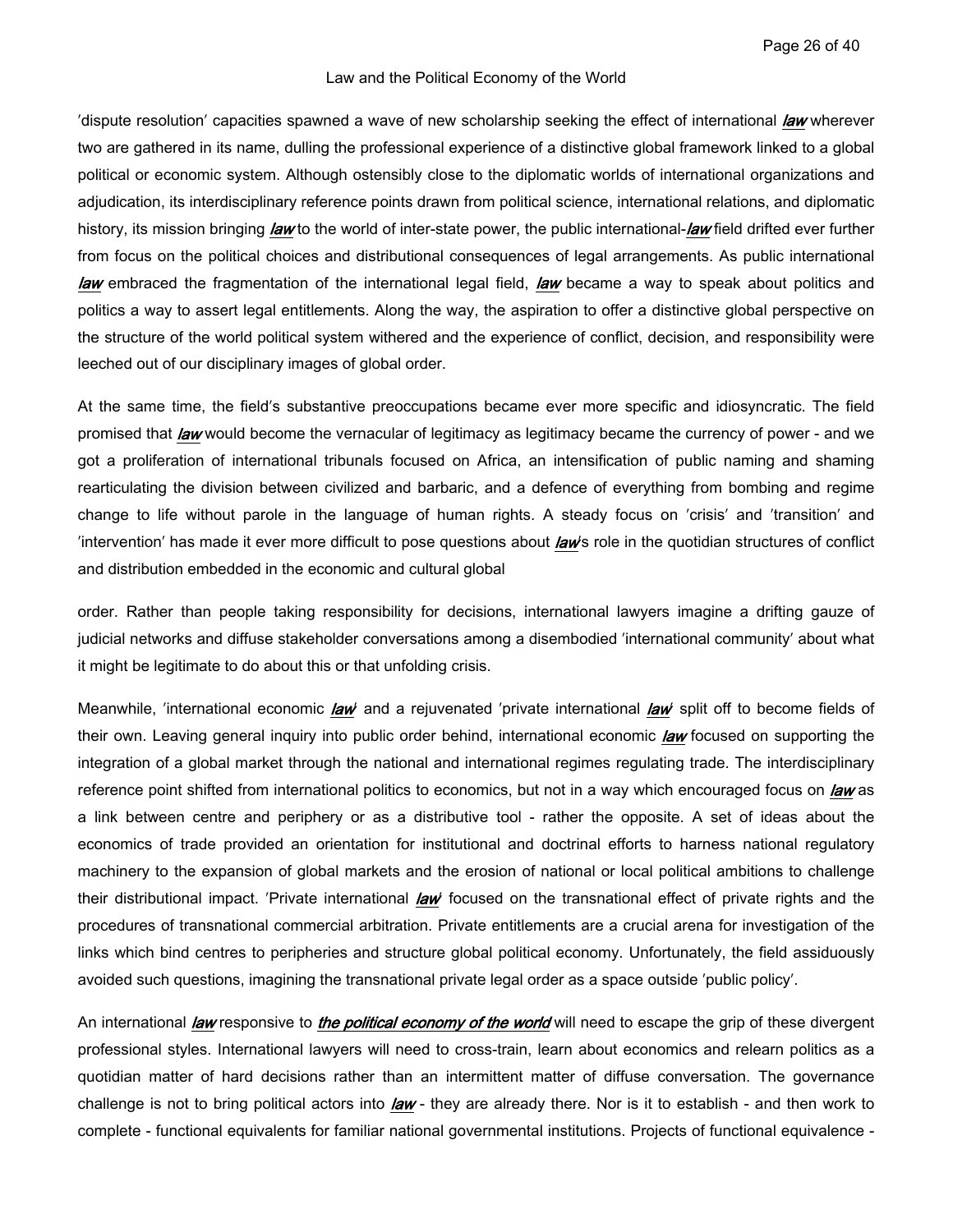an international criminal *law*, an international administrative *law*, an international constitutional *law*, an international judiciary - are notoriously limited in their ability to grasp the global order whole, tending rather toward an infinite ritual of ′progressive development′, their completion an ever-receding horizon, their form an abstraction far removed from the national legal and political realities they were established to imitate. Conceived as general global competences, they act in the world as narrow site-specific interventions. None are oriented to the challenge of establishing a public hand capable of taking decisions about the distribution of economic growth. Whether done locally, regionally, nationally, or transnationally, this will require new ways of thinking, new modes of professional expertise, and new uses for old institutions.

At the same time, international economic lawyers will need to relearn the significance of political choice and the dynamic social, political, and economic impact of alternative institutional and regulatory arrangements. The economic target is no longer the efficient allocation of existing resources under constraint or the maximization of comparative advantage. The economic challenge is to understand and make the political, institutional, and social choices to place the global economy on one rather than another growth trajectory. An institutional interface to

accommodate divergent national conceptions of the regulatory background for ′normal′ market activity is not enough. At stake are less the global gains from trade than the distribution of those gains, the bargaining powers through which those distributions occur, and the dynamic social and political consequences of the alternative distributions which come with different economic trajectories. In the same spirit, private international *law* will need to focus on the role of private-*law* forms and relationships as actors in the distribution of economic and political powers.

In short, to analyse and engage with *the political economy of the world*, international *law* will need to abandon many of its most significant twentieth-century programmatic preoccupations, methodological accomplishments, and disciplinary boundaries. To grasp international *law*′s political-economic significance as a constituter of centres and peripheries or a link and channel between them, the debris of the traditional Westphalian narrative and its twentiethcentury modernizations will need to be hauled away. Over the last few decades, a variety of critical and alternative strands of scholarship within the international legal field have pushed in these directions.

#### *4.2. What heterogeneous and critical traditions within the field have already accomplished to turn things around*

The most important legacy of critical work in the field over the last decades may simply have been to identify the very limited imagination of the international legal establishment and to trace the routines by which it reproduces those limits in the name of transcending them. That work may help open the door to a more broad-ranging engagement with *law* as a site for ongoing political and economic struggle. To get there, international lawyers will need to set aside the false promises the field makes about its own significance and potential function in international society.

Many look to international *law* for the expression of universal values, most commonly in the human rights canon. Critical traditions within the field have stressed the narrow specificity of international *law*′s purportedly universal vision in a world where people disagree about the most fundamental things and where values are not, in fact,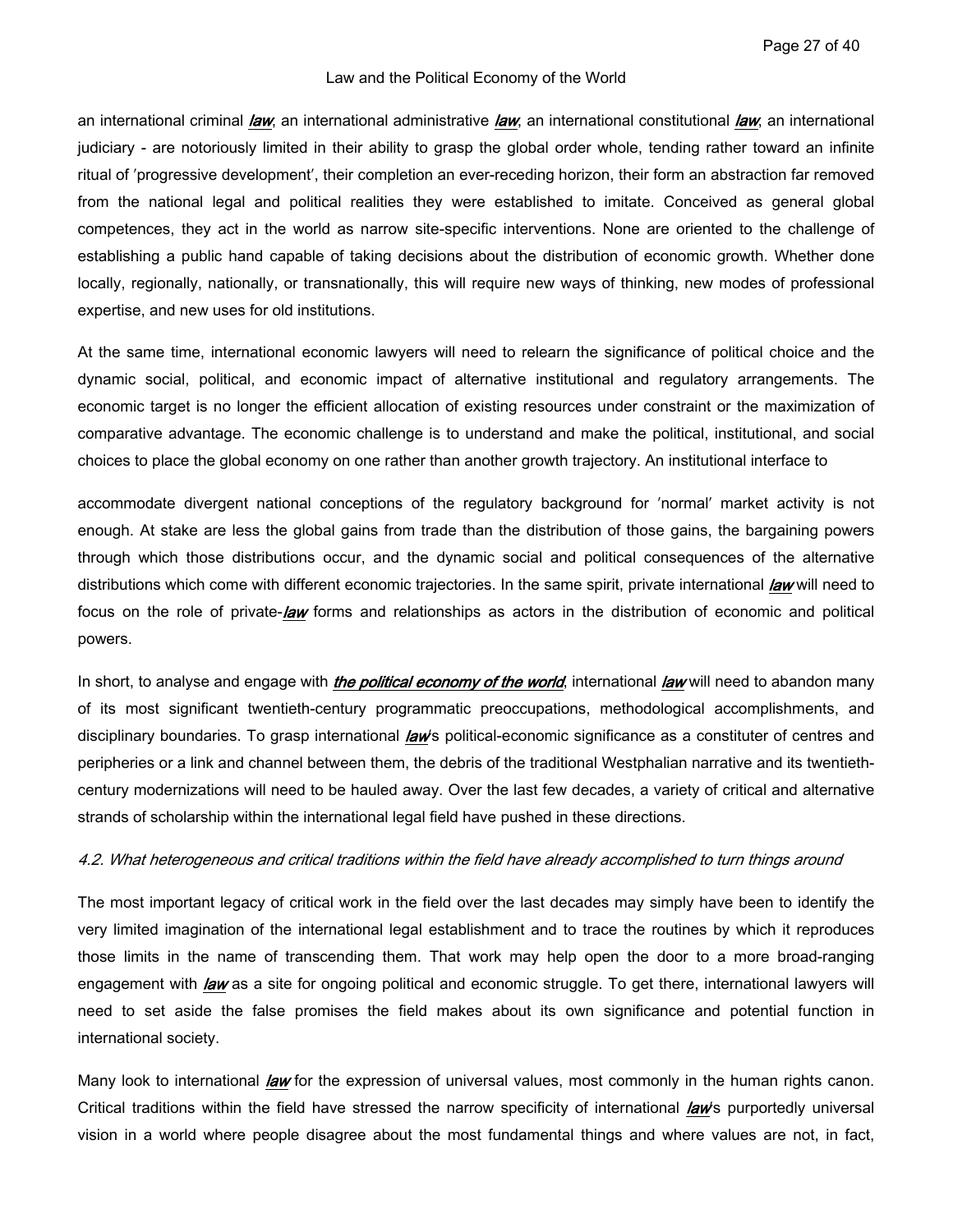universal. Projects to pursue particular ends in the name of universal values run into characteristic difficulties and generate predictable blind spots among those who pursue them. Human rights, a very specific late twentiethcentury endeavour, is no exception. Human rights can as often be part of the problem as of the solution. The proliferation of ′rights′ is not only a way to speak truth to power. Power also routinely asserts itself as right - perhaps particularly as the expression of human rights.

International *law* also promises to identify the legitimate actors in the international system and their powers -most formally by enumerating the ′rights and duties of states′. This is partly sociological-simply registering the powerful and their capacities. And of course it is also normative - offering a measure of the legitimate uses and misuses of power which may be useful in resolving disputes about who can do what. In fact, the field is neither describing the world as it is nor helping us to imagine and construct a world that could be. Indeed, the field′s universalist descriptions of actors and structures more often occlude the way power flows through the capillaries

and commanding heights of global society. Nor is the discipline′s fantasy-land of institutions and regimes - an international community of stakeholders, a global society of rights-bearing individuals, a universal international criminal *law*, a transparent international administrative *law* - a plausible programme of action. These are the programmatic fashions of particular transnational elites, reassuring distractions from understanding how the world is put together and how it might be changed.

Perhaps most importantly, international *law* promises a catalogue of policy tools and institutional arrangements with which to confront global problems. International lawyers have long said that like the European Union, only more so, the international order governs in the key of *law* rather than that of budgets or a monopoly of force. It is no longer surprising to find in one after another area that international **/aw**<sup>'</sup>s most coveted projects and proposals are wildly inadequate to the tasks they purport to address. Their architects are embedded in the machinery of global political and economic power responsible for the difficulties in the first place. That their best efforts in response would be limited by fealty to the limits imposed by that machinery is to be expected. Nevertheless, for whatever reason, the International Criminal Court could triple its budget and jurisdiction, the United Nations could redouble its peacekeeping efforts, the international human rights community could perfect its machinery of reporting and shaming - and it would not prevent the outbreak of genocide, the collapse or abuse of state authority. Every American and European corporation could adopt standards of corporate responsibility, every First World consumer could be on the lookout for products which are fairly traded and sustainably produced, and it would not stop the human and environmental ravages of an unsustainable global economic order. America could sign the Kyoto Protocol, could agree with China and India and the Europeans on various measures left on the table at Copenhagen, and it would not be enough to prevent global warming. The United Nations′ Millenium Development Goals could be implemented and it would not heal the rupture between leading and lagging sectors, cultures, classes. The Security Council could be reformed to reflect the great powers of the twenty-first, rather than the twentieth, century, but it would be scarcely more effective as a guarantor of international peace and security. Global administrative action could be everywhere transparent and accountable without rendering it politically responsible.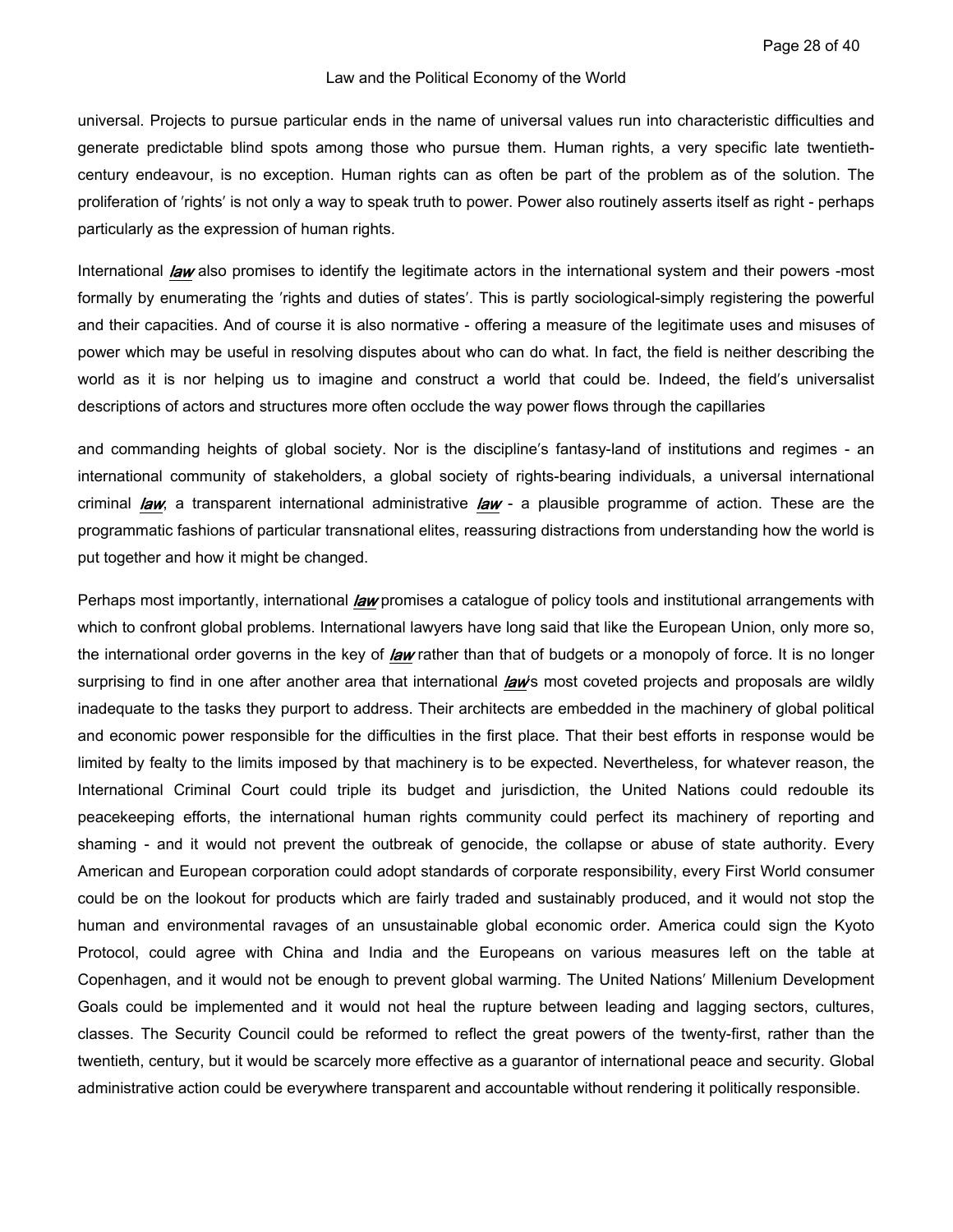Each of these efforts might be salutary. Some may be terribly important. At best, however, the implementation of these schemes would kick things down the road, manage expectations, render the problems to which they are purportedly being addressed sustainable and thereby reaffirm the current distribution of powers and the centrality of the centre. As a result, completing the programme of international *law* would not renew *the political economy of the world* - any more than finally ′completing′ the European Union would resolve the dynamics of dualism which have rocked the project from Brussels and Frankfurt on down. The project of continuing the project is part of how those dynamics are sustained. In Europe, a permanent transitiontowardaneverrecedinggoalofa′political′unionsustainsthetechnocratic separation of economic and political imperatives-and reinforces the divide between leading and lagging regions. Globally, the permanent transition toward a universal

legal order of equal sovereigns sustains one after another project of hegemony. As a result, rather than a toolkit of policy solutions which might be adopted in the global public interest, it would be more accurate to see international *law* as a continuation of the politics of war and economic struggle, as a legitimating distraction from the effort to remake those politics or reframe that struggle, and as an effort to institutionalize the ideology of a particular time and place as universal.

Only after pushing past international *law*′s classic self-conception - as the highest expression of universal values, the best map of the world′s political actors and their powers, and toolkit of policy solutions - will international lawyers be able to use international legal materials to illuminate the global political and economic process. A crucial first step is to change the profession′s default perception of the distance between legal and political arrangements. Although international *law* has long sought to throw a fragile net of rules across the roiling waves of global politics, its relationship to power is a far more intimate one. Critical traditions focus on *law* as the language in which governance-even war-is written and performed. But this has not civilized global politics into a legal ′order′. Political struggle continues in and through the regimes and vernaculars of international *law*. The global political/legal system remains an extremely disorderly, plural, and uncertain one in which international legality is less a matter of either normative validity or persuasion than it is a form of effective assertion or performance of authority. When international lawyers say that compliance with international *law* legitimates, whether on the battlefield or off, they mean that grinding poverty, terrible inequality, environmental destruction, and the premeditated destruction and death of war have become acceptable. It would be more accurate to count the vernaculars of legitimacy and the cramped channels of public order entrenched by international *law* among the root causes for the difficulties facing the world.

This way of thinking opens the door to rethinking international *law* as a terrain for political engagement rather than as a normative or technical substitute for political choice. In a similar way, it should be possible to shrink the experience of distance between international *law* and the routine operations of the economy. International *law* has long been rather unconcerned with economic affairs. Economics either happens elsewhere on a different scale within the nation - or is the domain of other legal disciplines, most prominently 'international economic *law*'. I see this routinely among students aspiring to work in the field of human rights, on the one hand, and those aiming to contribute to the management of the global economy or to national economic development, on the other. Too often, the first group is uninterested in economics, except to the extent social or economic development objectives might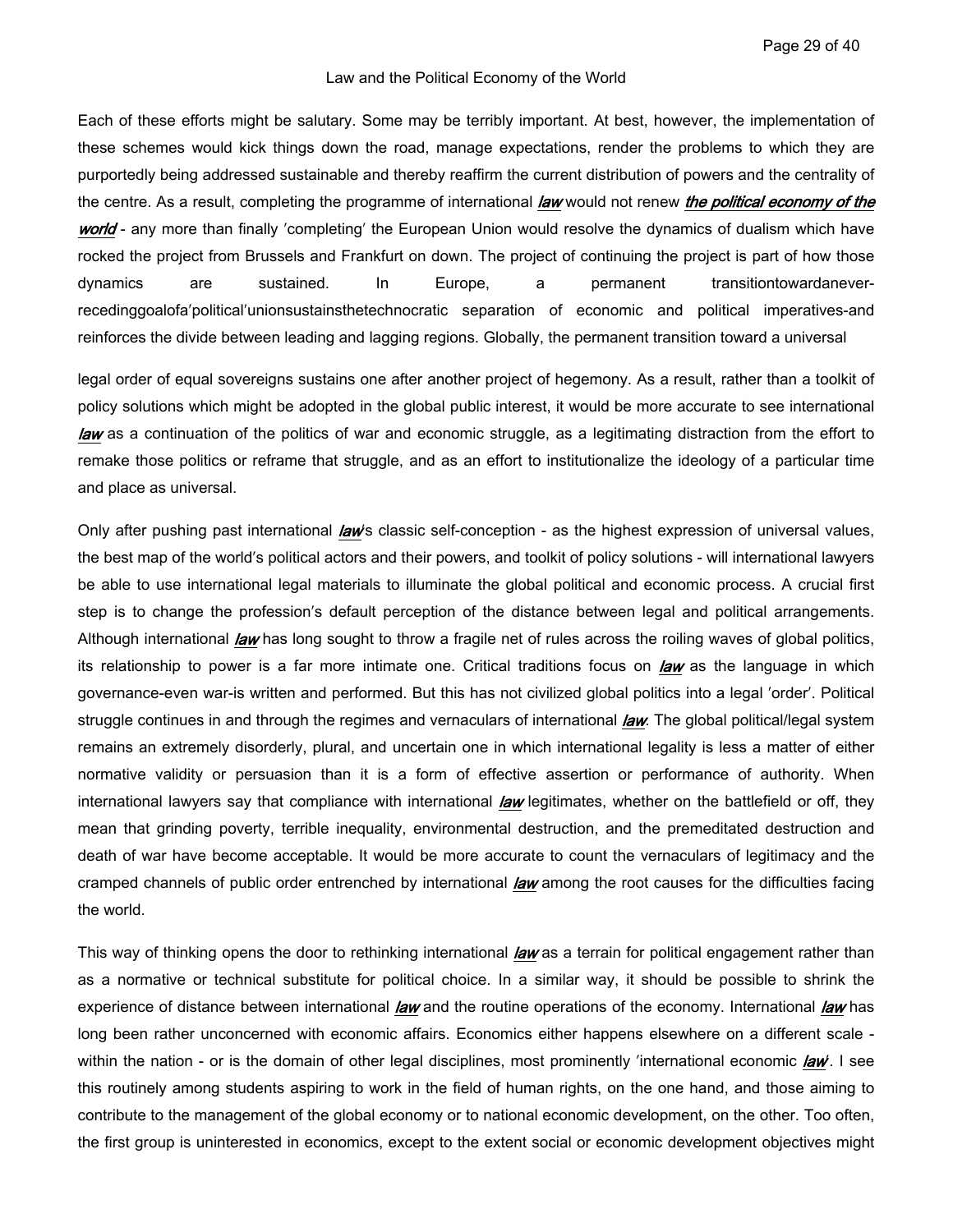be the happy consequence of human rights enforcement. The latter are unconcerned about international public *law* other than the few institutions marked out as part of the global economic order, the World Trade Organization in particular.

Critical strands within the field have aimed to unravel public international *law*′s economic innocence. The structures of authority articulated in public international *law* - first among them territorial sovereignty - and the institutional separation of public and private powers ratified by the field are crucial in setting the background conditions for both national economies and global economic activity. At the same

time, the disciplinary claim by ′international economic *law*′ to be *the law* behind global economic activity is wildly inaccurate. International economic *law* is a far narrower institutional and normative project focused on the relationship between national regulatory structures affecting trade. The *law* behind global economic activity is much broader - a vast and very uneven affair. Private *law* here, local regulations there, informal industry standards in this sector, public administrative regulation in that sector, habits of jurisdictional assertion and forbearance, internal corporate policies and the customary norms of illegal and shadow markets are all part of the story.

As the profession′s picture of the *laws* structuring global political and economic life expands, it becomes evermore obvious that they are anything but distinct. Just as it becomes clear that the *law* of the economy is a space of political choice and struggle, or that the legalization of political life has structured the distribution of economic opportunity and reward. It is in this sense that critical work has proposed to think of private *law* and corporate governance as part of the constitutional infrastructure of global governance, and private obligations as background limits on public power. Think of the network of obligations which tied our global financial system in knots collateralized debt obligations, credit default swaps, and securitization so complex and markets so rapid no regulatory authority can unravel them. Or corporate governance so fluid and inscrutable one rarely knows who calls the shots. All these stand in a long line of private arrangements - including slavery - made in one place that restrict public policy alternatives elsewhere.

Taken together, these critical efforts aim to reframe international *law* both to expand the range of normative and institutional material to be considered when contemplating the world′s legal regime and to break the habit of thinking of international *law* as distinct from politics and economics. In some sense, of course, this is not new. The world′s political and economic elites have long learned to inhabit a fluid policy process in which they as often make as follow the *law*. If international lawyers now draw the consequences of that knowledge as scholars, they will be more likely to remember that things they do not like are also legal institutions and structures of governance: poverty, war, inequality. Only by abandoning the comforting idea that ′international environmental *law*′ concerns only environmental protection and remembering that *law* also comforts those who would cut down the forest can the profession come to explore the role of *law* in the reproduction of poverty or the continuity of war in peacetime.

These critical reinterpretations open the door to treating international *law* as a political-economic space by displacing the field′s self-conception and identifying a wider range of materials which might serve as sinews of connection distributing political or economic power among centres and peripheries of the world system. To the extent critical voices are prone to think the global political order is dominated by statesmen and politicians from a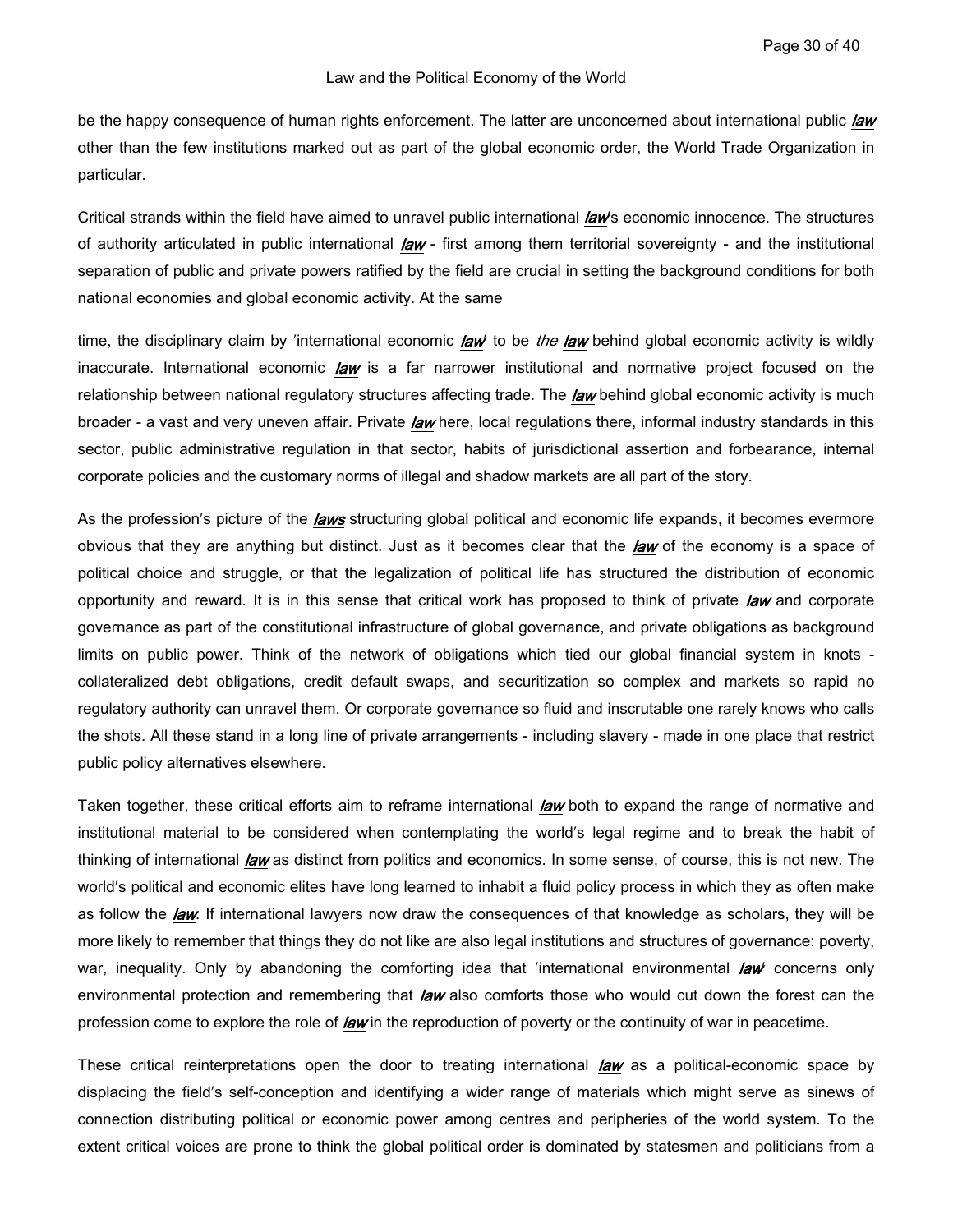hegemonic centre - or that the economy is directed by 'investors' and 'multinationals' pulling the strings from some Davos-inspired eyrie - an expanded conception of the legal terrain across which political and economic forces contend can serve as a useful corrective. *The political economy of the world* is amore diffuse, dynamic, and multidirectional system. The process by

which authority, opportunity, and reward are distributed among people operating in that system is far more difficult to decipher.

This is particularly the case to the extent the sinews binding the political economic system together are less norms enforced by institutions than ideas diffused across the world about who is entitled to what. Heterogeneous strands in the international *law* field have also explored international *law* as a set of ideas, a mental map of the world, a set of beliefs about legitimate and illegitimate action, a form of technical or professional expertise. It is difficult to understand how *knowledge* about the world distributes power between centres and peripheries, how it encourages or enables some actors to extract political and economic rents from others. A first step is simply to understand more fully how a field of knowledge like international *law* operates as a pattern of authority.

It is clear that the shared vernaculars of professional experts can influence what individual and institutional actors believe they ought and ought not to be doing. After all, if for a generation everyone thinks an economy is a national input-output system to be managed, and then suddenly they all become convinced that an economy is a global market for the allocation of resources to their most productive use through the efficiency of exchange in the shadow of a price system, much has changed. That is also governance. Indeed, to the extent expertise has become the global currency of rulership, understanding the political economy of the policy expertise system has become a crucial part of understanding how we are governed. A better map of the intellectual and institutional system of rulership-by-expertise may open up new opportunities for innovative policy and political contestation.

For example, it is important to recognize that the profession′s insistence that international *law* has domesticated the pre-Westphalian world of empire, religious strife, and war by rendering religious confession and ideological conviction matters of domestic concern and harnessing violence to the enforcement of right, while comforting, is not accurate. Global governance remains as much a matter of religion, ideology, and war as of persuasive interaction among the elites we call the ′international community′ about what is legitimate. In fact, the informal and clandestine, the sacred, the violent, and the spectacular are part of how the world is governed. The disciplinary urge to push them off-screen, either back in history or below the waterline of sovereignty, nevertheless has a powerful impact. People who see themselves as religious actors on the global stage have a hard time seeing themselves reflected in the vernaculars of authority through which that stage is built. People who work in institutions which pride themselves on their centrality to global political and economic order have a correspondingly hard time figuring out how to think about religion other than as a matter of personal belief or local culture. It would not be surprising to find that these ideas about religiosity helped distribute the experience of authority to act in *the political economy of the world* in various ways.

It is difficult to develop a satisfying picture of the ways in which the focal points, blind spots, and biases of expertise help to construct relations between centres and peripheries. More often, scholars focus on the authority of agents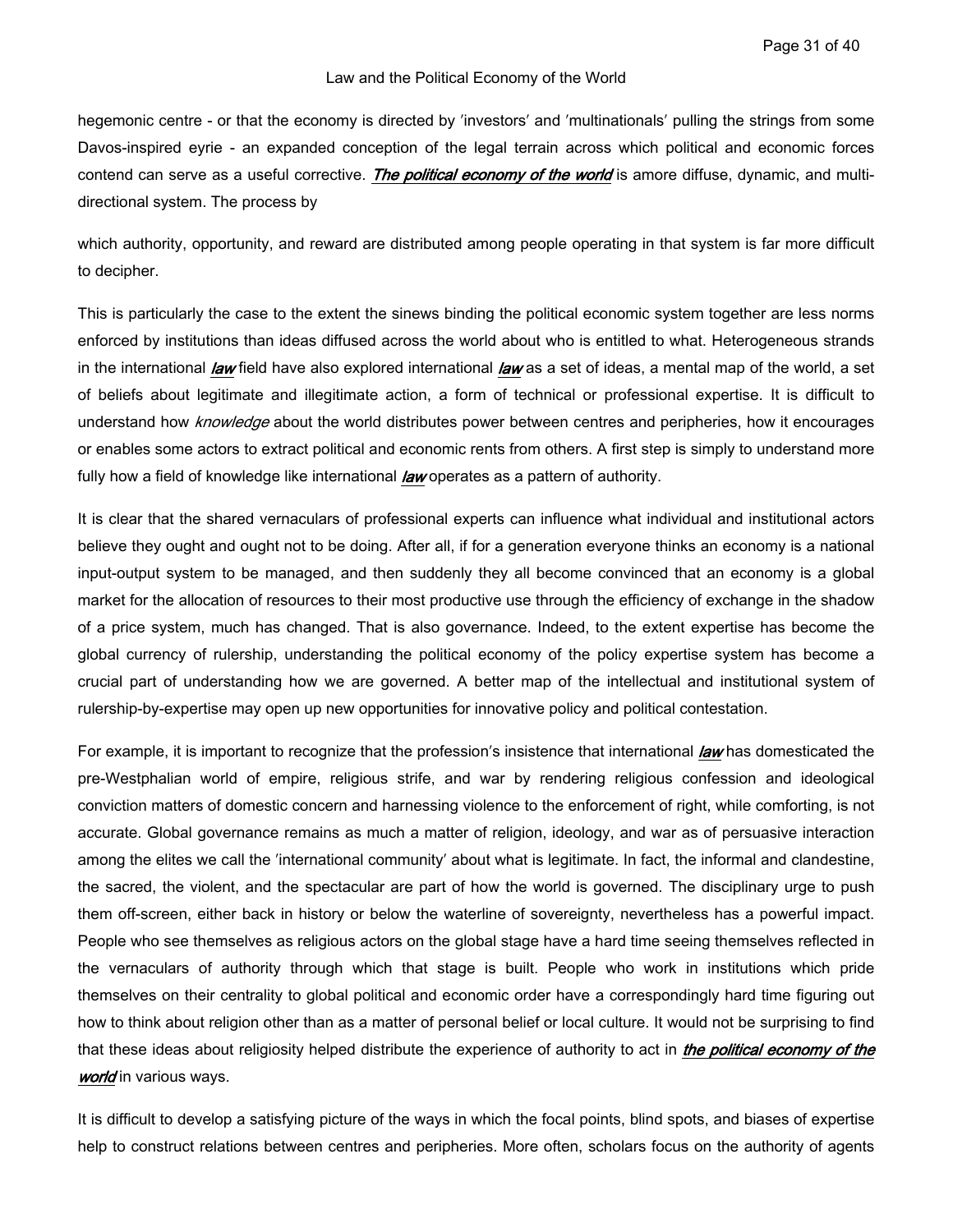they can see to act within structures they understand. Legal scholars have paid too little attention to the myriad ways power flows through common sense, affiliation, or the experience

of victimization, pride, and shame. All these things move like a virus or a fad, but the discipline′s epidemiology is weak, the sociology of status, convention, and emulation at the global level rudimentary. Indeed, to trace the contours of global governance is to follow the hand of knowledge in arrangements of power. Doing so would help to reframe international *law* less as a box of tools, a catalogue of actors, a catalogue of universal values than as the articulation of a shared world.

There is a long way to go to understand how our world is made through articulation and assertion, how the practice of assertion is structured by institutional and professional technologies, and how these, taken together, distribute opportunity and authority. Forty years ago it was common to say that the most significant product of the space race was a distant photo of planet Earth - and there was something profound in the observation. Such things constitute a world long before scholars begin to identify actors or structures, assert rulership, or solve problems. Of course, such ideas arise from somewhere. Without a space programme, perhaps without a Cold War, without *Life* magazine, we might not have had those photos at that moment in that way, and the idea might have arisen differently, at a different moment, or have seemed less compelling. The disciplinary practices of experts are part of the technology through which the world to be governed - a world of centres and peripheries - is assembled.

The role of knowledge in global power is particularly easy to see because global governance is so often an assertion, an argument, a programme of action, or a call to resistance. Indeed, when it comes to global governance, saying it is so can make it so. Or, perhaps better, saying it is so is often all there is to it. This is always true of public authority - it comes into being and functions as an assertion. In other contexts we have got used to this. People forget, other than in moments of revolutionary turmoil, that the sovereign is just a person who says he is king. The institutionalization of public power makes authority seem ′real′, the distinction between ′public′ and ′private′ natural. In global governance, the saying and performing are right on the surface. Global governance must be *claimed*, through an assertion that this or that military deployment or human rights denunciation is the act of the global public hand - the 'international community' in action. The rhetorical dimension of global power is equally significant for those who would resist. Saying it is *not* so is rarely enough to unravel the world′s structure. Nevertheless, identifying the global hand in local unpleasantness is also an assertion - and an allegation of responsibility. Whether one aspires to bring global governance into being or fears its power, one must name it, assert it, and identify it, before it becomes something to build or destroy. Indeed, in a sense, ′global governance′ is simply the sum of what those who wish to manage and to resist globally have jointly drawn to our attention as governance.

One way in to this set of issues may be to explore further the way in which international *law* is performed as an argument about international *law* itself - its limits and its potential. Modest differences between policy proposals are routinely debated as if the very possibility of legality were at stake. This tendency is common in discussions about global governance. The ′international community′ discusses intervention - whether in Libya or Syria or Sudan - in a way which focuses as much on its own credibility and authority as on the local consequences of one or another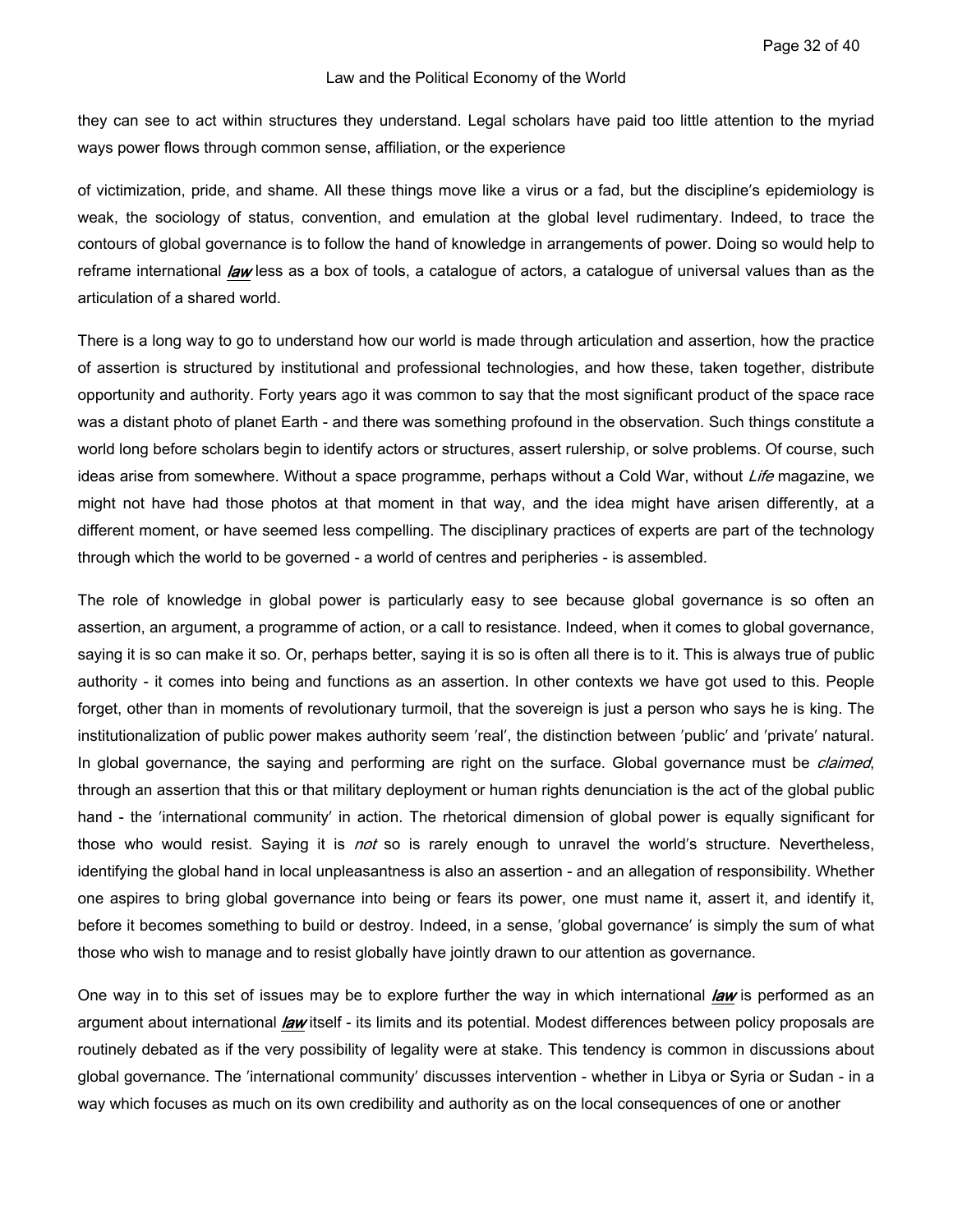course of action. At stake in debates about economic stimulus or austerity plans is not only or even primarily who gets what, but rather the ′credibility′ and ′stability′ of the regime itself - the euro, the EU, the market. And this kind of association can be self-fulfilling. If everyone thinks the stability of the euro is at stake, then - well, the stability of the euro *is* at stake. In this sense, the constitution of a world is ongoing, a technical and institutional practice as well as a communicative and performative work of the imagination.

#### *4.3. Implicating international law in the relations between centres and peripheries*

Understanding the world-making effects of the knowledge practices of rulership is an enormous programme for thought. International legal scholars could contribute by situating international *law* in the larger global political and economic system, interpreting its role as the glue linking leading and lagging ideas, regions, or economic sectors, or as the cloak hiding asymmetric dynamics of power in *the political economy of the world*. Conventionally, the field articulates a universal and homogeneous world from which it stands somewhat apart. There are inequalities, of course, but the world it sees - and it would make - is a far more equal one. To reframe the world that international *law* conjures into being as a system of centres and peripheries would already begin to articulate a quite different place.

To reinterpret international *law* as the language constituting centres and peripheries in the world′s political and economic system would certainly transform the discipline′s self-image. As it sees itself, international *law* is the handmaiden, the gentle civilizer, the voice crying out in the wilderness, articulating valid norms, naming and shaming from the sidelines. Its kingdom lies in the future, present now only as a promise. International lawyers can find it absurd to be treated as ′the centre′ of anything. Don′t we see how hard they are struggling just to stay in the game at all? Why stigmatize *them*, for crying out loud, when there are so many bigger fish to fry?

To critique the rulership of international *law*, you must *establish* it. Implicate this field in this order - constituting actors, channelling interactions, validating or emboldening reciprocal claims. Nail down the role of international legal doctrine, legal professionals, legal institutions, and structures in governance. Who navigates by their maps? For whom is international *law* the language of social or political enforcement? What bureaucracies have been spawned in their image? Who is thrust aside, who canonized as the apex of the international community? There has always been something paradoxical here - the discipline also insists (if in a different voice) that its norms are effective, enforced, important. The odd thing is that establishing the rulership of international *law* can nevertheless be a scandal.

The critical point is that the field governs differently - and for different interests - than it imagines. International *law* feels that it governs from the *periphery*-that states make the norms and enforce them. That power lies with politics. Those working in a more critical vein have proposed something different -first, that international *law* is a centre which exercises power in the old-fashioned hierarchical sense: human rights as governance, governance feminism, international *law* forged in and facilitating

the colonial encounter. Second, that international *law* has been the stage on which projects of centrality and marginality have been staged. Arnulf Becker, for example, has traced this theatre in the efforts of intellectuals from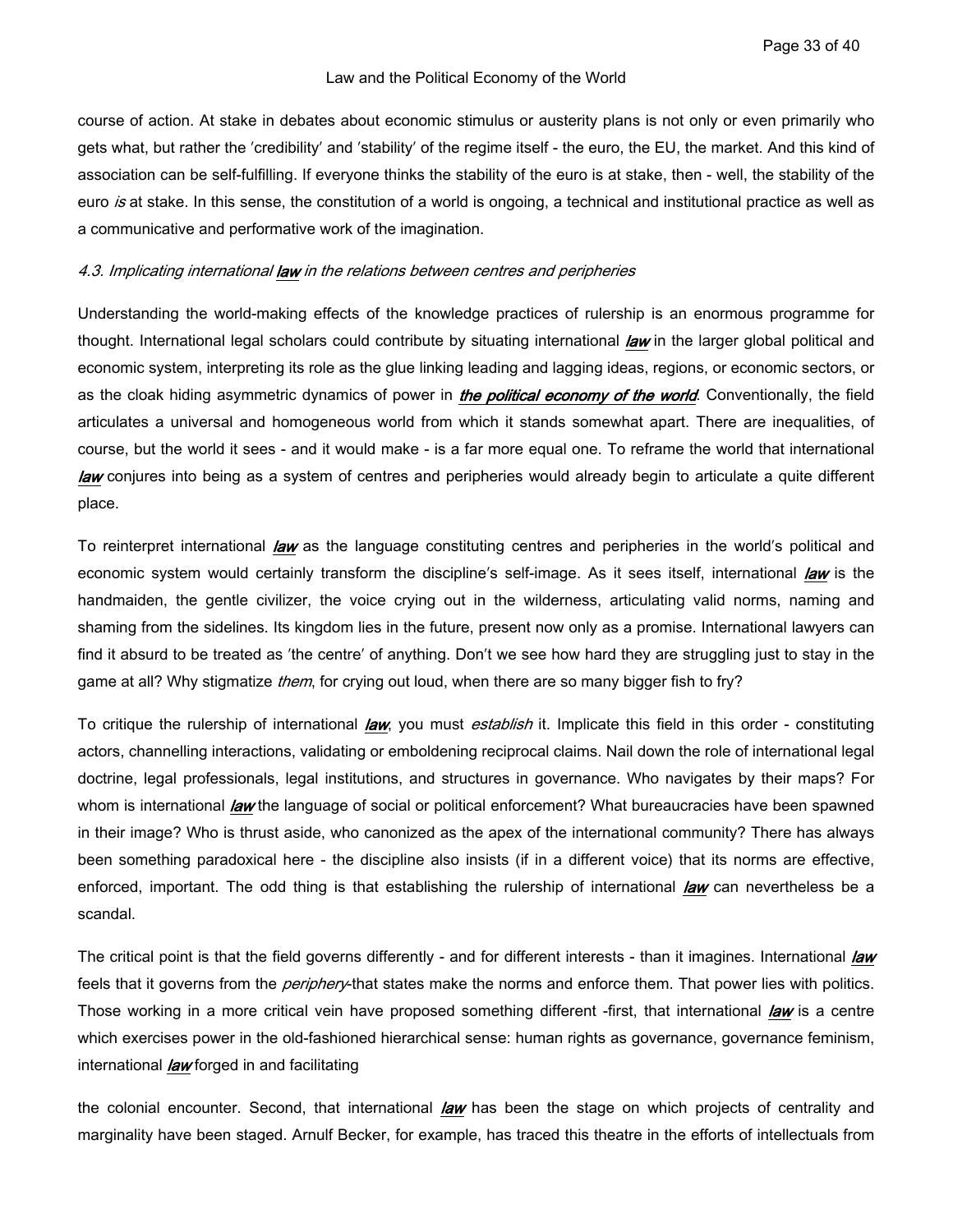the semi-periphery to build international *law* in the centre as they simultaneously pursued political projects of the periphery in what they took to be the world′s cultural, political, and economic order. <sup>8</sup> International *law* frames a hub-and-spoke world between the developed North Atlantic industrial democracies and everyone else when it consigns the second to the *law* of ′co-existence′ or the cold winds of free trade, while embracing the former as an advanced space for regional integration and industrial policy, for the *law* of ′co-operation′ and the dense fabric of collaboration characteristic of relations among liberal democracies. <sup>9</sup> In all these ways, international law offers a normative vocabulary of entitlements that constitutes and structures relations among actors, interests, and ideas in ways which leave some at the periphery and honours others as central. It is the glue.

International *law* also constructs a world when its votaries imagine international *law* as an *artificial* construct atop the *real* world of politics among nation-states; or when they imagine that international *law* exiled religion to the pre-Westphalian past, pushing confession below the waterline of sovereignty; or when they exile women into the private, the local, the cultural; or place private commercial activity outside the domain of international politics and governance. These ideas generate narratives and institutions and expectations which shift the powers and status of people inhabiting these identities to the periphery. And all the while international *law* speaks the language of universals, embracing and arrogating to itself the universal ethics of human rights, the criminal power to tell right from wrong, the savvy political calculation by which necessity and proportionality are measured out in war. In doing so, it has also become the cloak.

International legal scholars could do more to understand how this generates asymmetries - between religious and secular, or between the reality of politics and the artificialities of *law*. Does this have some bearing on the way relations between ′real′ states like Israel and artificial ′entities′ like the Palestinian National Authority become asymmetric? International *law* is part of the field, the terrain, the language, the structure, through which asymmetries between secular ethics and religious confession, or the diplomatic world of international relations and the economic world of private markets, arise and are reinforced. It provides the normative fabric, the marker of status, the purveyor of *entitlement* through which the routine operations of people pursuing politics and economics, ethics and religion, generate asymmetry and hierarchy. The point is less that international *law* exercises power as the centre than that it makes itself available as a lexicon of entitlement in a field characterized by dynamic asymmetry.

The potential of centre-periphery analytics for international legal analysis will only be realized if critical scholars can relax the iron-cage top-down pre-Foucauldian model of power so commonly associated with centre-periphery dynamics and learn from international *law*′s own insistence that the world′s legal and political order is far more

<sup>8</sup>See Arnulf Becker Lorca, *Mestizo International Law: A Global Intellectual History, 1850-1950* (forthcoming 2013, Cambridge University Press).

<sup>9</sup>See, for example, W. Friedmann, *The Changing Structure of International Law* (1964); A. Slaughter, ′A Liberal Theory of International Law<sup>'</sup>, Proceedings of the 94th Annual Meeting of the American Society of International Law (2000) 240; and D. Kennedy, ′Turning to Market Democracy: A Tale of Two Architectures′, (1992) 32 HILJ 373.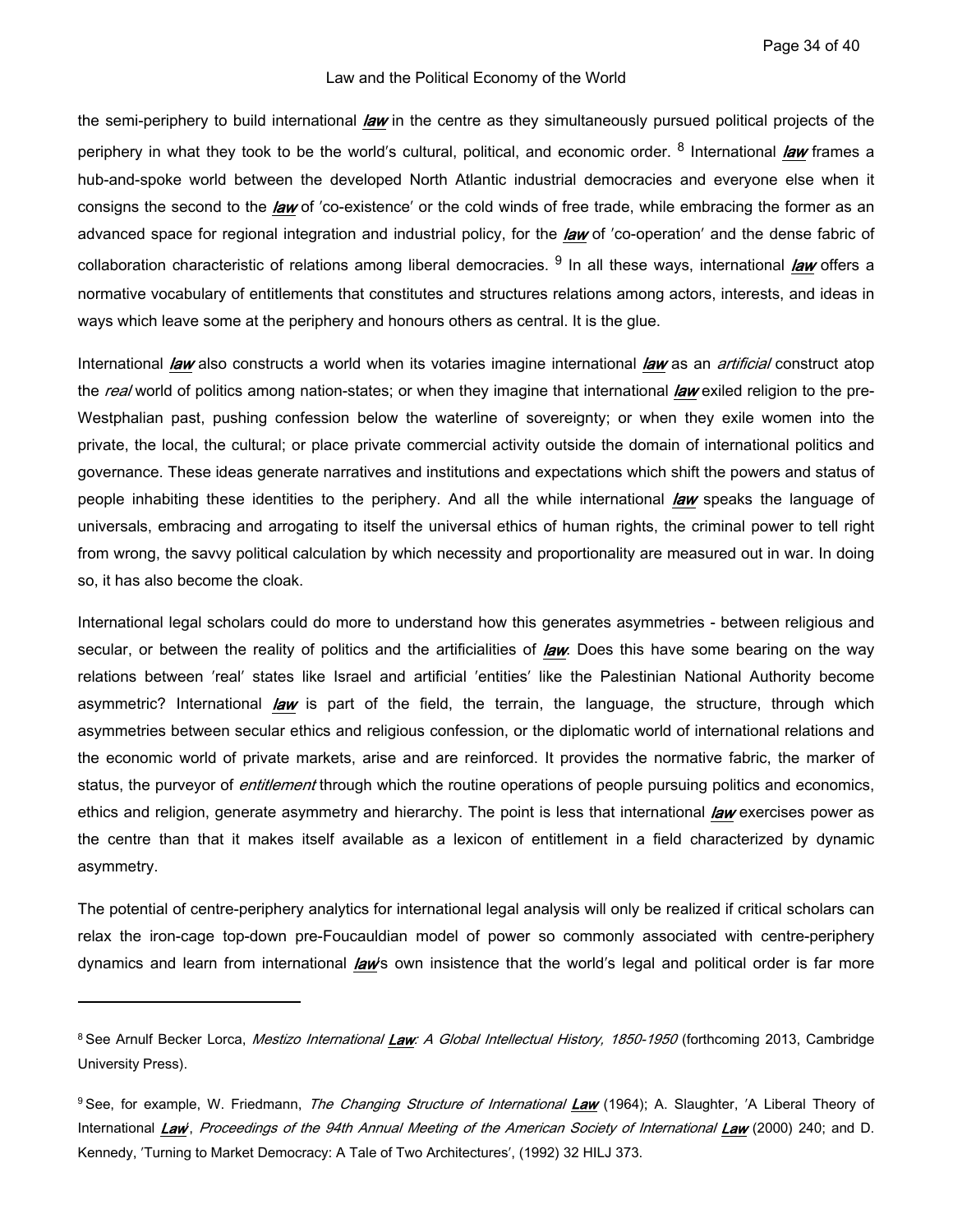mixed up and fluid than that. Twentieth-century international *law* was onto something - or created something - when it refigured world order as an open and shifting process whose ′governance′ was more a functional reinterpretation of things dispersed across the institutional and political life of the planet than the work of agents empowered by structures. In its own imaginary - and in life - international *law* no longer sits ′on top′, governing the relations between states. It prides itself on having become diffused through the global political process as a vernacular of legitimacy, as a horizontal theatre of argument, performance, claims, and assertions. Anti-formalism, antifoundationalism, and embrace of the dispersed theatrics of global power have all been hard-won in the international legal field. To focus on international *law*′s role in the reproduction of hierarchies of centre and periphery in the world, international lawyers need not turn back from these discoveries. It only remains to develop a centreperiphery analytics every bit as anti-formal, anti-foundational and attuned to the dispersed powers of social performance and expectation.

How, for example, does the commercial arbitration regime reinforce the centrality of the North, the private, the economic vis-à-vis a periphery of the South, the public, the political? It is hard to say. The regime looks evenly balanced. States - like companies - sign up. The regime itself could hardly be more dispersed or ad hoc. The developed world is learning that its own regulatory regimes may yet come to be as vulnerable to attack by trading partners as those of the emerging markets whose policy space was meant to be constrained by the discipline of bilateral investment treaties. And yet, somehow commercial arbitration has metastasized to become an adjudicator of last resort for reviewing the legislative, administrative, and even judicial decisions of the developing world. Just how do commercial and financial imbalances translate into political restraint? Could we actually imagine Third World investors using arbitration to contest - and successfully stay - the implementation of a US Supreme Court decision as recently happened to Ecuador in the ongoing Chevron case? If not, what are the legal, professional, ideological, commercial, or political sinews that reproduce this imbalance? As commercial arbitration, in Garth and Dezalay's compelling phrase, goes about 'dealing in virtue', how are hierarchies left in its wake? <sup>10</sup> The answer will be fine-grain, even if the outcomes are stark.

Centre-periphery analytics might also help us understand the *internal* economy of a profession for which rulership is both scandal and dream. There is asymmetry and dualism within the self on the terrain where the field′s will to power and to marginality are managed, a centre and a periphery in phases of the international legal professional′s sensibility and self-image. This internal ambivalence drives

international lawyers working in the humanitarian field, for example, to oscillate between situational pragmatism and a more ethically self-confident universalism. Perhaps they are pragmatic in the field and ethically self-confident in headquarters, savvy over lunch and sanctimonious in their pitch to donors. Both are part of their professional style. Relations between them are fluid and differ over time and in different institutional settings. It is difficult to understand how these postures fit together in a professional style. Often, however, there is asymmetry, pragmatism the central

<sup>10</sup>B. Garth and Y. Dezalay, *Dealing in Virtue: International Commercial Arbitration and the Construction of a Transnational Legal Order* (1996); see also A. Shalakany, ′Arbitration and the Third World: Bias under the Scepter of Neoliberalism′, (2000) 41 HILJ 419.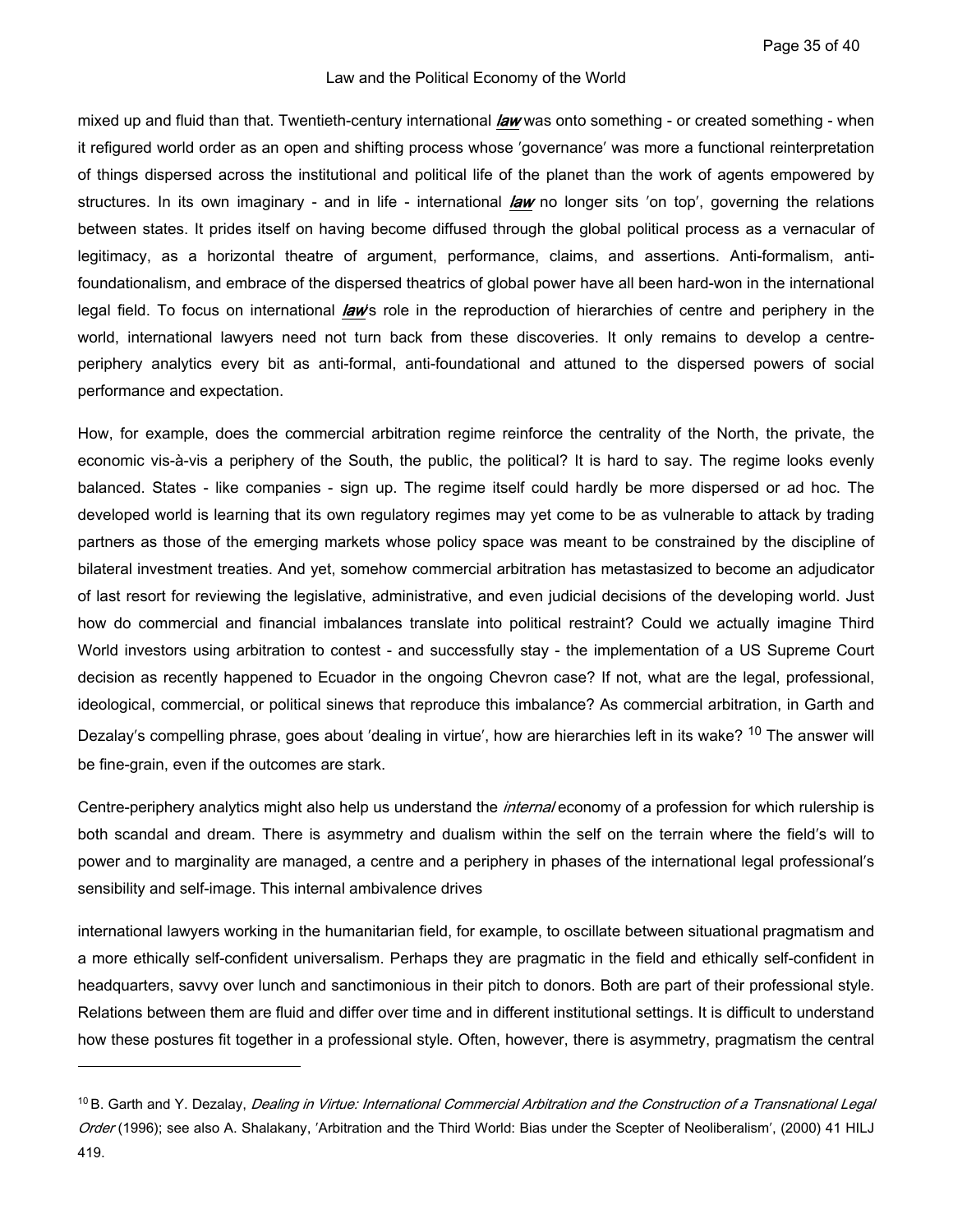professional sensibility at the International Committee of the Red Cross, ethical self-confidence at the centre for human rights organizations addressing the same battlefield activity. Relations between these institutions, between the doctrines and priorities embedded in each, in part may be a function of the dynamic between these different professional sensibilities. A further avenue for research: in the shadow of what psycho-social or professional rules do these sensibilities relate to one another? Do these asymmetries arise?

In all such matters of interpretation, perspective matters. Talking about centres and peripheries sounds different at the periphery. Stories about difference and domination which make powerful politics in the centre can also offend identifying the excluded subjects, the unrepresented stakeholders, pinning victims to their subjugation. How does it sound at the periphery to hear it said that sovereignty is just a ′bundle of rights′, or, in the words of the 1949 ICJ, ′an institution, an international social function of a psychological character'. <sup>11</sup> Thanks, but we just got here - we'll stick with sovereignty as exclusive political power within a territory. When the EU tells 'new members' how privileged they are to have joined a club of equals, it speaks to their hopes, their dignity. Why should they want to hear that they are still ′the periphery′? A lot depends on how angry the audience is to begin with. Those of us who talked about centre-periphery relations in the Eurozone seemed like spoilsports as the 1992 ′internal market′ programme took off. Less so now.

I routinely ask my students how they see their generation′s project. Is 2012, I ask, like 1648 or 1919, when it seemed everything needed to be rethought? Or is it like 1945, when the international order seemed to need reforming - but not remaking. Tweak the League Covenant and you have the UN. Replace European empire with self-determination under American hegemony and continue. Or is this like 1989, when the demand was not reform but implementation - with Communism defeated the solutions put forward a generation before could finally be implemented.

Unsurprisingly, many go for the middle position. Reform, add Brazil to the Security Council, sort out the democracy deficit and currency travails in Europe with another round of treaty drafting. But an ever-increasing number say 2012 is their 1648. As we talk it through, it often seems the division reflects, as we say, ′where the students are coming from′. Not necessarily their nationality - but their sensibility. In this sense, the political appetite for criticism has a centre-periphery dynamic of its own. Those who hope to inherit the commanding heights split between 1945 and 1989. Those who feel their interests, politics, national projects, have been stymied by

forces beyond their control opt for 1648. The conviction that the preoccupations of the international legal field pale before the injustice of the world is not a recipe for reform or renewal. It is a recipe for disenchantment, for a withdrawal of confidence, affiliation, interest, from the machinery we know as ′governance′.

Indeed, the plausibility of centre-periphery stories depends on where you stand. At the centre, the system seems far too squishy for there to be a centre-periphery dynamic. At the periphery, the dynamic seems far too obvious for the

<sup>11</sup>*Corfu Channel (United Kingdom v. Albania)*, Merits, Judgment of 9 April 1949, [1949] ICJ Rep. 4, at 39 (Judge Alvarez, Individual Opinion).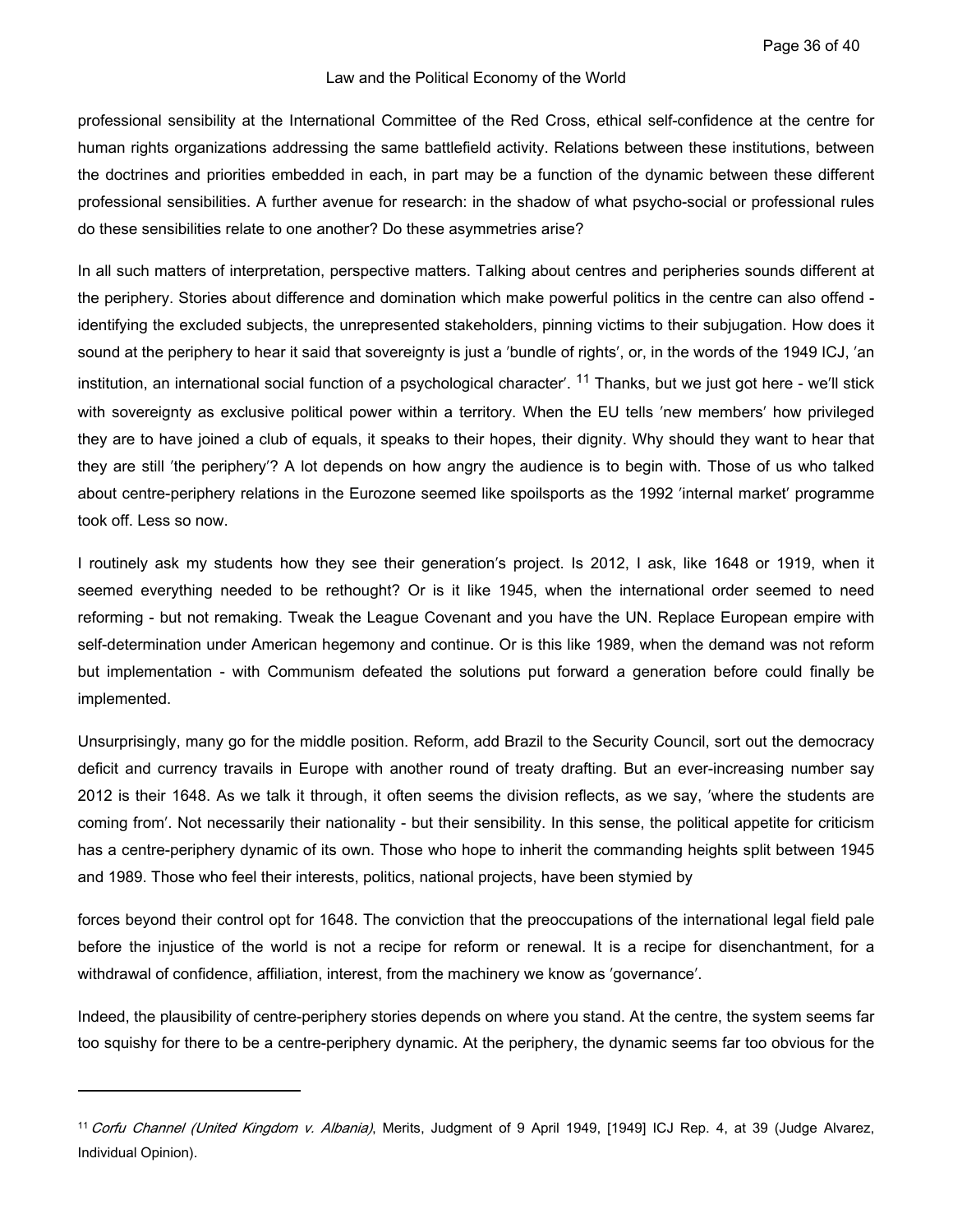centre to be squishy. Discussion between these positions is unlikely to be productive - indeed, the difference between them is likely to be exacerbated by dialogue, for each is denying what the other finds most true. Moreover, in some sense both sides err. Just because the order is plastic, the centre squishy, does not mean there is no centre and no periphery. But just because there is does not mean there′s an iron cage - or an iron will. It can be unfair and hierarchical and still not be a conspiracy, diabolically difficult to change and still not be necessity.

For the last few years, I have been participating in discussions at Davos on global policy, risks, and governance. Just after the crisis, much seemed up for grabs - the World Economic Forum launched a ′Global Redesign Initiative′ to support what they called a ′fundamental reboot′ of the ′global architecture′. They were clear, however, that this was not 1945 - let alone 1648.No large institutional reorganization seemed possible - or wise. What was necessary was a new spirit at all levels, and a new willingness to use the tools at hand to respond to urgent issues in new configurations. From this ′centre′, global governance was something already constituted global elites could and should undertake - if only they had the will. Will was hard to generate, however, with governance so fragmented, so disparate, so powerless in any particular site.

It looks more like 1648 if you feel the world is *already* governed but you are not part of it. If you can feel that the global economic forces that shake the economy, the society, or your own family are facilitated by *some*institutional or legal arrangements. From this perspective, economic instability or poverty are not problems which *escape*  governance. They are the by-products - or even the intended consequences - of the current governance arrangements. It is easy to conclude the people at Davos must want it to turn out this way and have got what they want.

There is little direct dialogue between these positions. At Davos there were demonstrators and lots of barbed wire one friend came back through security to the conference hall proud to have collected a couple of rubber bullets. But these perspectives do interact. In recent years, a new vernacular has arisen in governance circles to discuss the interaction between these perspectives. To this way of thinking, the relationship between a centre that realizes it is too squishy to do more than play for time and a periphery outside demanding more should be understood as a matter of social-political risk management and ′sustainability′, a term detached from its origins in environmental science. The basic question for rulers: how much time do we have? How long can we kick the can down the road, trying to get things right, before the problem swamps us through the machinery of political or social unrest? Global fiscal imbalances are 'unsustainable', in this sense, for example, if they will lead to political rupture before we can turn them around. Although most

social institutions are all too sustainable - poverty, inequality, ill health - relations between the centre and the periphery often do seem to implicate the system′s own sustainability.

This new ′sustainability′ analysis is a governance vernacular for managing centre- periphery dynamics. It is not demonstrations facing off against bullets, rubber or otherwise. Everyone is also calculating, interpreting, imagining their situation relative to the other and communicating. It is not clear, ultimately, who is ′the centre′. Those on the street can also play the sustainability game - perhaps they will hold on long enough for something to crack. For the rulers, knowing how little can be controlled, it is easy to overestimate the potential for everything to slip out of hand.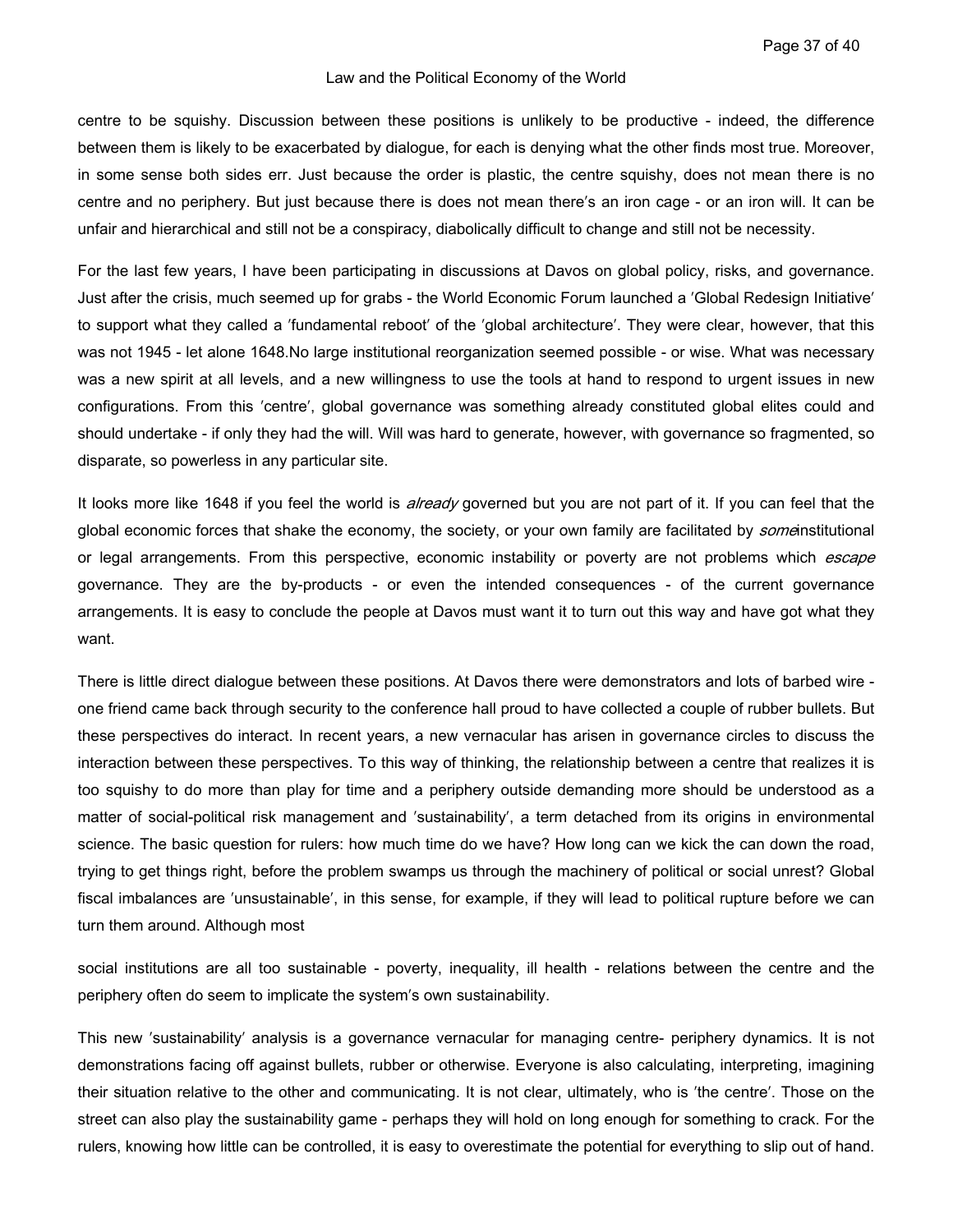Moreover, the extent to which the periphery is willing to accept marginalization or exclusion is itself a moving target, shifting, in part, as belief in the plausibility of the narratives of the centre waxes and wanes.

This kind of symbolic system seems ripe for analysis in Myrdalian terms. There is a loose dualism - those outside, those inside; those near and far from some ′centre′. Their relative positions are themselves part of what is at stake in their interactions, each by turn claiming the modesty of the periphery and authority of the centre. The interaction is structured. The positions are constituted by ′entitlements′ which rest in *law* and social expectation. There are avenues of reciprocal influence, tendencies to spiral, whether viciously or virtuously.

I have looked at a number of international doctrinal worlds over the years -most recently the complex duet between humanitarians and military strategists over the legitimacy of war. They all have something of this structure. A loose vernacular between an ′outside′ and ′inside′ that seems amenable to interpretation in dualist terms, avenues of interaction, patterns of persuasion, all nested in a set of what we might think of as entitlements. The difficulty is to figure out how it will work when you turn it on. Will human rights and humanitarian *law* civilize the military or be coopted by them? Can anything be said about how the relative persuasiveness of their positions will develop over time? Increasingly, I believe the answer is yes.

#### **5. International lawyers and the remaking of world political economy**

Such an analysis may not be politically satisfying. If you are occupying Wall Street or, for that matter, Tahrir Square, the centre-periphery dynamics in international *law* may seem an astonishingly elite preoccupation. What about *real politics*! As an Egyptian friend of mine put it: ′Excuse me, but we have a revolution going on.′ And revolutions call out for bolder centre-periphery narratives, clearly identifying whom to favour and whom to oppose. The difficulty is that even revolutionaries sometimes lack a strong theory - or even a good sociological picture - of how things hold together. It can be tempting to turn back from a twentieth-century embrace of power as performance and argument and identity to the firmer stuff of interests, structures, classes. Real centres and real peripheries. The critical project I propose leans against this kind of political demand. Centre-periphery relations are far less mechanical than that and better thought of as matters of interpretation and assertion,

tools for the development of dynamic accounts of mid-level relationships among positions, sectors, regions, or ideas, frameworks for uncovering the distributive work of legal arrangements and expert knowledge practices.

At the same time, for international lawyers to take on the challenge of understanding and transforming *the political economy of the world*, they will need to turn against professional demands for an account of what international *law* permits and forbids or how the world is legally constituted. The world simply is not constituted in the sense that things fit together in ways articulated in foundational legal documents. Stories about the UN charter, the WTO, the human rights corpus as world ′constitutions′ are fairy tales and international *law* is far too fluid to serve as a judge of the permitted and prohibited. International *law* is better understood as part of the glue that holds people, positions, and places in dynamic relations with one another, the sinews that link centres and peripheries, and the cloak that obscures the dynamic operations of hierarchy.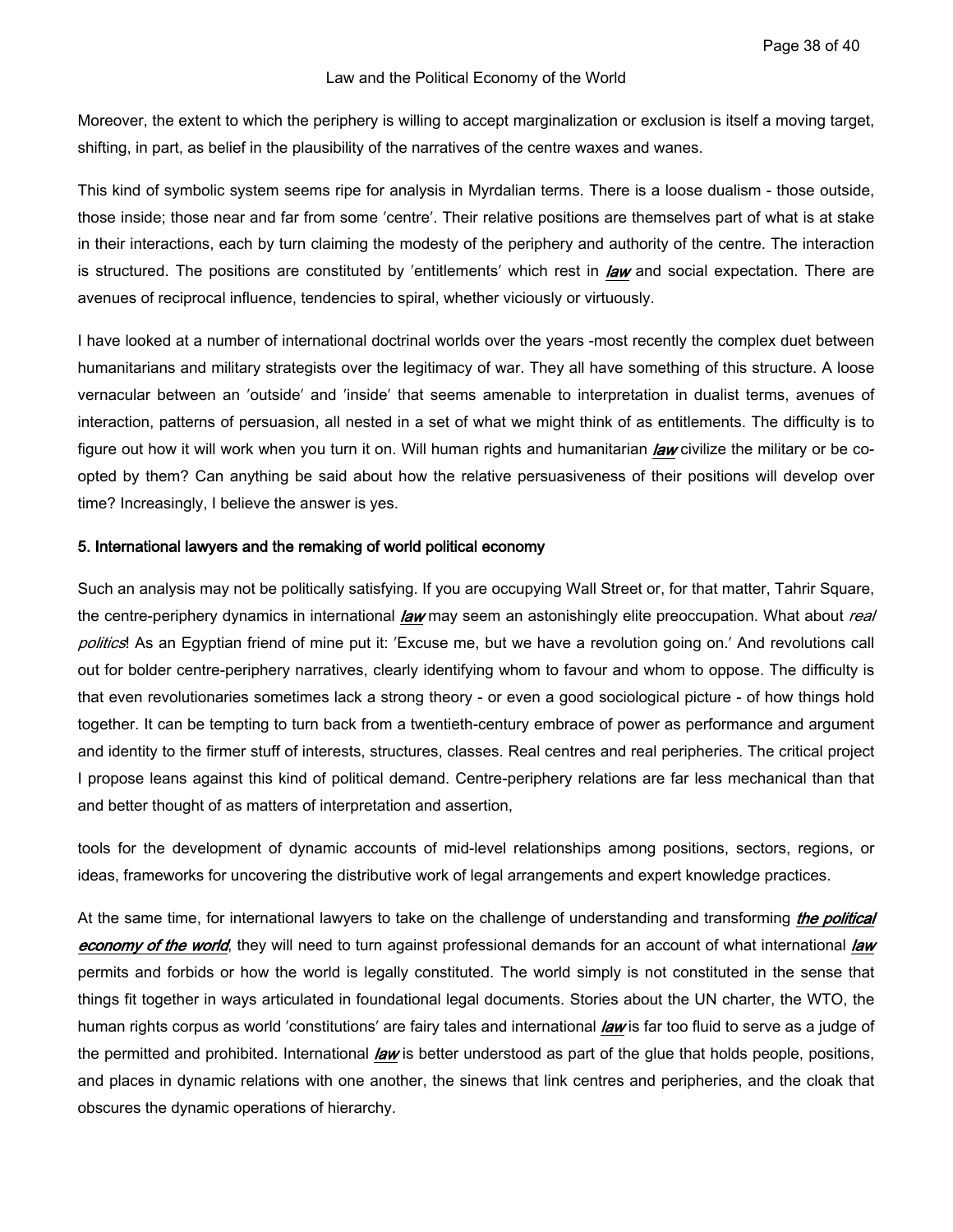Thinking about ′political economy′ has become difficult because politics and economics have been structured to operate on different scales, with different players, served by different professions and interpreted by different academic and expert disciplines. Politics and economics will not be brought together like great powers negotiating a new treaty. Nor will they be brought together by academic theories of their inseparability. They will be reunited by reconfiguring the doctrines, institutions, professional practice, and simple common sense through which they have become separate. This is the point of intellectual and professional cross-training: to disestablish the parallel cadres that service the public and the private, the political and the economic. This is the goal of unravelling the distinctions whose expert interpretation and management confirms the separation - between public *law* and private *law*, between market-supporting and market-distorting public policy, and so forth.

For the professional political class to remake the world′s political economy, they will need to find new institutional channels to integrate transnational interests and new levers to contest faraway decisions which affect their interests. The global political-economic regime will need to make policy space for alternative national and local experiments and strategies designed to manage the internal distribution of growth between leading and lagging sectors or regions and improve the national capacity to capture gains from trade and structure its own insertion into the global economy. Effective governance is no longer a matter of eliminating the corruption or capture of public authorities - difficult as that is. Nor is it a matter of sound corporate governance, corporate social responsibility and effective regulatory supervision - difficult as those are. Effective governance requires that the public and private actors become adept at something none are now well organized - or well disposed - to attempt: managing the distribution of growth, linking leading and lagging, managing the political economy of dualism. And they must do this not only in their backyard, in their territory, in their sector, but in a new world of shifting relations and linkages. Where small things have large effects, where local rules govern global transactions, and where very little is transparent or predictable. Only by considering economic and political objectives at the same time and on a parallel

scale will it be possible to respond to the global challenge of linking experimental, leading-edge economic dynamism wherever it occurs with everyone else. Across cities, within and between nations, in regions, across the world.

International lawyers have much to contribute to such a project, particularly if they grasp the depth of injustice in the world today, the urgency of change and the significance of their professional routines in the reproduction of political incapacity. Legal scholars have generated new economic and political ideas before - not all of them sensible. They could do so again. Indeed, the presence of *law* in the foundations and ongoing practices of both economics and politics makes it surprising that they do not. Nevertheless, a great deal of intellectual work remains to be done.

If we undertake such a critical project, we will want to recall how long it took to disentangle politics and economics. To invent a national politics and organize the world in nation-states - and then to build a global economy. For all the agony that has come with success, building a national public politics across the planet had a strong emancipatory dimension - slaves, women, workers, peasants, colonial dominions obtained citizenship in relationship to the new institutional machinery of a national politics. It will not yield easily. It was equally difficult to build a global economy atop that political order. For all the vulnerability, instability, and inequality wrought by the effort, the global economy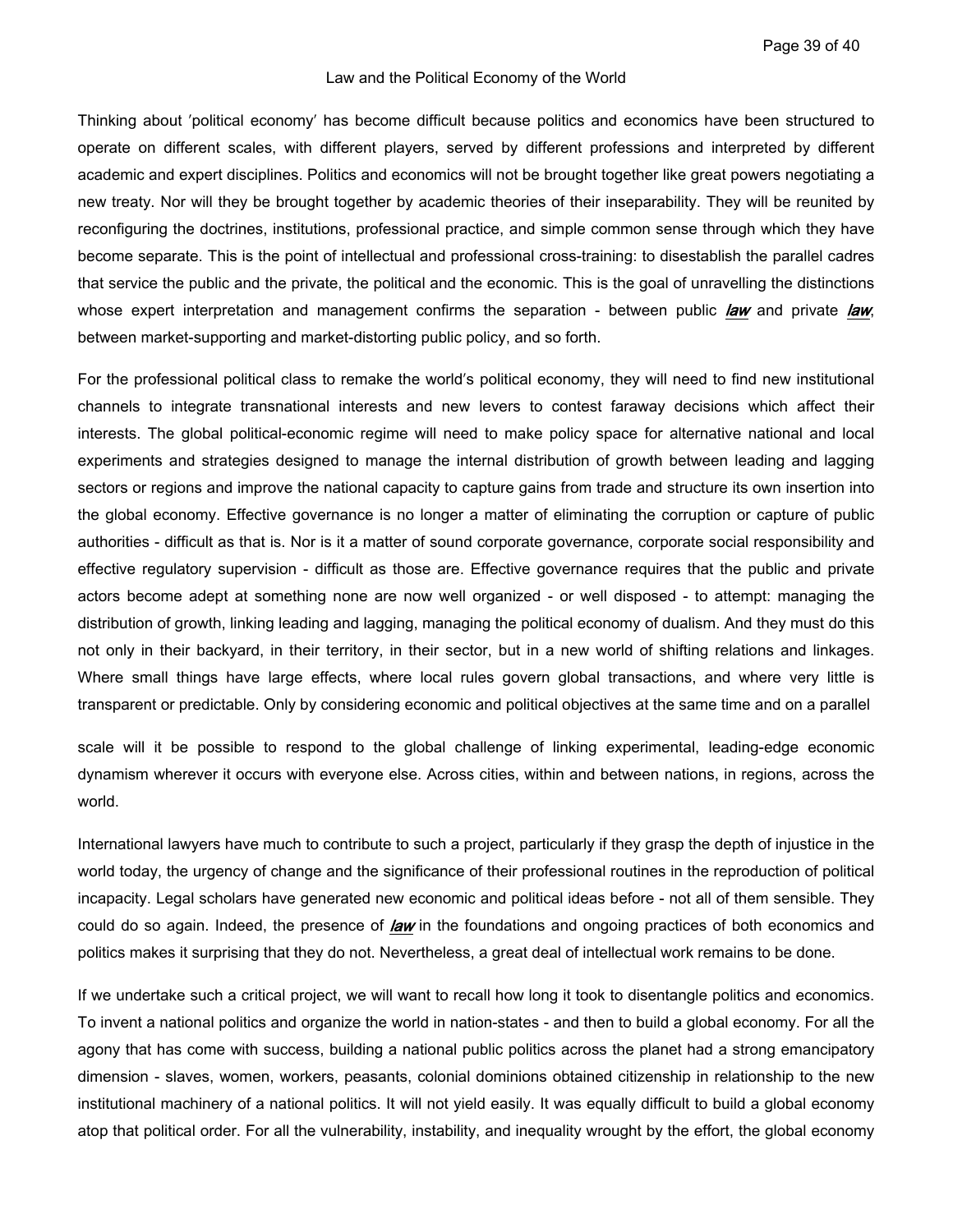has also lifted hundreds of millions from poverty. It will not be unbuilt in a day. Building a new political economy for a global society will be equally difficult. The promise is equally large. The spirit of new approaches is to begin.

Leiden Journal of International *Law* (UK) COPYRIGHT © Cambridge University Press 2013

**End of Document**